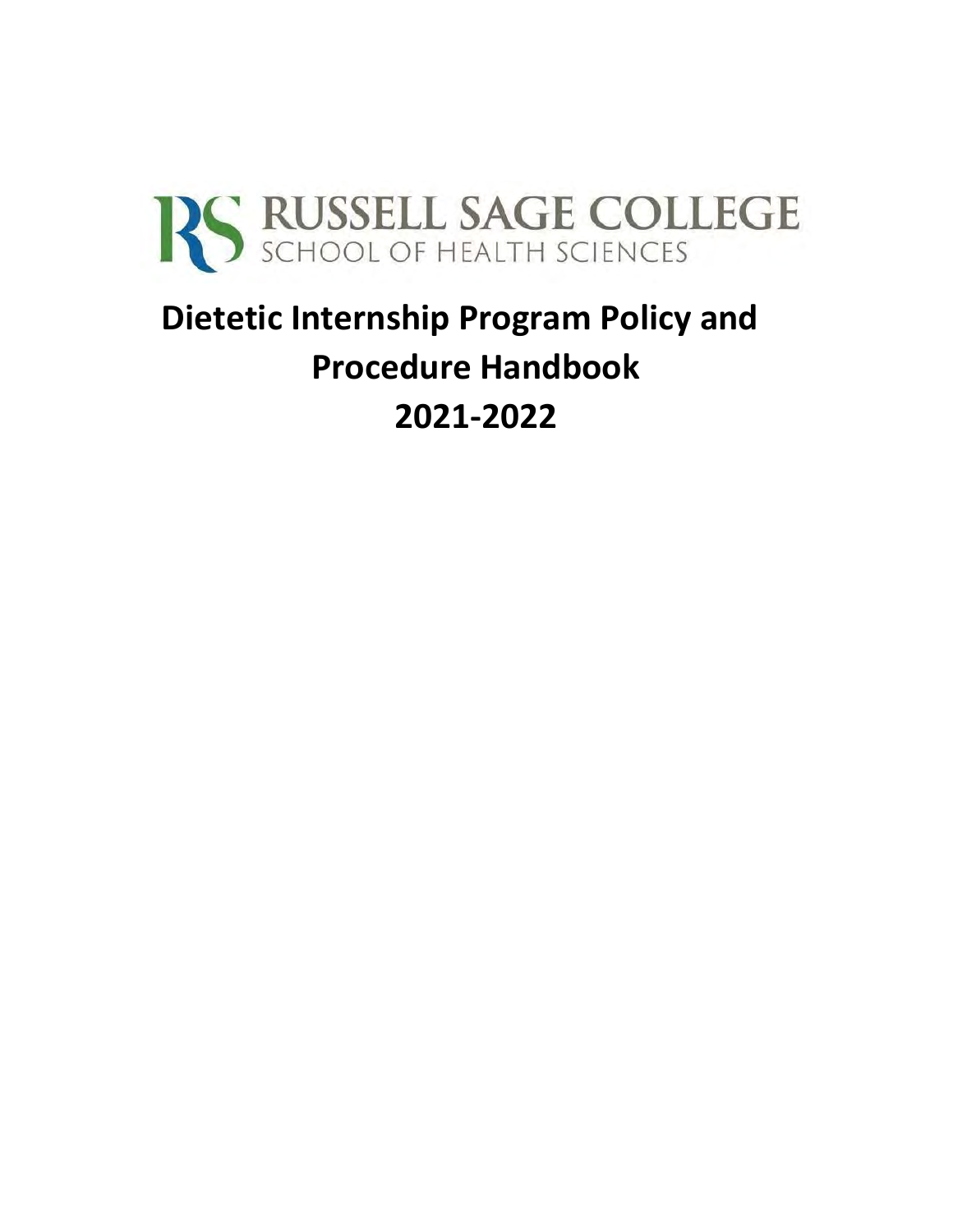# **Table of Contents**

| Introduction & Welcome                     | 4  |
|--------------------------------------------|----|
| Program Overview                           | 4  |
| <b>Accreditation Status</b>                | 4  |
| Nutrition Science Department Mission &     | 5  |
| Vision                                     |    |
| Dietetic Internship Mission                | 5  |
| Program Goals & Outcomes                   | 5  |
| <b>Communications Concentration</b>        | 6  |
| Competencies                               |    |
| Dietetic Internship Program Competencies   | 7  |
| Program Format                             | 7  |
| Credit Hour Policy                         | 9  |
| <b>Practicum Placements</b>                | 9  |
| Attendance                                 | 10 |
| Absences                                   | 11 |
| Weather                                    | 11 |
| <b>Rotation Changes</b>                    | 11 |
| Tuition and Anticipated Costs 2021-2022    | 12 |
| Housing                                    | 12 |
| Transportation                             | 12 |
| Intern Roles and Responsibility            | 13 |
| Professional Image Standards               | 18 |
| ldentification                             | 18 |
| Cell Phone Use                             | 18 |
| <b>Academic and Professional Standards</b> | 18 |
| Protection of Privacy Information          | 18 |
| <b>Access to Personal Files</b>            | 28 |
| <b>Student Support Services</b>            | 19 |
| Library Services and Requirements          | 19 |
| <b>Academic Computer Centers</b>           | 19 |
| <b>MySage</b>                              | 19 |
| Software/Hardware Requirements             | 19 |
| E*Value                                    | 20 |
| Online Identity Verification               | 20 |
| Professional Communication and E-mail      | 21 |
| Etiquette                                  |    |
| Career Planning                            | 21 |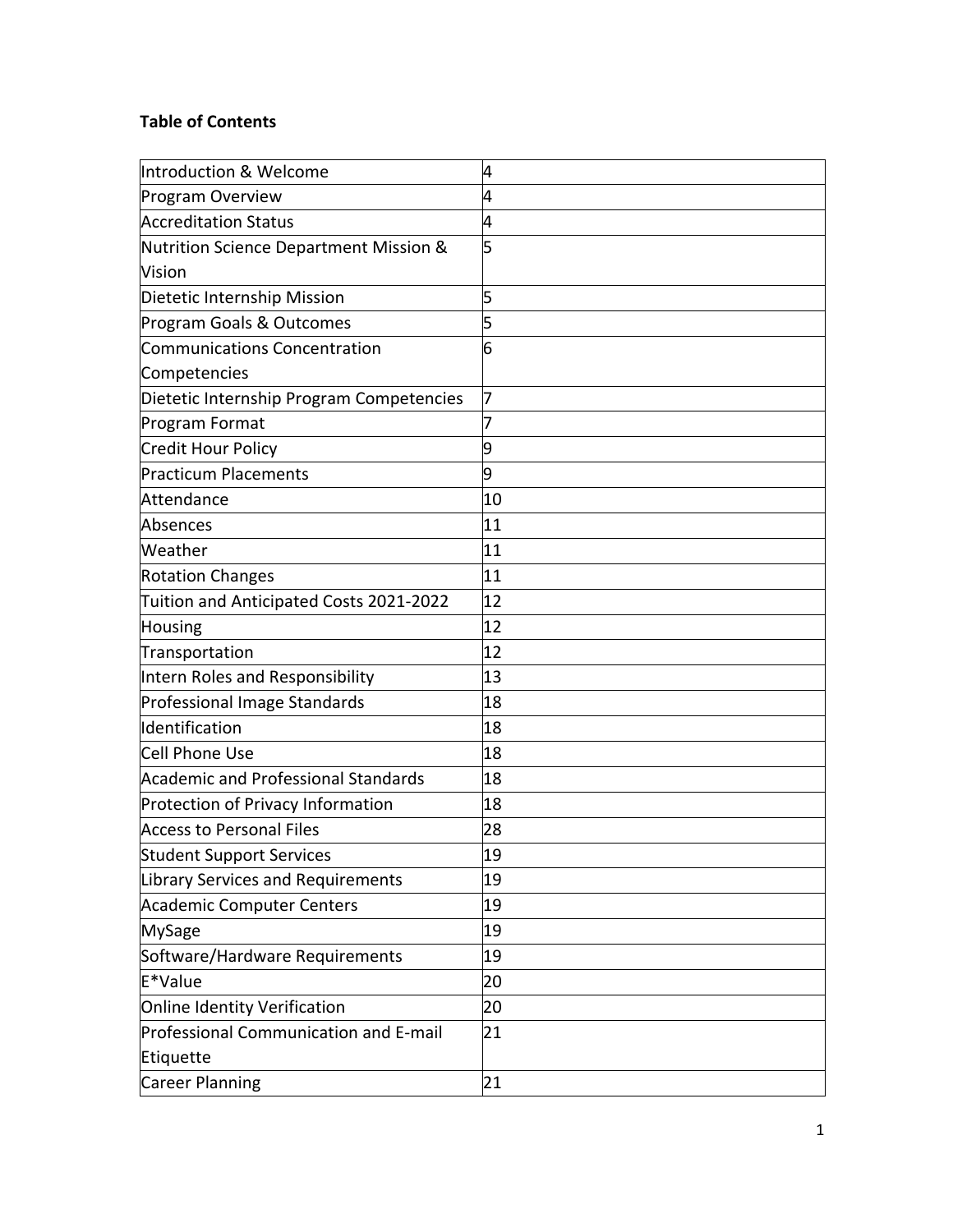| Insurance Requirements                     | 21 |
|--------------------------------------------|----|
| Drug Testing & Criminal Background Checks  | 21 |
| Immunization and Health Requirements       | 21 |
| <b>Accessibility Services</b>              | 22 |
| Title IX                                   | 22 |
| Educational Purpose of DI                  | 22 |
| Academic/Clinical Grievances and Petitions | 22 |
| Access to Graduate Academic Policies       | 23 |
| <b>Assessment of Prior Learning</b>        | 23 |
| <b>Evaluation Procedures and Formal</b>    | 23 |
| Assessment of Intern Learning, Remediation |    |
| & Retention                                |    |
| Dismissal and Withdrawal: Tuition          | 24 |
| Reimbursement                              |    |
| Requirements for Completion                | 24 |
| Credentialing & Verification Statement     | 24 |
| Procedures                                 |    |
| CDR Graduate Degree Requirements           | 25 |
| Internship Contact Information             | 25 |
| <b>Other Resources</b>                     | 26 |

# **Appendices Table of Contents**

| <b>Appendix A Academic Responsibilities and Policies</b>                                             |    |  |
|------------------------------------------------------------------------------------------------------|----|--|
| <b>ACEND Competency Requirements for Dietetic Interns</b>                                            | 28 |  |
| <b>ACEND Complaint Policies and Procedures</b>                                                       | 31 |  |
| <b>College Policy Statements</b>                                                                     | 33 |  |
| <b>Characteristics of Graduate Courses</b>                                                           | 37 |  |
| Social Media Etiquette Policy                                                                        | 38 |  |
| <b>Warning Notice Policy</b>                                                                         | 39 |  |
| <b>Academic Standards Policy</b>                                                                     | 40 |  |
| Academic and Professional Standards Statement                                                        | 43 |  |
| <b>Employment at a DI Practicum Facility</b>                                                         | 44 |  |
| Selection, Evaluation and Affiliation Agreement Requirements for Supervised<br><b>Practice Sites</b> | 45 |  |
| <b>Appendix B Professional Responsibilities and Policies</b>                                         |    |  |
| <b>OSHA Regulations and Definitions</b>                                                              | 47 |  |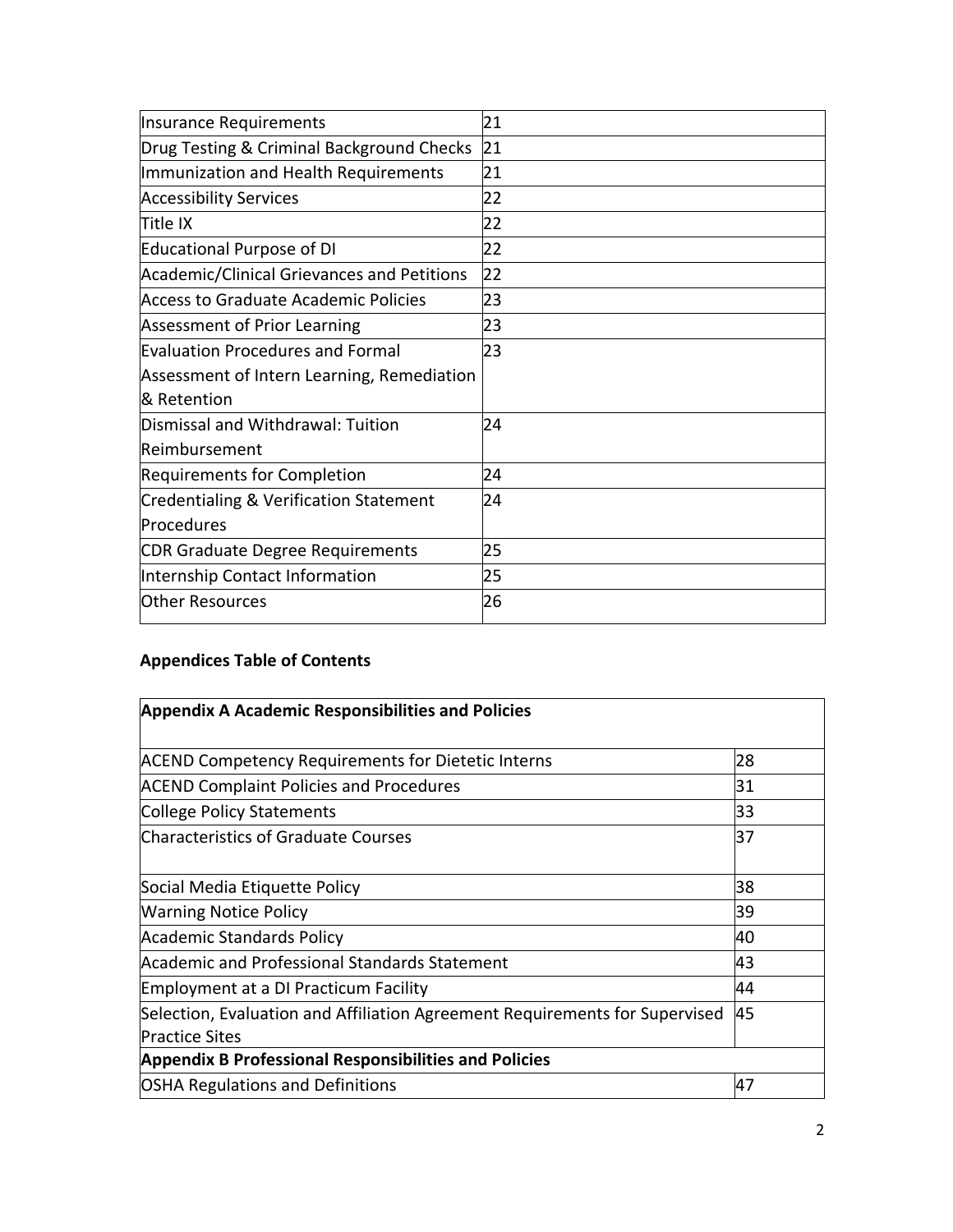| Universal Precautions                        | 48 |
|----------------------------------------------|----|
| Infection Control-General Consideration      | 49 |
| Long Term Care Facilities-Resident Rights    | 50 |
| Hospitals-Patient's Bill of Rights           | 50 |
| Confidentiality of HIV Related Information   | 52 |
| Incident Reporting and Safety Precautions    | 53 |
| Professional Image Standards                 | 55 |
| <b>Appendix C Intern Orientation Program</b> |    |
| <b>Orientation Checklist</b>                 |    |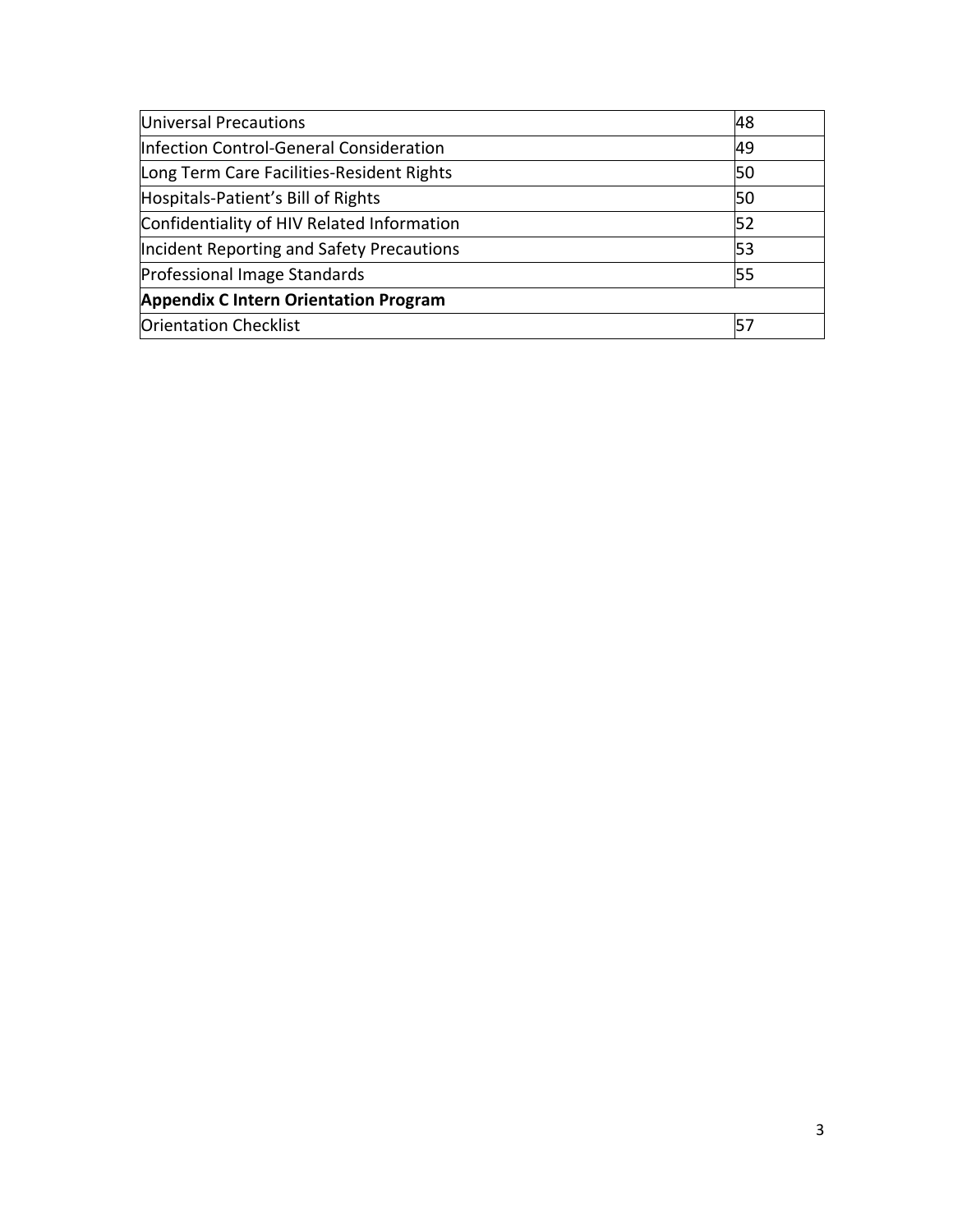#### **INTRODUCTION & WELCOME**

This handbook contains information about the Russell Sage College School of Health Sciences Dietetic Internship (DI) program. Included is detailed information about the program that must be read by all incoming dietetic interns.

Please refer to this handbook throughout your tenure in the DI. By accepting admission into this program, the dietetic intern assumes responsibility for all professional behaviors, policies and procedures cited in this handbook and all other official college handbooks and publications.

We are excited about the DI program offered at Russell Sage College School of Health Sciences and look forward to watching your professional growth throughout the program. Though our program is demanding, experience has shown that our interns become excellent dietetic professionals as a result of their hard work and perseverance.

This is just the beginning of your commitment to lifelong learning as a dietetic professional. Take advantage of each learning opportunity as they are presented to you. Greet challenges with optimism and believe in yourself. Stay motivated and focused on your goal of successfully completing the requirements for eligibility to sit for the registration examination for dietitians.

#### **PROGRAM OVERVIEW**

The onsite and distance DI is a graduate certificate program housed within the School of Health Sciences and is part of the Nutrition Science Department at Russell Sage College. An individual supervised practice pathway (ISPP) track is offered for those with a PhD. This is a non-matriculated program.

Interns are encouraged to visit [https://www.sage.edu/about/missionhi](https://www.sage.edu/about/mission-history/) [story/](https://www.sage.edu/about/mission-history/) [t](https://www.sage.edu/about/mission-history/)o learn more about Russell Sage College.

We offer a 10-month generalist DI program with a concentration area in communications.

#### A**CCREDITATION STATUS**

The Capital Region of New York State Approved Pre-Professional Practice Program (AP4) was initially approved through December 1999 by the Council on Education (COE) Division of the Education Accreditation/Approval branch of the Academy of Nutrition and Dietetics.

Effective April 22, 1995, the Commission on Accreditation/Approval for Dietetics Education of The Academy of Nutrition and Dietetics granted a status change from an Approved PreProfessional Practice Program (AP4) to Developmental Accreditation as a Dietetic Internship (DI). The program name changed from the Capital Region of New York State AP4 to Sage Graduate Schools DI. As a result of the developmental accreditation status, a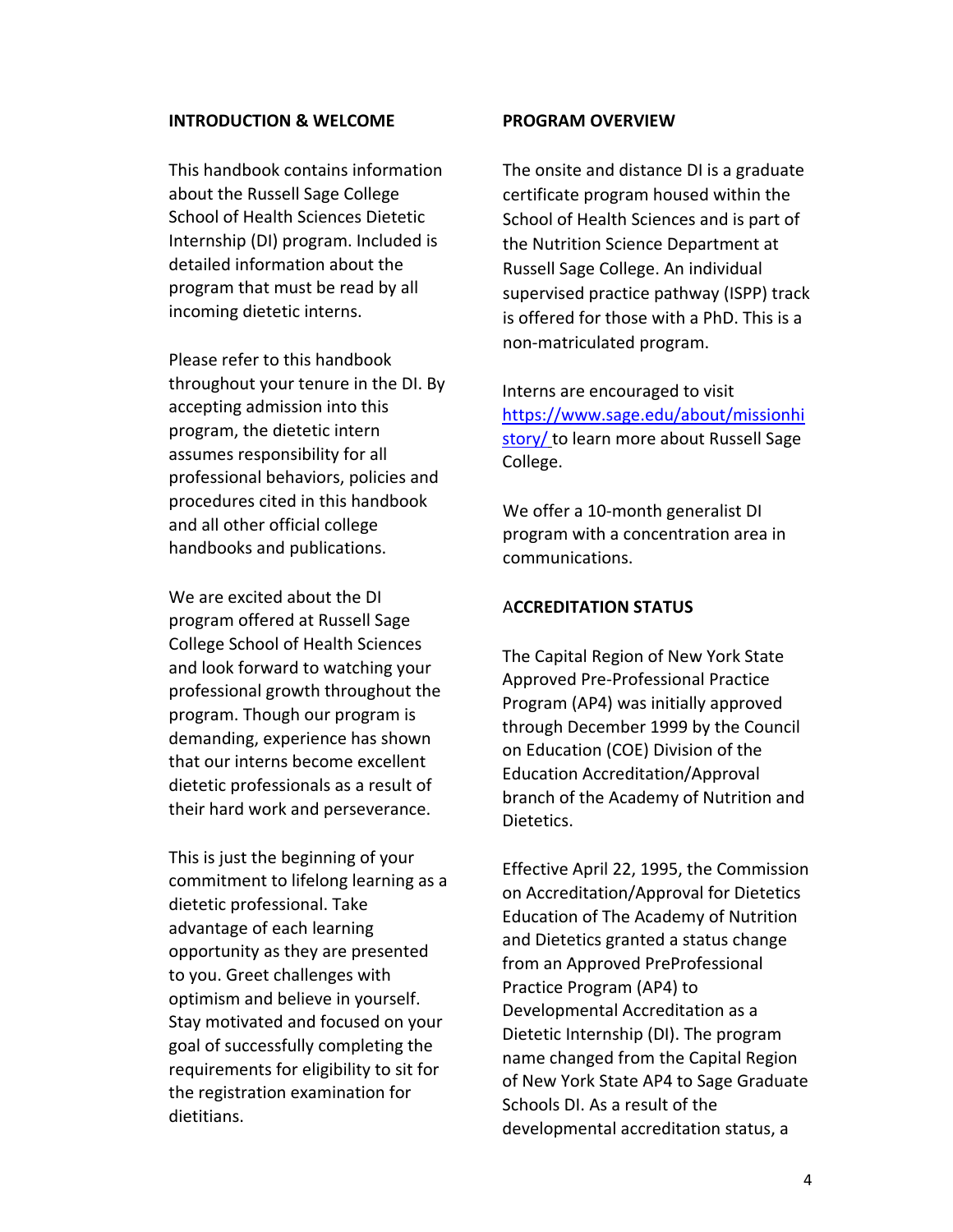site visit by the Accreditation Council for Education in Nutrition and Dietetics (ACEND) was conducted in March 1999 and 2011. A program assessment report (PAR) was submitted in May 2016 of which was approved for continued accreditation. The program's accreditation site visit took place in spring 2021. ACEND will deliver their decision on accreditation status of the program in January 2022. The program name has now changed to the Russell Sage College School of Health Science DI in accordance with the college's rebranding as of July 1, 2020.

ACEND is the only accrediting agency for dietetics education recognized by the United States Department of Education (USDE). The address and telephone number of ACEND are: 120 South Riverside Plaza, Suite 2190, Chicago, IL. 60606-6995, 800/877-1600-899- 5400. See Appendix A: ACEND Complaint Policies and Procedures.

Russell Sage College School of Health Sciences is accredited by the Middle States Association of Colleges and Schools and is chartered by the Board of Regents of the University of the State of New York.

# **NUTRITION SCIENCE DEPARTMENT MISSION & VISION**

### **Mission:**

Advance the field of nutrition through scholarship, outreach, and preparation of nutrition professionals within a small, private liberal arts college.

### **Vision:**

To be recognized as a leading nutrition program in the Northeast.

# **RUSSELL SAGE COLLEGE DIETETIC INTERNSHIP MISSION**

Prepare entry-level RDNs who are effective communicators of evidencebased nutrition content in all areas of practice.

# **PROGRAM GOALS & OUTCOMES**

The following goals ensure the effectiveness of Russell Sage College School of Health Sciences DI to achieve its mission.

- 1. Prepare graduates to be competent in a variety of entry-level positions in the field of dietetics
- 2. Prepare graduates to accurately and effectively communicate evidencebased nutrition content in a variety of settings.

Objective 1.1 At least 80% of program interns complete program/degree requirements within 15,33 months (150% of the program length).

*Please note: the objective specifies 15 months for full-time and 33 months for part-time interns.* 

Objective 1.2 Of graduates who seek employment, 80% are employed in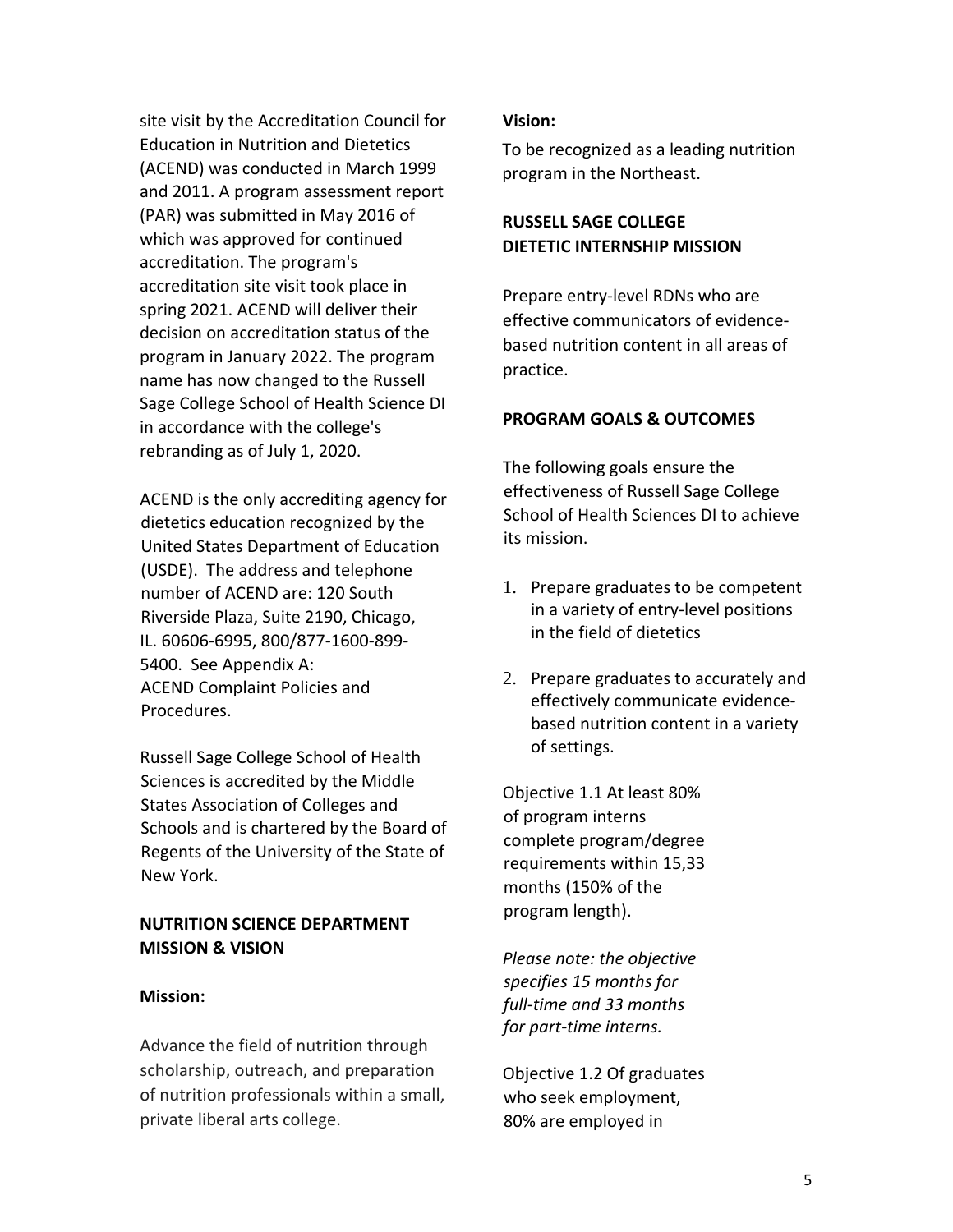nutrition and dietetics or related fields within 12 months of graduation.

Objective 1.3 80% of program graduates take the CDR credentialing exam for dietitian nutritionists within 12 months of program completion.

Objective 1.4. The program's one-year pass rate (graduates who pass the registration exam within one year of first attempt) on the CDR credentialing exam for dietitian nutritionists is at least 80%.

Objective 1.5 80% of responses from graduates on Alumni Survey will indicate that they were "adequately prepared" or better for entry-level practice. Objective 1.6. 80% of responses from employers on Employer Survey will indicate that graduates were "adequately prepared" or better for entry-level practice.

Objective 2.1: 80% of responses from graduates on Alumni Survey will indicate that graduates are able to accurately and effectively communicate

evidence-based nutrition content.

Objective 2.2 Over a fiveyear period, 50% of graduates will pursue a specialty certification in nutrition and dietetics.

*Program outcomes data are available upon request.*

# **COMMUNICATIONS CONCENTRATION COMPETENCIES**

COM1. Become an effective and authoritative communicator in the field of nutrition.

COM2. Apply concepts and techniques from current computer and web-based technologies and social media platforms for use in the field of nutrition and dietetics.

Learning outcomes COM1 (NTR-555):

- 1. 100% of interns will receive an 80% or above on the *Public Service Announcement* assignment
- 2. 100% of interns will receive an 80% or above on the *Rapid Response assignment*
- 3. 100% of interns will receive an 80% or above on the *News Article* assignment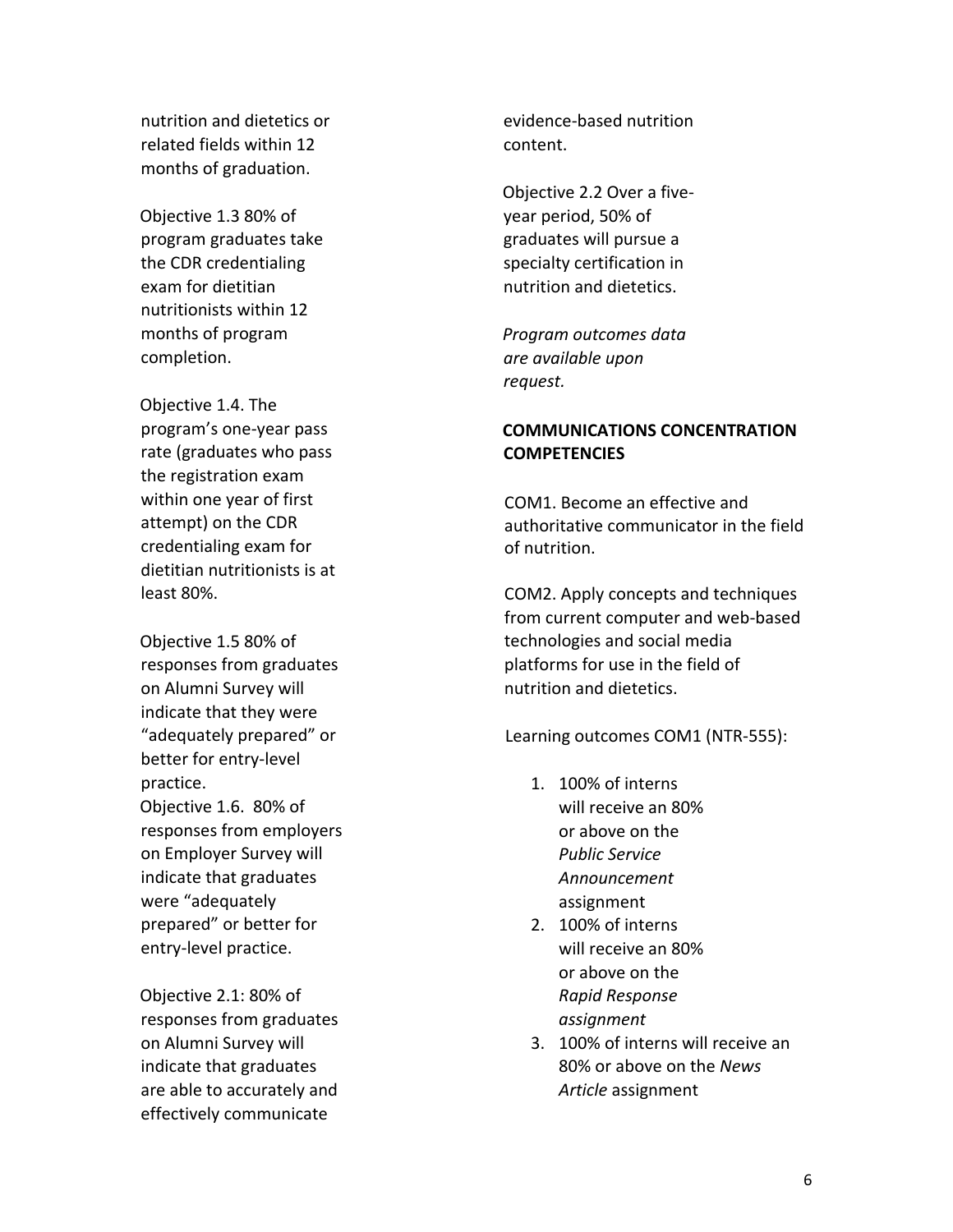Learning outcomes COM2 (NTR-555):

1. 100% of interns will receive an 80% or above on the *Video Assignment*

# **DI PROGRAM COMPETENCIES**

Throughout the duration of the program interns must fulfill 41 competency requirements as determined by ACEND. Competencies can be found in Appendix A.

### **PROGRAM FORMAT**

The dietetic internship will commence August 26, 2021 and will end on or about June 10, 2022. **NOTE:** the semester begins on August 26, however, practicum will not start until August 30, 2021.

Interns will complete rotations in acute care clinical, outpatient clinical, long term care, foodservice management, and community nutrition settings to practically apply their didactic program and dietetics (DPD) knowledge. Interns will learn to assess nutrition needs of patients, clients or target populations with different cultural backgrounds and across the continuum of care. Interns will utilize the Nutrition Care Process (NCP) to determine the appropriate nutrition interventions for individuals/group settings or a community. Interns will also experience all facets of a food service operation and ultimately will function in a management capacity towards the later weeks spent in their foodservice management rotation.

*Supervised practice hours breakdown:*  Acute Care Clinical: 440 hours Outpatient Clinical: 80 hours Long Term Care: 80 hours Food Service Management: 400 hours Community Nutrition: 280 hours Total: 1280 hours *Practicum and graduate coursework:* 

Interns will complete three practicum courses (6 credits each) and two graduate courses (3 credits each) to receive 24 graduate credits:

NTR-530-30/35 (*DI Practicum I*), fall 2020; NTR-531/35 (*DI Practicum II*), spring 2021 and NTR 532-30/35 (*DI Practicum III*), summer 2021

In addition to practicum, interns will complete NTR-525, *Advanced Medical Nutrition Therapy* (fall or spring semesters – will take concurrent to or before acute care clinical rotation) and NTR-555, *Nutrition Research: Interpretation and Communication* (fall or spring semesters-will take concurrent with management or community rotation). Both NTR-525 and NTR-555 are offered fully online.

There is a three-day mandatory intensive orientation in the fall prior to the start of practicum. You are required to come to campus (Troy, NY) for orientation unless approved to attend virtually by the DI Director.

DI related calendars and schedules are provided during August orientation. If there are any changes to the calendar or schedule they will be posted to Moodle.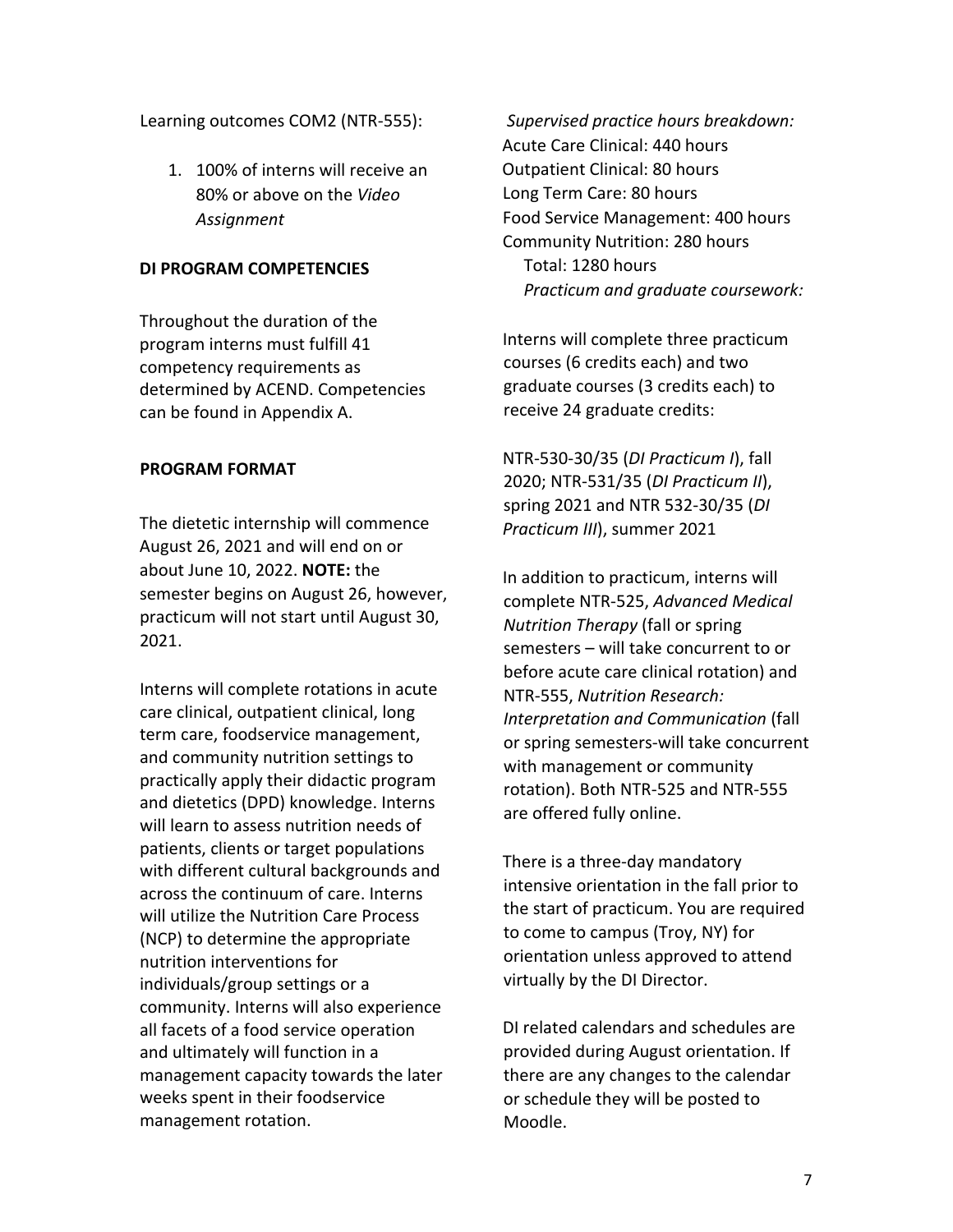The college's academic calendar can be accessed online: https://www.sage.edu/academics/acad emic-calendars/

### *Onsite practicum schedule:*

Practicum I: August 30- November 15 (Labor Day off)

Practicum II: December 6- February 25

\*Off week of December 27

Practicum III: March 21 – June 3

Exit week: June 6-10

Onsite interns will be actively completing practicum during the timeframes listed above. Part time and distance interns' schedules will likely deviate from these timelines. Therefore, individualized schedules will be provided to you.

The DI is not consistent with the Russell Sage College Academic Calendar. Fall semester begins 8/26/21 and spring semester begins 1/18/22 https://www.sage.edu/academics/acad emic-calendars/

Full time interns are in practicum for 40 hours/week and part-time interns complete 24 hours/week of practicum (excluding certain holidays and allotted time between practicum rotations). *These hours do not include lunch break.* 

A final exam will be given on 6/10/22 on which a minimum 75% must be achieved.

The following materials will also be completed during the last week of the DI: paperwork required by the Commission on Dietetics Registration (CDR) to qualify for registration examination for dietitians; Professional Development Portfolio (PDP) instruction, focus groups and any other required business.

### **Full Time Interns**

Full time interns are expected to complete the DI within the standard 10 month timeframe. However, when extenuating circumstances arise, the intern may be granted up to 15 months to complete the program.

### **Part Time Interns**

Part time interns are expected to complete the DI within a 20-month timeframe. However, when extenuating circumstances arise, the intern may be granted up to 33 months to complete the program.

Part time positions have been approved by ACEND. Part time interns complete the DI over two academic years rather than one. Part time schedules can vary and interns must work closely with the DI Director for scheduling and registration requirements.

# **ISPP-PhD Interns**

Interns enrolled in the ISPP-PhD track of the program are non-matriculated students at RSC. Though not enrolled in NTR-530-532, the program format and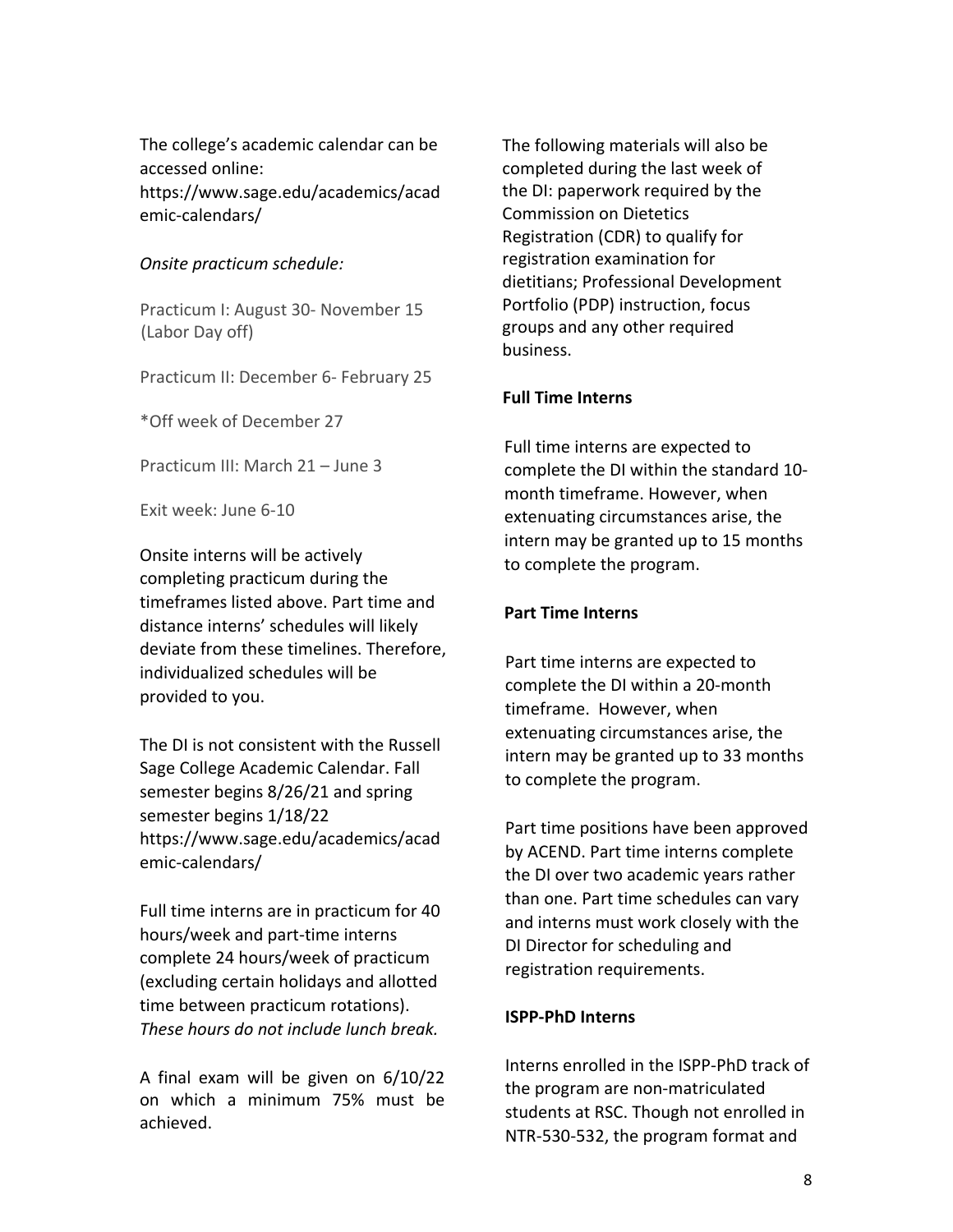expectations are the same as for onsite and distance tracks of the program. Interns are required to register for NTR-525 and NTR-555 as non-matriculated students at must achieve a 3.0 or better in these courses.

### **CREDIT HOUR POLICY**

Given that practicum does not fall within each academic semester, you will still be required to register for the fall, spring and summer semesters to pay for your supervised practice experience. The fall semester tuition includes practicum I & first graduate course; spring semester tuition includes practicum II & second graduate course; summer semester tuition covers practicum III.

Please review the credit hour policy for graduate level internships: https://www.sage.edu/academics/acad emic-resources/registrar/credit-hourpolicy/

The DI Director will advise you on how to register for each semester during advising calls which occur at the end of your fall and spring practicum. You will need to register for a non-credit course (NCR) during your second practicum (onsite) and if you are completing rotations during the winter break period (distance). Part time interns may also be required to register for an NCR if practicum is being completed between semesters.

### **PRACTICUM PLACEMENTS**

**Onsite:** All rotations are appointed by the DI Coordinator. Interns are provided a preference survey upon acceptance to the program. The DI Coordinator works diligently to schedule and secure all onsite interns' placements and great effort goes into matching placements with intern preferences. Interns will receive placement roughly a month prior to the start of the program. Interns are assigned to a variety of facilities and transportation to and from each site is the responsibility of each intern. The DI Coordinator will make every effort to arrange placements within close proximity to where the intern will be residing throughout the program, however, there are times when up to one hour of travel may be required.

**Note: interns are responsible for contacting all preceptors at the beginning of the fall semester and then again one month prior to the start of each rotation.** 

# **Distance & ISPP:**

Practicum placements for all rotations are the sole responsibility of the intern.

### The *Distance Track Preceptor*

*Application* and *Dietetic Internship Affiliation Agreement(s)* must be submitted and fully executed for each site prior to the start of the internship. These forms are sent to the interns upon acceptance to the program and available on our website: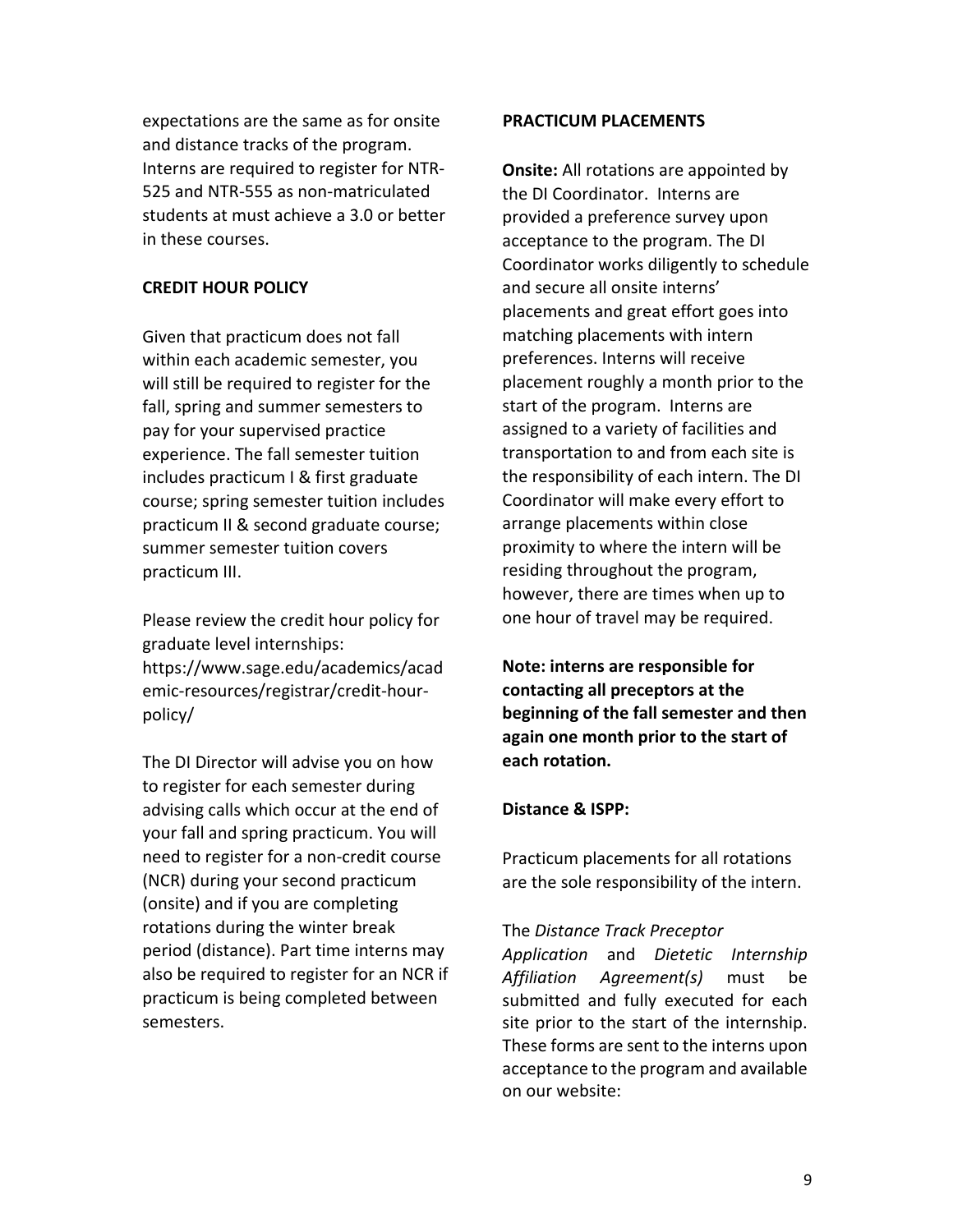[https://www.sage.edu/academics/scho](https://www.sage.edu/academics/schools/health-sciences/nutrition-programs/dietetic-internship-program-details/dietetic-internship-distance-track/) [ols/health-sciences/nutrition](https://www.sage.edu/academics/schools/health-sciences/nutrition-programs/dietetic-internship-program-details/dietetic-internship-distance-track/)[programs/dietetic-internship-program](https://www.sage.edu/academics/schools/health-sciences/nutrition-programs/dietetic-internship-program-details/dietetic-internship-distance-track/)[details/dietetic-internship-distance](https://www.sage.edu/academics/schools/health-sciences/nutrition-programs/dietetic-internship-program-details/dietetic-internship-distance-track/)[track/](https://www.sage.edu/academics/schools/health-sciences/nutrition-programs/dietetic-internship-program-details/dietetic-internship-distance-track/) 

The DI Coordinator is responsible for maintaining all affiliation agreements for the program. All contracts should be sent to the attention of DI Coordinator so they can contact appropriate parties at both the practicum site and Russell Sage College if needed.

### **ATTENDANCE**

Attendance at practicum and all activities scheduled by the DI Director. Dates will be included in the program calendar provided at August orientation and prior to the start of each practicum. Any absences will need to be rescheduled and/or extra activities will be assigned to cover the necessary work to support knowledge and competency of the missed material. Due to this expectation, credit is not awarded for attending and participating in class. Points will be deducted for tardiness and absences. Distance interns will need to modify their practicum schedules to be available for scheduled activities. This ensures that all interns get the same experience whether onsite or distance. Distance interns will need to schedule hours missed with their preceptors.

**Practicum Shifts:** shifts vary depending on preceptor schedules. As previously mentioned, full time interns are expected to complete 40 hours of practicum/week (this does not include

lunch breaks). Part time must complete 24 hours/week.

**Religious Observance:** Russell Sage College recognizes the value of participation in and observance of religious obligations and practices by individual students. No student will lose credit because a religious observance prevents participation in any class or practicum experience time. A student who intends to be absent from classes for a religious observance must notify the DI Director in advance and arrange to complete the missed activities and/or assignments. If a facility can no longer accommodate an intern for the completion of the planned experience, a new placement will be arranged.

**Sick/Personal Time:** Each intern is granted 16 hours (2 days) of sick time and/or personal time off throughout the duration of the entire internship. The minimum total hours of supervised practice experience must equal 1264 hours or greater.

Practicum hours missed beyond the 16 hours provided must be completed during designated make-up weeks or breaks between practicum rotations. Intern must communicate plans for makeup hours with the program director.

**IMPORTANT:** Interns should not exceed 40 hours of supervised practice on a regular basis to allow for ample time to complete practicum-related assignments and additional graduate coursework. There may be a few occurrences that a shift runs late, however, if this is happening frequently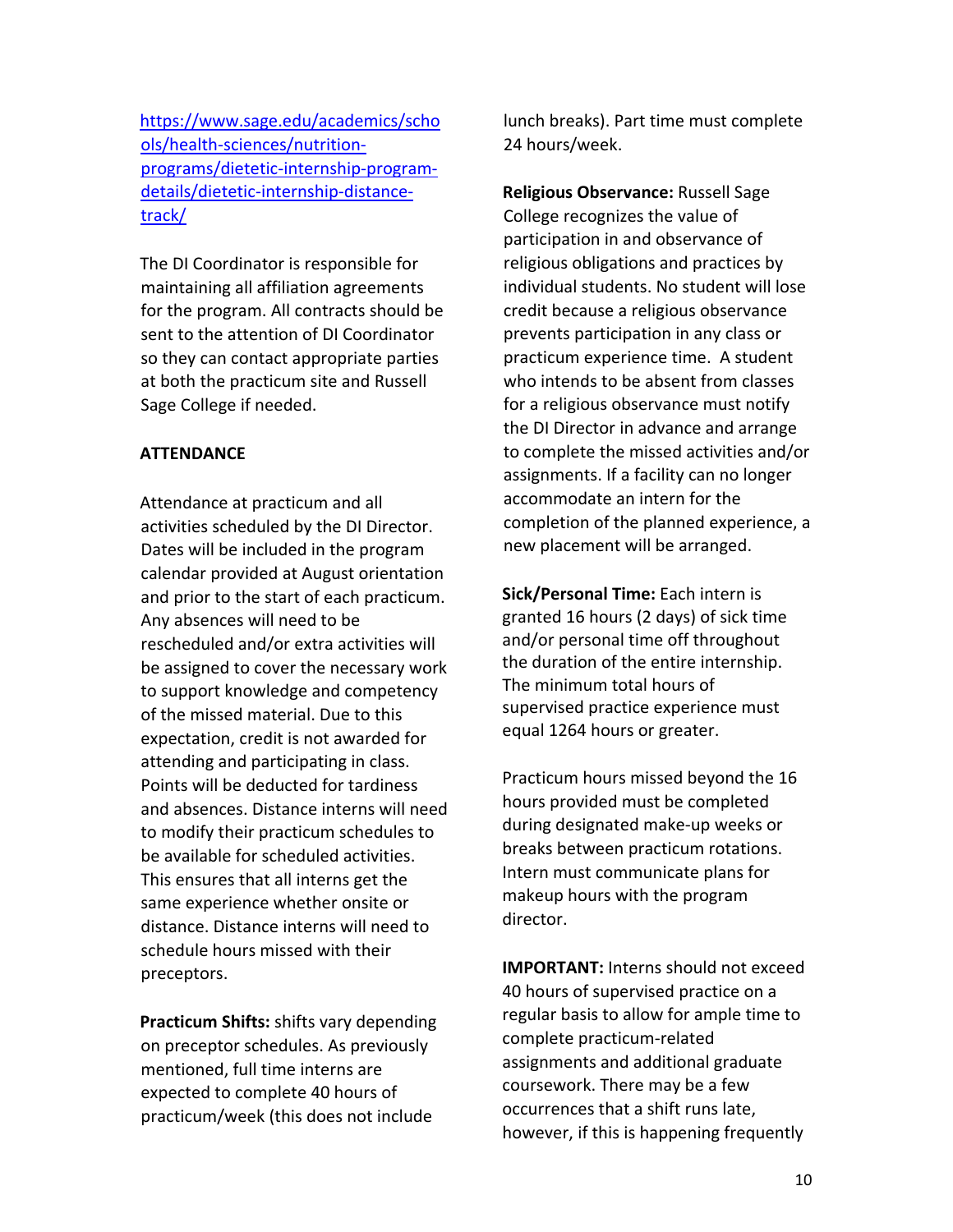please make the DI Director aware. It is important to note that these extra hours will not apply towards make-up hours (unless pre-planned and approved by the DI director). Please contact the DI Director if your hours are exceeding >45 hours/week regularly.

**Supervision:** all practicum hours and activities must be supervised. Due to COVID-19 rotations may be offered remotely if needed. The DI Director must be aware of the schedule, planned activities and plan for preceptor supervision throughout the remote rotation.

### **ABSENCES**

Interns must immediately notify their preceptor if they are going to miss time at their practicum rotation due to either illness or other extenuating circumstances. The DI Director must also be notified of absences when they occur. The director may be reached via email (morgam1@sage.edu) or phone at (518) 244-4598. Interns are required to make up any missed work/time from a planned rotation beyond the allotted 16 hours (2 days) of sick/personal time granted to each intern over the course of the entire internship. This also includes leaving early and arriving late during a scheduled day at any facility. Interns are responsible for rescheduling any missed experiences with the respective preceptor. Extended absences may require that the intern withdraw from the program or request a leave of absence, please refer to the *[Student Handbook](https://www.sage.edu/student-life/office/student-handbook/)* for more information. All schedule request

changes, leave of absence and/or course withdrawal must be made in writing via email to the DI Director. Leave of absences and withdrawing from a course may have financial aid implications.

#### **WEATHER**

Interns are expected to attend practicum rotation assignments on all scheduled days. However, in the event of inclement weather please use your best judgement, as safety is a priority. You must contact your preceptor and DI Director to inform them if you will not be attending practicum due to the weather conditions.

You will be required to reschedule missed days due to inclement weather with your preceptor.

#### **ROTATION CHANGES**

It is common for preceptors to change jobs or face unexpected circumstances resulting in a change in practicum location. For the onsite track, this may result in a delay in the start of the rotation or a change in rotation type. The intern will need to be flexible while we work to find an alternate placement. The distance track intern will be responsible for finding and securing another placement should this situation arise.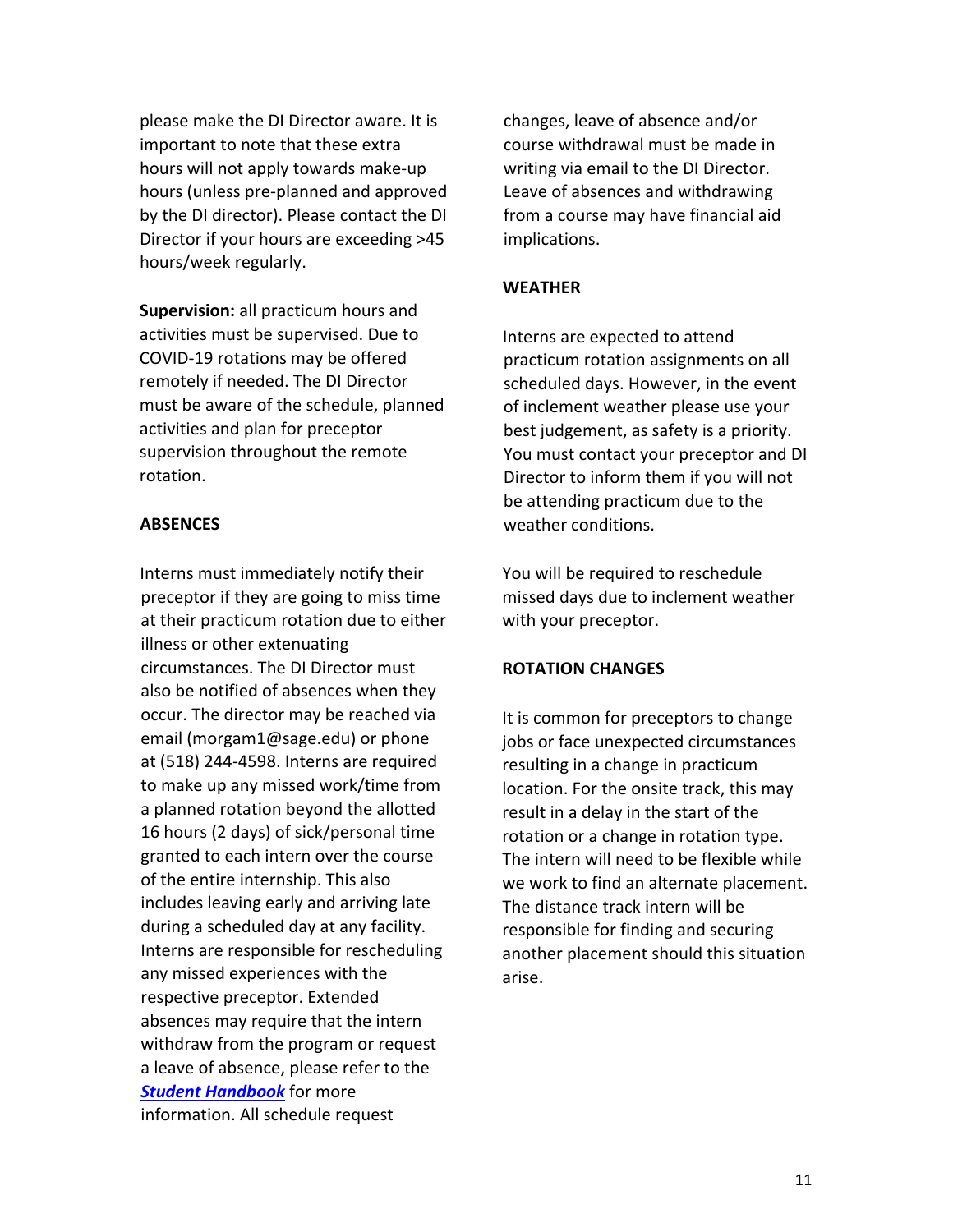# **TUITION AND ANTICIPATED COSTS 2021-2022**

# **ONSITE Dietetic Intern Tuition**

Tuition \$16,080.00 (24 graduate credits @ \$670.00/credit) *Does not include incidentals\** 

### **DISTANCE Dietetic Intern Tuition**

Tuition \$11,760.00 (24 graduate credits @ \$490.00/credit) *Does not include incidentals\** 

The program organizes placements and onboarding paperwork for all onsite interns. It is the sole responsibility of the distance intern to secure placements and provide the program with all necessary documentation.

\*Interns also have incidental expenses including but not limited to attending August orientation, required textbooks, lab coat, professional memberships (national and local affiliation) professional liability insurance, personal health insurance (available through Russell Sage College if needed [https://www.sage.edu/academics/acad](https://www.sage.edu/academics/academic-resources/student-accounts/student-health-insurance/) [emic-resources/student](https://www.sage.edu/academics/academic-resources/student-accounts/student-health-insurance/)[accounts/student-health-insurance/\)](https://www.sage.edu/academics/academic-resources/student-accounts/student-health-insurance/), physical exam and immunizations, criminal background check, drug screening, travel to and from supervised practice sites, travel costs for various field trips, office supplies, relocation and housing. Interns should also budget for exam study materials.

### **Estimated Incidentals:**

● Health Insurance: \$2,471.00 (annually)

- On-campus Housing (optional):
- \$3215/semester (Troy campus)
- Gas: \$120-180/month
- Academy Membership: \$58
- Local Dietetic Association: \$10
- Liability Insurance: \$22
- Background check, fingerprinting and drug screening (if required): \$150
- Lab coat: \$10-30
- Required Textbooks (does not include recommended): \$380
- Jean Inman Study Guide: \$385

### **HOUSING**

Graduate housing may be available through Residence Life: https://www.sage.edu/studentlife/residence-life/

# **TRANSPORTATION**

### **A car and valid license is required.**

Travel (gas and tolls) to practicum and required activities must be additionally budgeted. Parking permits are required on campus if parking on campus; the DI Director will provide interns temporary passes if holding learning experiences on campus. Some cooperating institutions may also charge a parking fee.

# **Campus Parking & Maps**

For information regarding parking, please visit: [https://www.sage.edu/about/offices](https://www.sage.edu/about/offices-centers/public-safety/parking-at-sage/)[centers/public-safety/parking-at-sage/](https://www.sage.edu/about/offices-centers/public-safety/parking-at-sage/)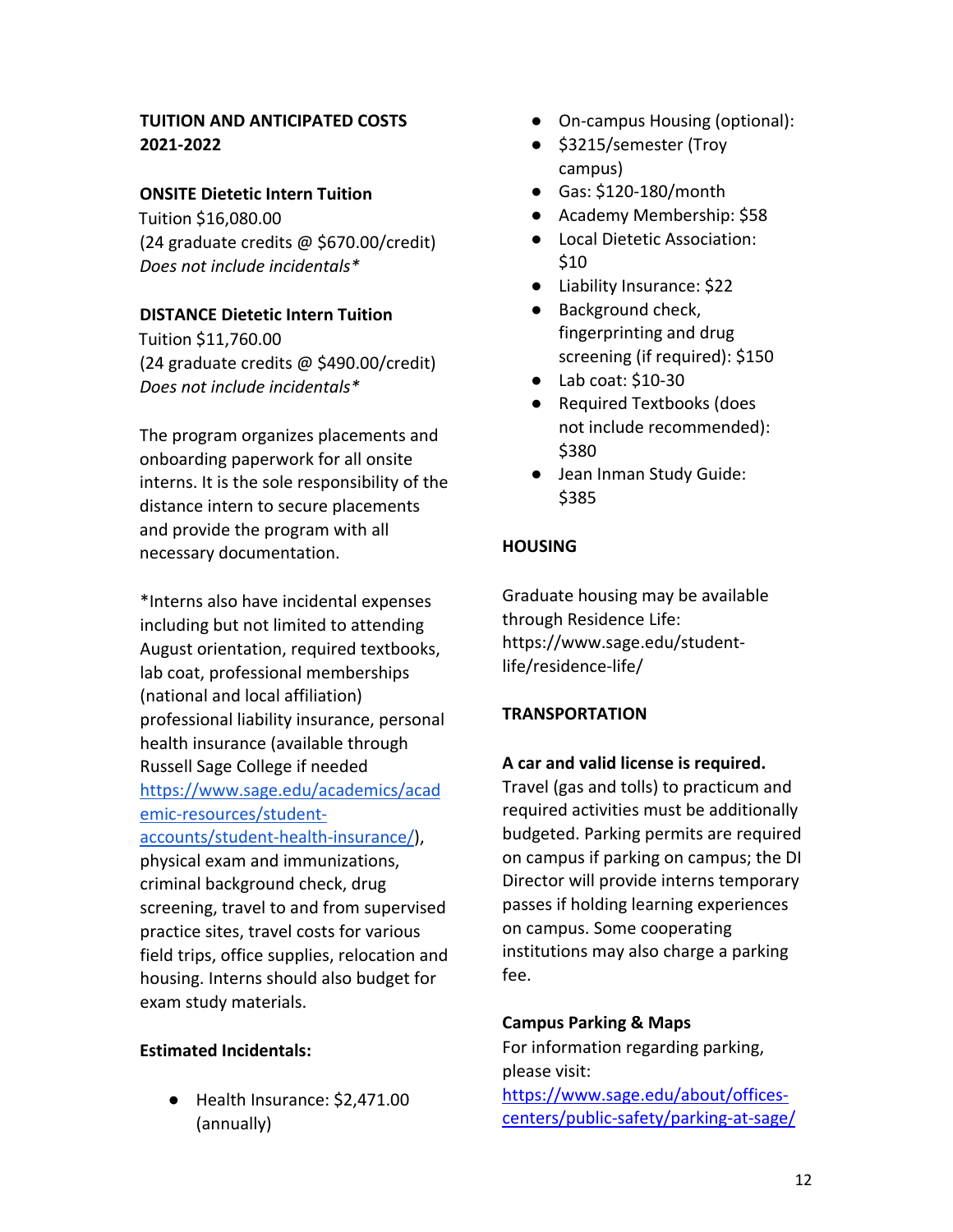For campus maps, please visit: [https://www.sage.edu/about/communit](https://www.sage.edu/about/community-resources/maps-directions/) [y-resources/maps-directions/](https://www.sage.edu/about/community-resources/maps-directions/) 

# **Practicum Parking**

Some facilities either charge for parking, provide a car sticker for the duration of the rotation or have free parking available to the intern. Be sure to obtain parking information prior to the start of each rotation.

Distance track interns should investigate parking at each site and adhere to their facility parking policy.

**Public Transportation:** The Russell Sage College Shuttle offers transportation to and from Albany and Troy campuses.

All full-time interns at Russell Sage College have access to free bus transportation through the Capital District Transportation Authority (CDTA) using your valid student ID.

[https://www.sage.edu/student](https://www.sage.edu/student-life/office/the-sage-shuttle/)[life/office/the-sage-shuttle/](https://www.sage.edu/student-life/office/the-sage-shuttle/) 

# **INTERN ROLE AND RESPONSIBILITIES**

# **Professional Behavior**

An intern is neither considered a student nor an employee by the affiliates. The intern functions in a learning capacity with the direct guidance and supervision of a preceptor. Therefore, an intern is expected to work closely with their assigned preceptor(s), keep them informed of their daily activities and whereabouts, and present oneself in a positive and professional manner at all times. High standards of conduct have been established by the internship for the interns to perform their required competencies.

*Becoming a professional* involves learning and commitment beyond the mastery of the profession's "body of knowledge." It encompasses the integration of attitudes, values and behavior that reflect personal integrity, respect for self, respect for the right of differing viewpoints, and a sense of responsibility as a contributor to a community of people. Application of the AND *Code of Ethics* is integrated into each course and the practical experiences. Our program has been designed with teaching/learning experiences that will allow interns to continually work toward achieving the following:

1. A positive view of self and increased self-awareness as demonstrated by:

- self-advocacy
- self-initiating behaviors
- dependability
- comfort defending one's own position
- tolerance of error
- seeking and obtaining feedback, and constructive response to criticism
- modifying behavior as appropriate
- direct verbal and nonverbal communication
- continual values clarification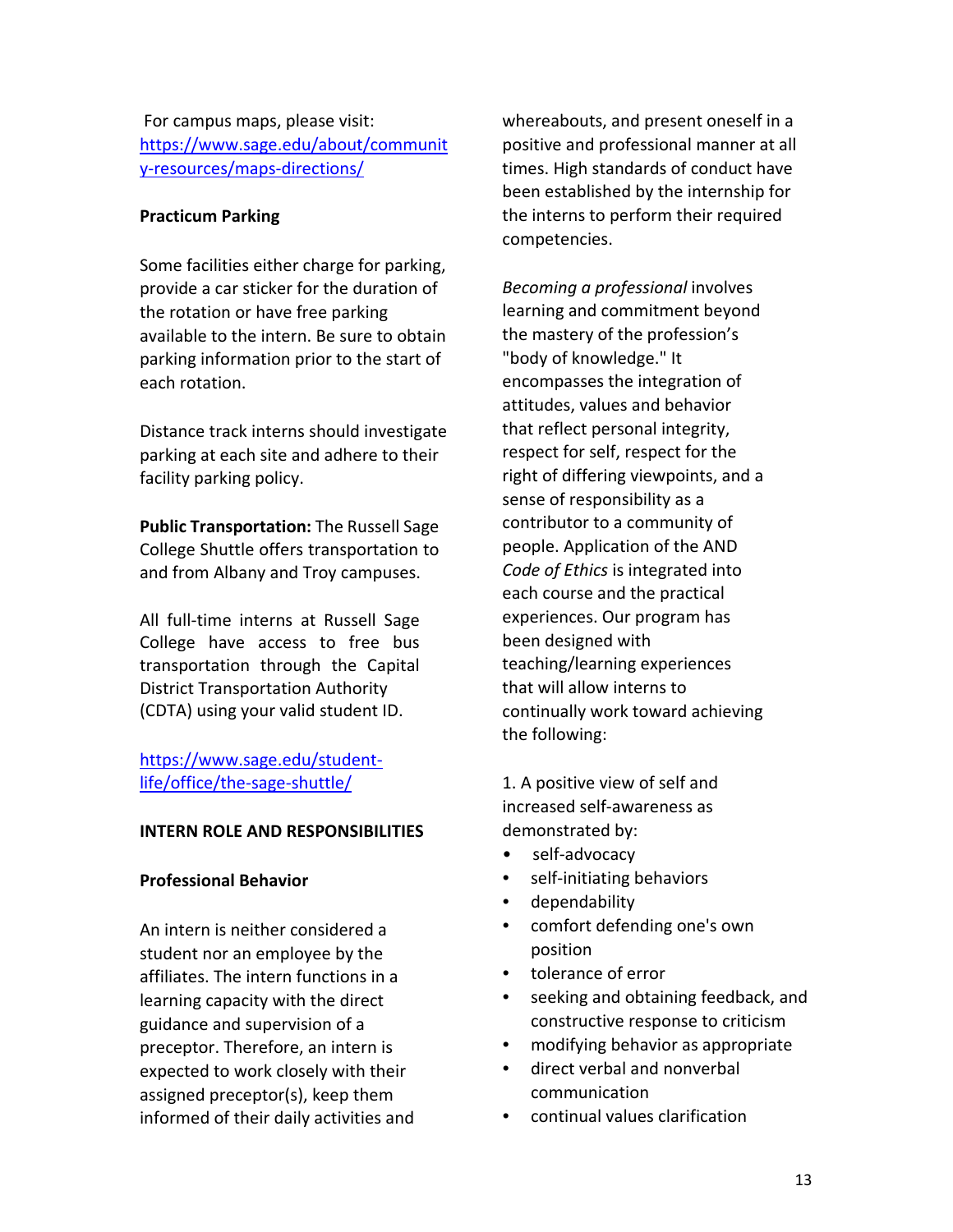- reflectiveness
- 2. Interpersonal

competence as

demonstrated by:

- listening to and hearing others
- skills and strategies to increase collaboration
- empowering others
- sensitivity to the agenda and values of others

3. Commitment to learning and contribution to learning of others:

- seeking and contributing new ideas
- enthusiasm in learning situations
- contributing to or originating discussion
- eliciting input, opinions and participation of others

Personal characteristics and abilities which are important for the intern to develop and exhibit include, but are not limited to the following: flexibility, motivation, assertiveness, initiative, enthusiasm, accountability, ability to use a variety of resources, responsible, credible, open minded; and demeanor; diplomatic, positive outlook, realistic idea of preceptor's day; respect for privacy, confidentiality and facility property; time management, independent judgment, knowledge of professional networking vs. socializing, tact, ability to express oneself orally, willingness to learn, accepting of constructive criticism, sound judgment, ability to prioritize, analytically think and solve problems. Interns are expected to conduct themselves in a professional manner at all times.

Academic program responsibility remains in the hands of the intern, including the responsibility for completing course work and planned experiences in an honest and ethical manner. Plagiarism, the theft of written material with the pretense of making the material represent your own work, is a serious offense in both the academic community and the working world. Deliberate photocopying, copying information without sufficiently referencing the source, and closely simulating information/ideas from an original reference are common forms of plagiarism. Interns are expected to honestly research information and present it accurately, both in written and oral formats. This may require obtaining information from more than one source to thoroughly comprehend a concept, discuss the significance of recent research findings, accurately assess a patient's needs, or make recommendations to improve a food service system. Academic dishonesty in any of its forms, including plagiarism, cheating, and failure to comply with guidelines for the conduct of human research, will not be tolerated at Russell Sage College. All interns are responsible for reviewing *the [Student](https://www.sage.edu/student-life/office/student-handbook/)  [Handbook](https://www.sage.edu/student-life/office/student-handbook/)* which includes the Code of Conduct prior to the start of the program.

Since papers are required in many of the courses, you must demonstrate good writing style and proper technique in all written assignments. Papers and assignments require research using professional literature and peerreviewed journals. Refer to the *American Medical Association Manual*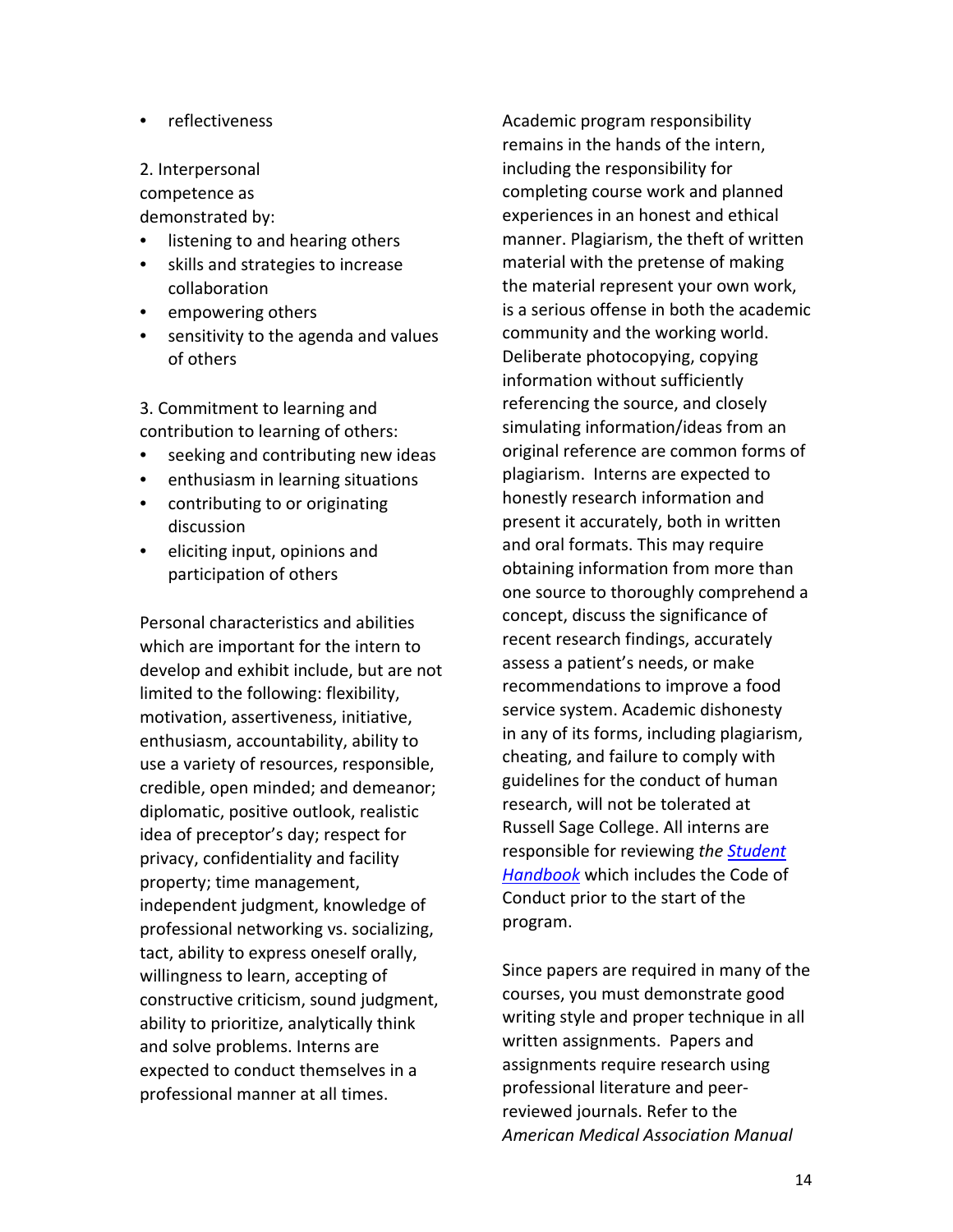*of Style* for correct style in writing papers and citing references. All interns are provided electronic access to the AMA Manual of Style via Russell Sage College libraries. Refer to Appendix A for copyright information.

### **IMPORTANT:**

All written assignments must be submitted using Microsoft Word or PDF.

Uploaded files are to be uploaded as follows:

- Assignment or document title last name
- Evaluations that are more than one-page are to be submitted as one document. Please do not submit each page individually. Practicum experiences also require professional responsibility. The health care field is a highly regulated environment. This helps to ensure the intern's safety and that of the patients, residents and clients you encounter as well as their privacy and confidentiality. Interns are responsible for maintaining confidentiality of all patient protected health information (PHI) and must adhere to the Health Insurance Portability and Accountability Act (HIPAA) at all times. Prior to starting the internship, all interns must complete an online HIPAA and OSHA training module. The details regarding these online courses will be provided. Refer to Appendix B for further details related to the issues of safety, rights and confidentiality.

# **Activities not to be completed during practicum hours:**

The following activities should not be completed at the facility: answering emails (except on lunch break), completion of any practicum or graduate coursework assignments; **these activities are to be completed at home.**

Please note you will be receiving emails from faculty throughout the workday, however, you should not be checking or responding to emails during practicum hours as indicated above.

If your preceptors or the DI Director observe you completing any of these activities a warning notice may be issued.

Interns may collect patient related information for their clinical case study or collect and analyze data (raw data should not leave the facility), develop in-service(s) and education materials required for practicum activities and access the Russell Sage College or practicum facility's library services to retrieve research papers during their rotation hours.

# **Graduate School Preparation**

Interns are expected to complete reading materials and activities assigned to provide background information for application during the planned experiences and for discussion in classes and online forums. Participation in projects and group discussions help to problem solve and work as a team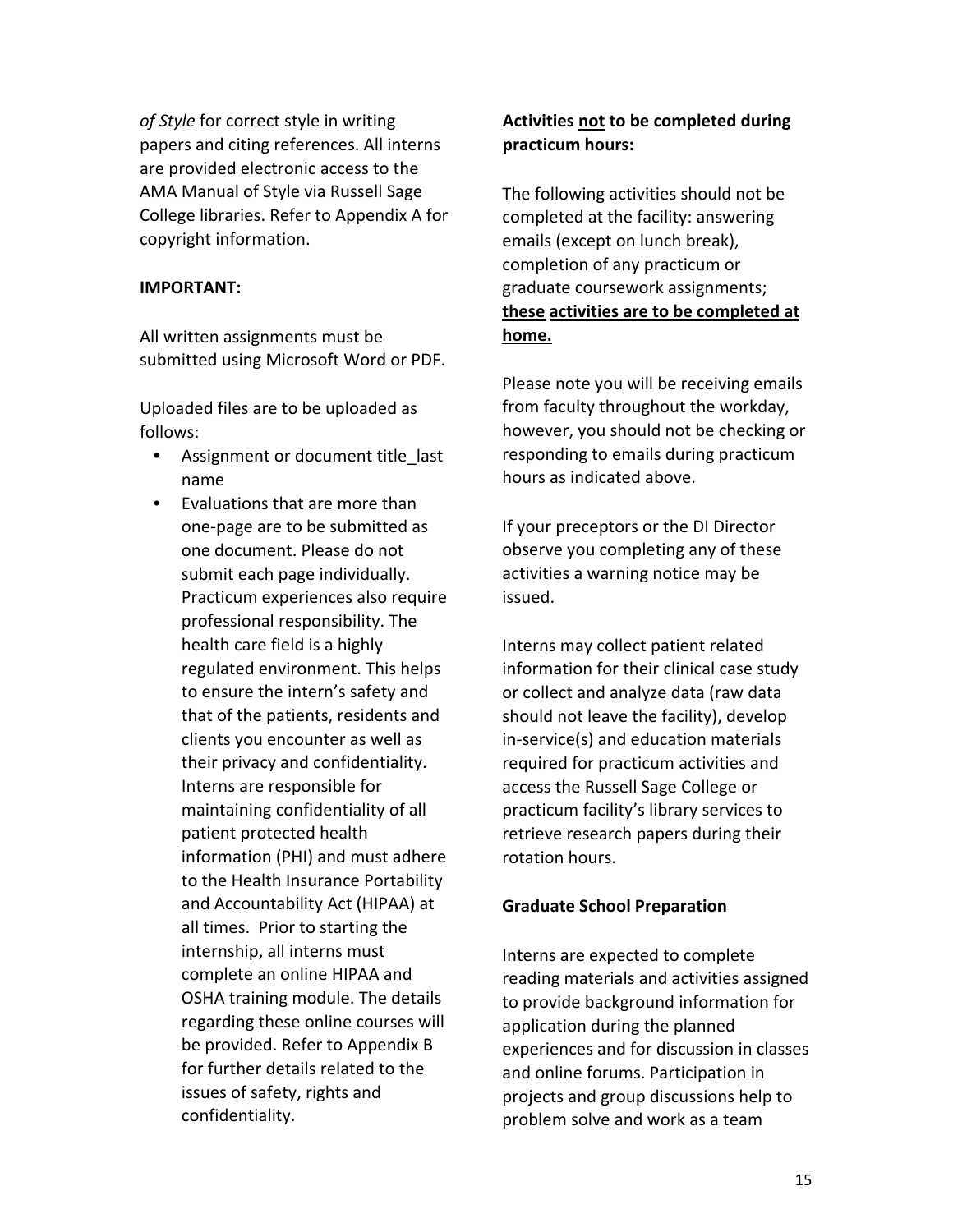member. Oral and written communication skills, vital to the practicing clinician, are emphasized throughout the curriculum. Interns are to review the following graduate course policies:

[https://www.sage.edu/admission/finan](https://www.sage.edu/admission/financial-aid/federal-state-aid/graduate-satisfactory-academic-progress-policy/) [cial-aid/federal-state-aid/graduate](https://www.sage.edu/admission/financial-aid/federal-state-aid/graduate-satisfactory-academic-progress-policy/)[satisfactory-academic-progress-policy/](https://www.sage.edu/admission/financial-aid/federal-state-aid/graduate-satisfactory-academic-progress-policy/) 

*Computer Access***:** Interns are expected to have access to a computer (laptops are ideal), reliable internet and software to accommodate online courses, the learning management system (LMS) Moodle and the college web-based intranet communication system. MySage and will be utilized for all courses. Faculty communicates with interns via their MySage account only. Proper email etiquette is expected in all electronic communications. More details on this to follow.

*Record of Work Submitted*: Interns MUST keep copies of ALL materials submitted, materials returned by the DI faculty and course instructors and copies of the course syllabus for future reference if needed (e.g., evaluation of transferring credit to another institution).

*Human Subjects Guidelines:* Before completing the management process improvement project and clinical case study assignment, the dietetic intern is responsible for carefully reading the Russell Sage College Institutional Review Board (IRB) Guidelines concerning human subjects' research. All procedures to apply for and obtain Russell Sage College IRB clearance to conduct the project must be adhered

to. Russell Sage College IRB requires that all researchers (including students) applying for a project review must demonstrate competency in human subjects' research by completing the CITI Program training. The intern is responsible for providing a copy of the Russell Sage College IRB written verification to the facility's practicum preceptor project advisor before conducting the project. Refer to the DI practicum handbooks and IRB website: [https://www.sage.edu/academics/rese](https://www.sage.edu/academics/research/the-institutional-review-board/,) [arch/the-institutional-review-board/,](https://www.sage.edu/academics/research/the-institutional-review-board/,)  for details on receiving research approval involving human subjects, as required by federal and state regulations. The DI Director will go over this information in detail at August orientation.

### *Communication during DI:*

Current address, telephone and cell phone(s) numbers, and email addresses are necessary to maintain ongoing communication. Interns are personally responsible to notify the DI Coordinator, as well as the Registrar's Office [\(https://www.sage.edu/academics/acad](https://www.sage.edu/academics/academic-resources/registrar/) [emic-resources/registrar/\)](https://www.sage.edu/academics/academic-resources/registrar/), of any changes with their mailing address and telephone number.

#### **Academic Advisement for Interns**

The DI faculty believe that advising is a shared, collaborative process between faculty and intern. This process is ongoing, occurring both on a formal and informal basis. Together the DI Director and intern will:

• monitor intern academic progress and intervene accordingly (i.e.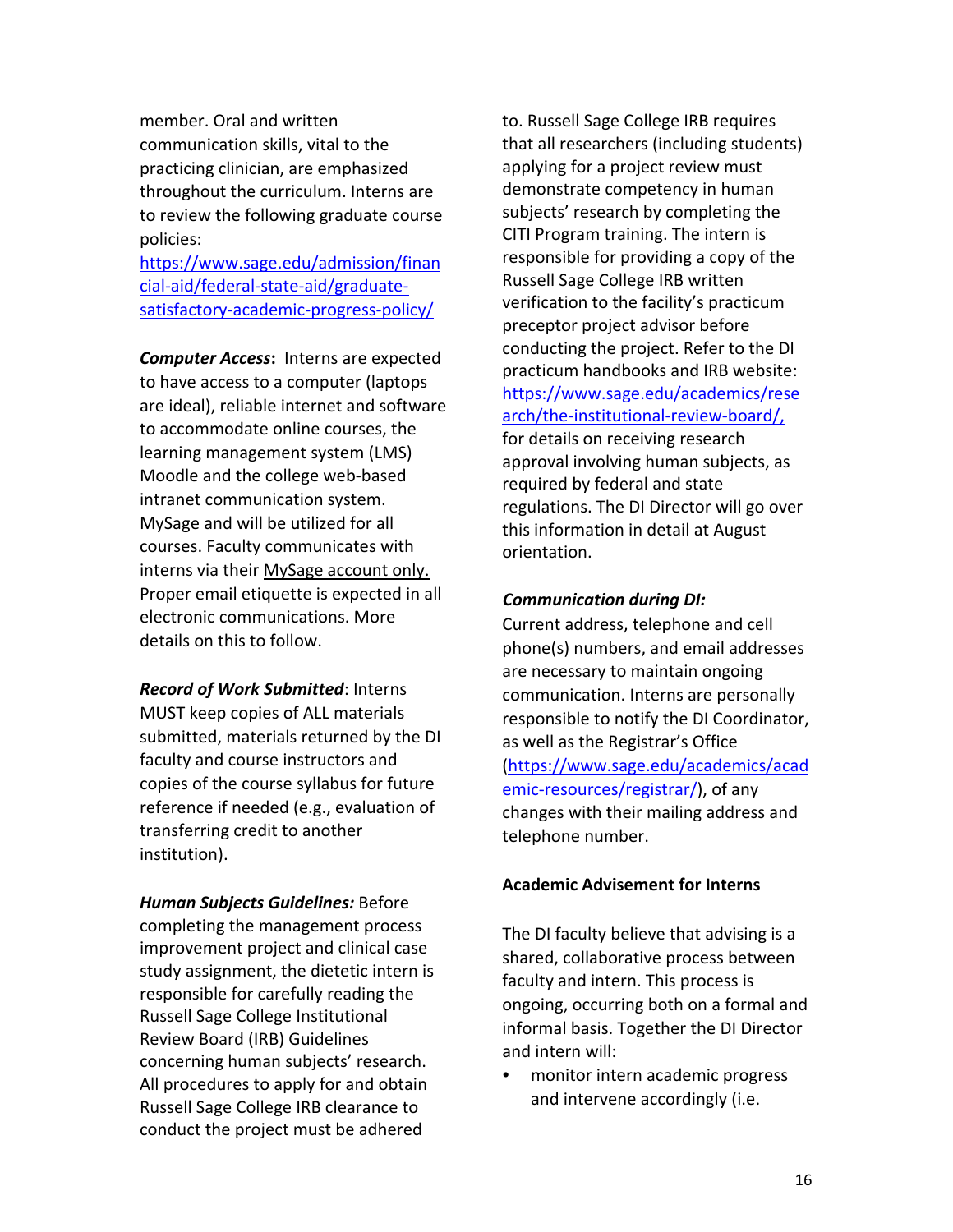referral, updates of progress, problem solving);

- monitor intern progress towards fulfilling all practical supervised experiences, and graduate course requirements;
- assist the intern during registration, and
- assist the student in transitions including adapting to the demands of the graduate school, practical experiences and personal aspects of life as a dietetic intern.

# **The DI Director is responsible for:**

- conducting internship advisement,
- maintaining student files in good order, including a brief note verifying each student/faculty meeting when warranted,
- meeting with advisees following any letter from the SGS Dean which indicates the student is experiencing academic difficulty or there is a change of status (in the role of student advisor, advisors get a copy of these letters), and
- making referrals as appropriate for career counseling, financial aid, learning assistance/tutoring, and/or physical/psychological support and services (in the role of student advisor) (see college catalog - Financial Aid, Academic Support Service and Student Life).

# **The Student is responsible for:**

• Notifying the DI Director of any changes in name, address and home/work telephone numbers. These changes must also be made to the Registrar's Office.

- Additional notices to the DI Director may include, yet are not limited to: anticipated changes in academic status, including leave of absence, request for an incomplete in a course, adding or dropping courses, requests to take courses off campus, and requests to complete practical experiences outside of the Capital Region. These requests must be made in writing, using appropriate forms if applicable e.g., add/drop form etc.
- Maintain regular communication with the DI Director to review the sequence and completion of the dietetic internship requirements.
- Checking e-mail daily and responding within 24 hours to DI related correspondence.
- Immediately bringing concerns regarding practicum and/or preceptor performance to the attention of the DI Director.

# **The Preceptor is responsible for:**

Preceptors focus on supervising practice-based learning. They demonstrate the incorporation of theory into practice, suggest useful learning experiences to help interns achieve learning objectives, and identify the usefulness of self-evaluation. Preceptors provide constructive feedback based on the intern(s) performance, to help enhance their learning experience and promote development of a strong professional. Preceptors often view themselves as a professional role model and view the intern as a prospective co-worker.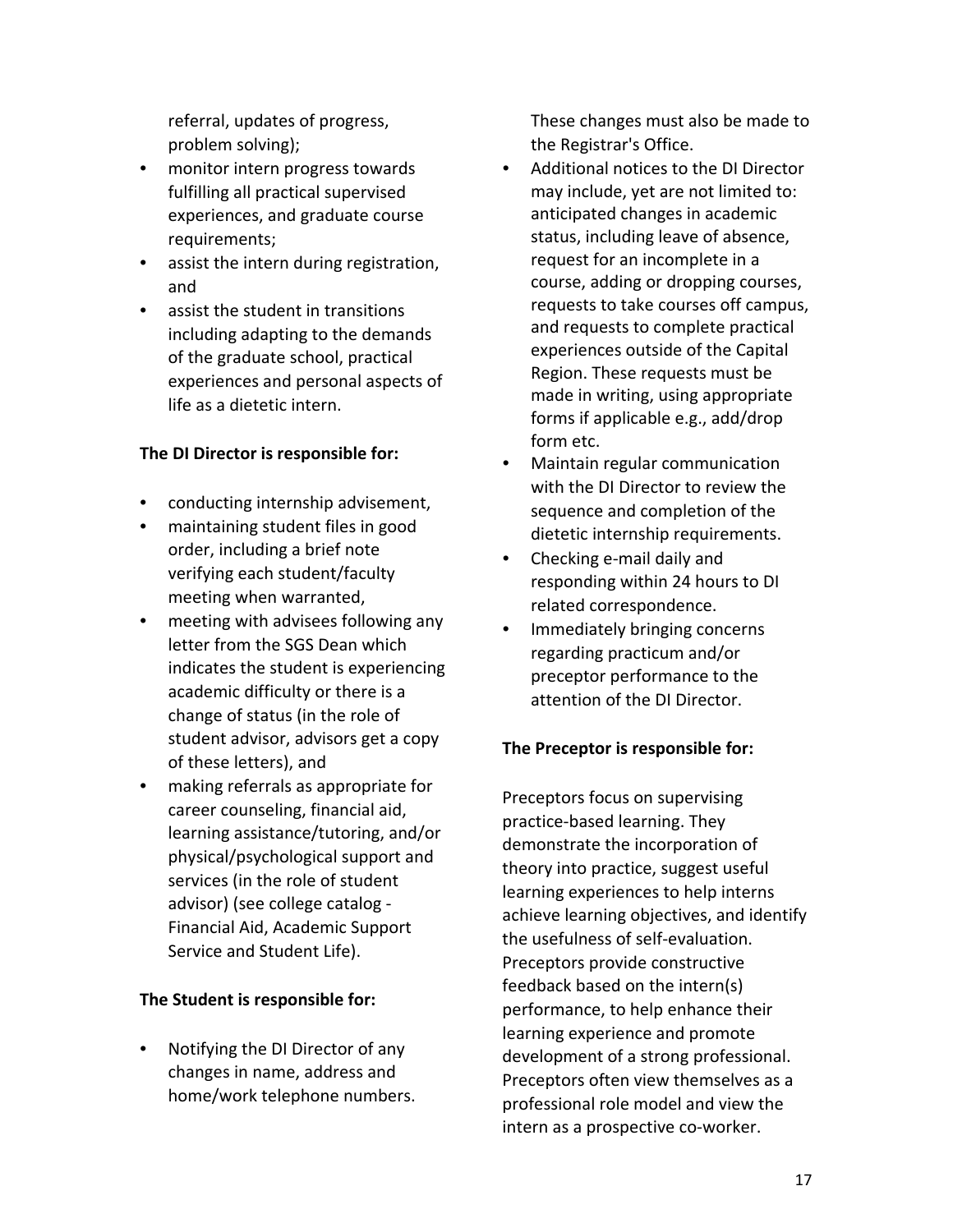#### **PROFESSIONAL IMAGE STANDARDS**

Interns are expected to present themselves to facilities in professional attire. In acute care clinical settings, interns usually are required to wear a full-length lab coat over their clothes. Refer to the Dress Code Policy, Appendix B for further details. Interns should also obtain and adhere to their individual practicum site dress code policy at all times. Interns should present themselves in business casual attire at all times unless otherwise indicated by the DI Director or preceptor.

Interns who do not adhere to the dress code policy of the DI and/or facility will be asked to leave practicum and receive a warning notice. Refer to the Warning Notice Policy, Appendix A for further details.

### **IDENTIFICATION**

An identification name tag is required at most facilities. Your student ID is to be obtained during the August orientation (or other scheduled time prior to the start of practicum) and must be visible at all times during practicum experiences, unless otherwise indicated. For more information about student identification cards visit: [https://www.sage.edu/about/offices](https://www.sage.edu/about/offices-centers/public-safety/id-cards/)[centers/public-safety/id-cards/](https://www.sage.edu/about/offices-centers/public-safety/id-cards/) 

Some facilities will require their organization's picture ID and will arrange for this on or before the first day of the rotation.

#### **CELL PHONE USE**

Interns may carry their cell phone discreetly and kept on silent/vibrate; however, should not be on their phones/e-mail during practicum rotation (with the exception of breaks). Interns must also abide by cell phone rules/policies set forth by their practicum facility.

# **ACADEMIC AND PROFESSIONAL STANDARDS STATEMENT**

The DI Director reviews the DI *Academic and Professional Standards Statement* and *the Academic Standards Policy* at August orientation. Interns then sign the *Academic and Professional Standards Statement* to indicate they are aware of and understand the academic and professional program requirements. Refer to Appendix A to review the documents.

# **PROTECTION OF PRIVACY OF INFORMATION**

Contents of intern files will be restricted to use by the DI faculty, but with written intern consent, it may be sent to prospective employers and other individuals as requested by the intern. Refer also to the Russell Sage College Catalog and the *Student Handbook* for more information.

### **ACCESS TO PERSONAL FILES**

Intern files are maintained in the DI offices and online through secure, password-protected cloud-based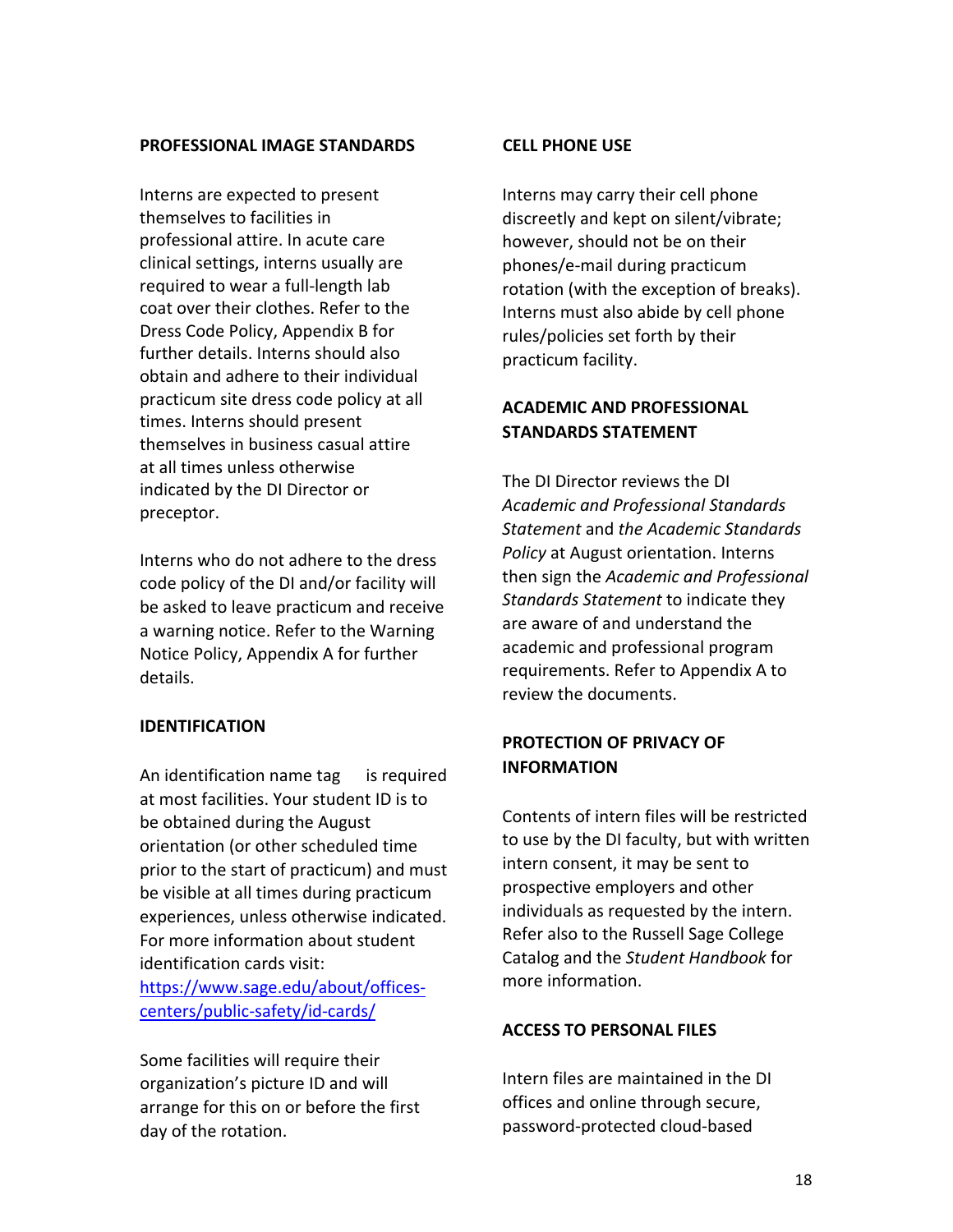storage and E\*Value. These files include intern medical records, evaluations from rotations, assignments and grades earned in required graduate courses. Interns may see any/all of their file by making an appointment with the DI Director. The intern files are confidential and are made available only to the intern or faculty required to evaluate the intern. Interns who sign recommendation waivers may not review their DI application recommendation letters.

### **STUDENT SUPPORT SERVICES**

The following services are available to all dietetic interns:

Financial aid (see more information below), fitness programs and recreation facilities, housing, academic advisement, career development, health and counseling services, accessibility services, academic support, among others.

Financial aid is available to all interns who matriculated into a degreebearing program at Russell Sage College. For more information regarding financial aid, visit: [https://www.sage.edu/admission/finan](https://www.sage.edu/admission/financial-aid/) [cial-aid/](https://www.sage.edu/admission/financial-aid/) 

### **LIBRARY SERVICES AND REQUIREMENTS**

Library services include computerbased periodical indexes, interlibrary loan service, and online databases. Interlibrary loan includes access to library databases, e-books and journals. Anyone wishing to use the library system or to take books out of the library **must** have a Sage photo ID and MySage login and password.

#### **ACADEMIC COMPUTER CENTERS**

The online-distance format of this internship requires every intern to own or have access to a computer. The majority of assignments throughout the DI requires computers.

*Campus Computer Access:* Computers are located in the libraries and computer labs on the Russell Sage College Albany and Troy campuses.

### **MYSAGE**

[MySage](http://mysage.sage.edu/) is our Intranet portal, which provides access to the college email, community interaction and collaboration tools, course/instructional support, and a centralized web portal through which information is disseminated to the Russell Sage community. Each intern is provided with MySage access details (ID and password) once the initial deposit is made. Interns are responsible for maintaining their MySage account and email. All DI correspondence via email will be sent through MySage utilizing proper email etiquette.

# **SOFTWARE/HARDWARE REQUIREMENTS**

All interns must use Moodle and several supporting programs during the internship. A webcam, speakers and a microphone will be needed for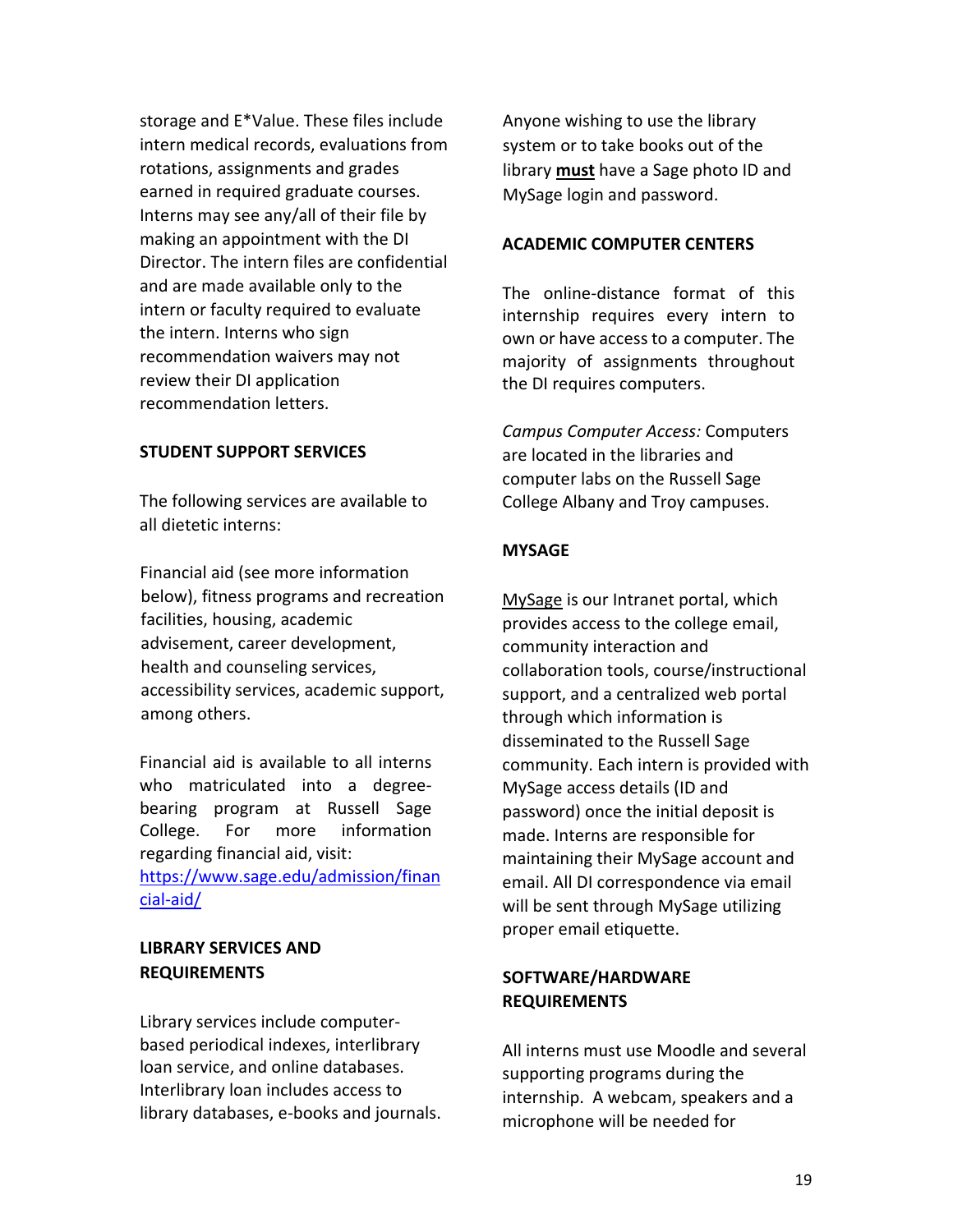recording various assignments and to deliver presentations. You will need Microsoft Office 365\* (free for students through the college), Zoom (free through the college), Screencast-o-matic (free) and updated web browsers.

\*To access Microsoft Office 365 login to MySage and click on the office 365 icon in the left column. Login using your MySage account and password.

# **E\*VALUE**

Interns and preceptors will be provided access to E\*Value. This platform will be utilized to collect required documentation from interns, preceptors and supervised practice sites as well as assist with competency and accreditation related data collection.

### **ONLINE IDENTITY VERIFICATION**

All new students (online or onsite) receive their Sage username and a temporary password through the personal email account supplied by the student to the admissions office at time of application. If the student does not have a personal email account or does not wish to provide one, they are sent their username and password via US mail. When student's login for the first time, they are required to change their password to meet complexity requirements: ∙ Password is case sensitive. ∙ Must be at least 8 characters long. ∙ Must include at least 1 number. ∙ Cannot use any of your last 10 passwords. ∙ Must not include any of the following values: test password ∙ Must not include part of your name or username. Must have at least three

types of the following characters: Uppercase (A-Z), Lowercase (a-z), Number (0-9), Symbol (!, #, \$, etc.). The same username and password is used to access all online tools including email, Sage Advisor, Library resources, oncampus workstations, and the Moodle Learning Management System.

Additionally, there are items within Moodle that can assist in this process such as using Poodll video questions. Professors can create Poodll questions to exams that require a brief recorded video response. The recording is then viewed by the Professor to ensure the correct student responded (by comparing to the SAGE ID). The DI Director will integrate this into the one online course in the curriculum.

# **PROFESSIONAL COMMUNICATION AND E-MAIL ETIQUETTE**

Never use Hey! Avoid "Hi" or any other casual greeting. Most appropriate way to address faculty or preceptors:

Dear Dr./Professor/Ms./Mr."last name." or Hello Dr./Professor/Ms./Mr."last name."

Examples:

- "Good Morning Professor Morgan"
- "Good Afternoon Professor Morgan"

When communicating with the Deans:

• "Dear Dean Kelly" (Avoid addressing with "Hello". Use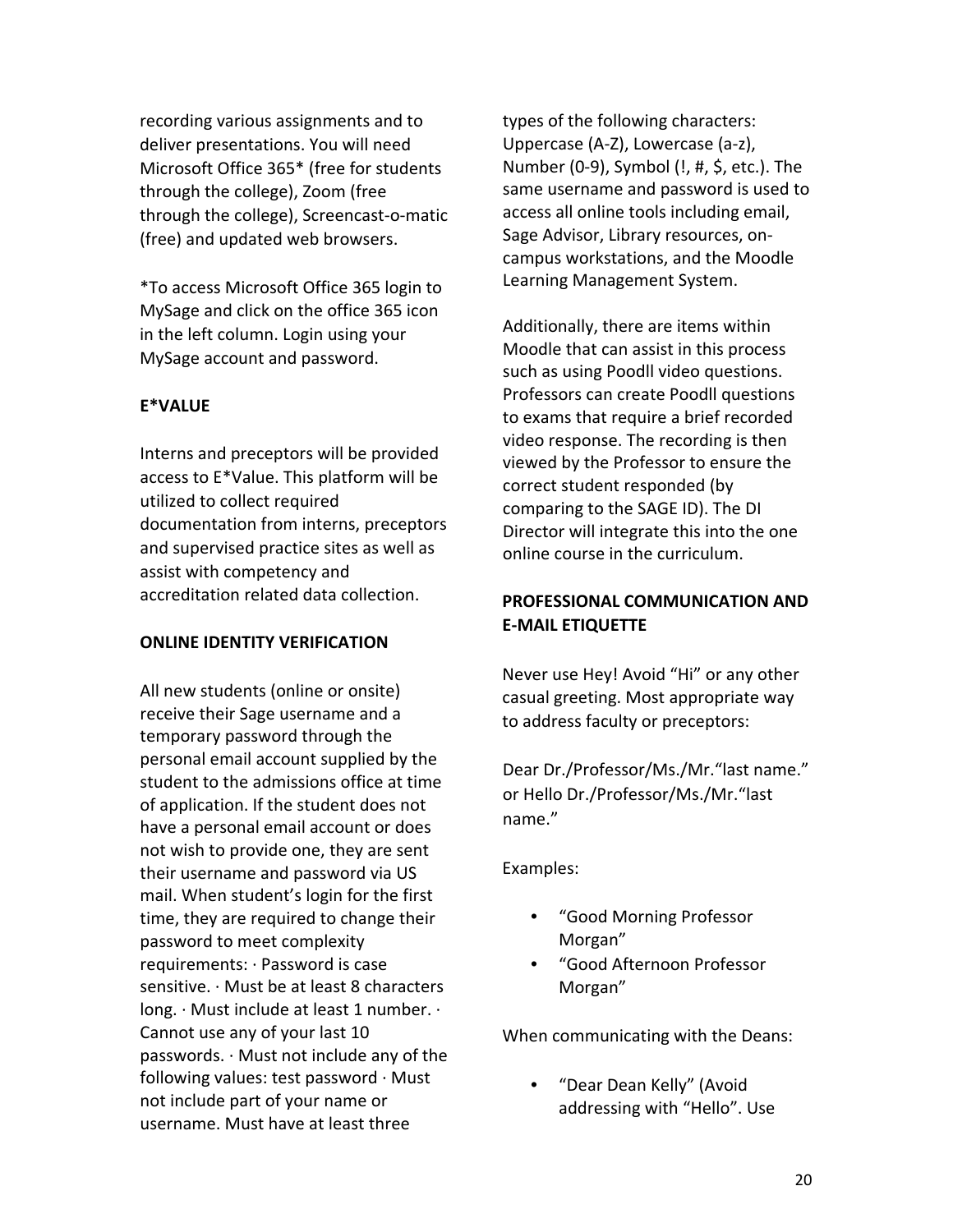formal communication when addressing the Deans.)

# **CAREER PLANNING**

Career development, planning and placement activities are available through the Career Planning website, https://www.sage.edu/studentlife/career-planning/ [A](https://www.sage.edu/student-life/career-planning)ssistance is available for revising resumes, writing cover letters, negotiating salaries and interviewing for new positions and much more! Career Planning provides a comprehensive lecture for the interns during exit week.

### **INSURANCE REQUIREMENTS**

Having medical insurance is the intern's responsibility while participating in the DI. All interns must present proof of insurance to the DI Coordinator prior to or upon beginning the program. Interns must have medical coverage throughout the duration of the internship. As mentioned, health insurance is available through the college if needed https://www.sage.edu/academics/acad emic-resources/studentaccounts/student-health-insurance/

### To enroll visit

[www.mystudentmedical.com](http://www.mystudentmedical.com/) -> select Russell Sage College in the dropdown menu -> Enrollment Form.

# **Professional liability insurance** is

required and must be purchased by the intern on or after July 1, 2021 so it is valid for the entire program. All interns must present proof of insurance to the

DI coordinator prior to or upon beginning the program.

**Liability for Safety in Travel:** Car insurance is required. The DI program assumes no liability.

# **Injury or Illness While in a Facility:**

Facilities must make emergency medical care available to interns who may become ill or injured while at the facility. There may be a fee for this service dependent upon the nature of the illness or injury.

# **DRUG TESTING & CRIMINAL BACKGROUND CHECKS**

Currently the DI does not require drug testing and criminal background checks; however, some placements require both. The DI faculty will assist all interns with this process. Any associated fees are the responsibility of the intern.

# **IMMUNIZATION AND HEALTH REQUIREMENTS**

To meet state and federal health code requirements, all interns must provide proof of immunization for a minimum of measles, mumps, rubella, and chicken pox (natural immunity or varicella vaccination), TD or TDaP within the past 10 years, Hepatitis B vaccinations (in progress or completed) and submit a medical history form, proof of yearly physical exam and 2-step tuberculin test completed on or after July 1, 2021. Yearly flu shot documentation or refusal must be submitted to E\*Value by October 31st 2021. Proof of COVID-19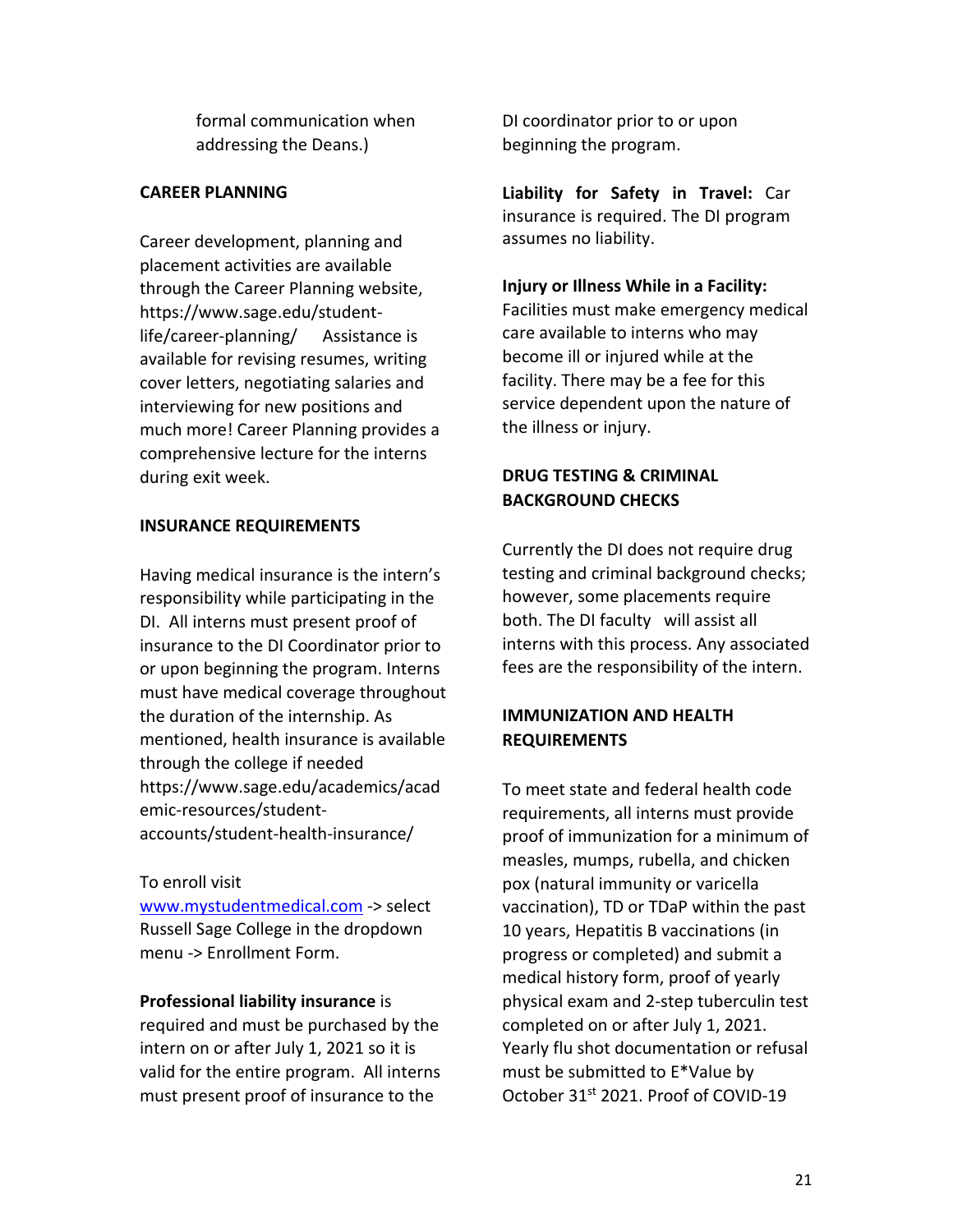vaccination is required prior to the start of the program.

Interns will not be allowed into any health facility unless the physical examination report, complete immunizations, and necessary blood tests have been done. All documents must be uploaded to E\*Value by the time specified. This information is held within E\*Value in and released only according to HIPAA requirements and upon receiving a medical release form from the intern.

# **ACCESSIBILITY SERVICES**

Russell Sage College is committed to responding to the needs of students with disabilities, as defined by the Americans with Disabilities Act. Students who require accommodations contact Accessibility Services at 518- 244-6874. You can also e-mail the office: accessibility\_services@sage.edu

### Visit:

[https://www.sage.edu/student](https://www.sage.edu/student-life/wellness-center/accessibility-services/)[life/wellness-center/accessibility](https://www.sage.edu/student-life/wellness-center/accessibility-services/)[services/](https://www.sage.edu/student-life/wellness-center/accessibility-services/) 

It is imperative that any student in need of classroom assistance or modification must alert the Professor to the particular condition or need within the first week of class. Refer to Appendix A, College Policy Statements and individual course syllabi for details.

### **TITLE IX**

Please visit and review all contents on Title IX: [https://www.sage.edu/student-](https://www.sage.edu/student-life/cultural-enrichment-diversity/title-ix/)

# [life/cultural-enrichment-diversity/title](https://www.sage.edu/student-life/cultural-enrichment-diversity/title-ix/)[ix/](https://www.sage.edu/student-life/cultural-enrichment-diversity/title-ix/)  *Resource Guide for Students on Sexual Offenses[:](https://www.sage.edu/wp-content/uploads/2017/08/TSC_Resource-Guide-for-Students-on-Sexual-Offenses-August-2017.pdf)* [https://www.sage.edu/wp](https://www.sage.edu/wp-content/uploads/2020/08/Sexual-Offense-Policies-Procedures-2020-2021.pdf)[content/uploads/2020/11/TSC\\_Resourc](https://www.sage.edu/wp-content/uploads/2020/08/Sexual-Offense-Policies-Procedures-2020-2021.pdf) [e-Guide-for-Students-on-Sexual-](https://www.sage.edu/wp-content/uploads/2020/08/Sexual-Offense-Policies-Procedures-2020-2021.pdf)[Offenses\\_2016\\_Final.pdf](https://www.sage.edu/wp-content/uploads/2020/08/Sexual-Offense-Policies-Procedures-2020-2021.pdf)

Contact:

**Dishpaul S. Dhuga, J.D.** *Director of Title IX & EEO Compliance*  518-244-4809 titleix@sage.edu

### **EDUCATIONAL PURPOSE OF THE DI**

Interns are at facilities for the educational purpose of completing supervised practice experiences. They are neither to be considered employees nor to replace employees. Dietetic interns may be placed at a facility in which they are employed based on the contingency that internship time and activities remain separate from the individual's employment hours and responsibilities. Refer to Appendix A for the procedures to arrange this type of placement.

# **ACADEMIC/CLINICAL GRIEVANCES AND PETITIONS**

In unusual circumstances, a difficulty may arise at a practicum placement. Interns are encouraged to discuss complaints and questions with the preceptor first. If satisfaction is not attained or the intern feels that he/she cannot approach the preceptor, he/she contacts the DI Director. Professor Morgan will arrange to meet with the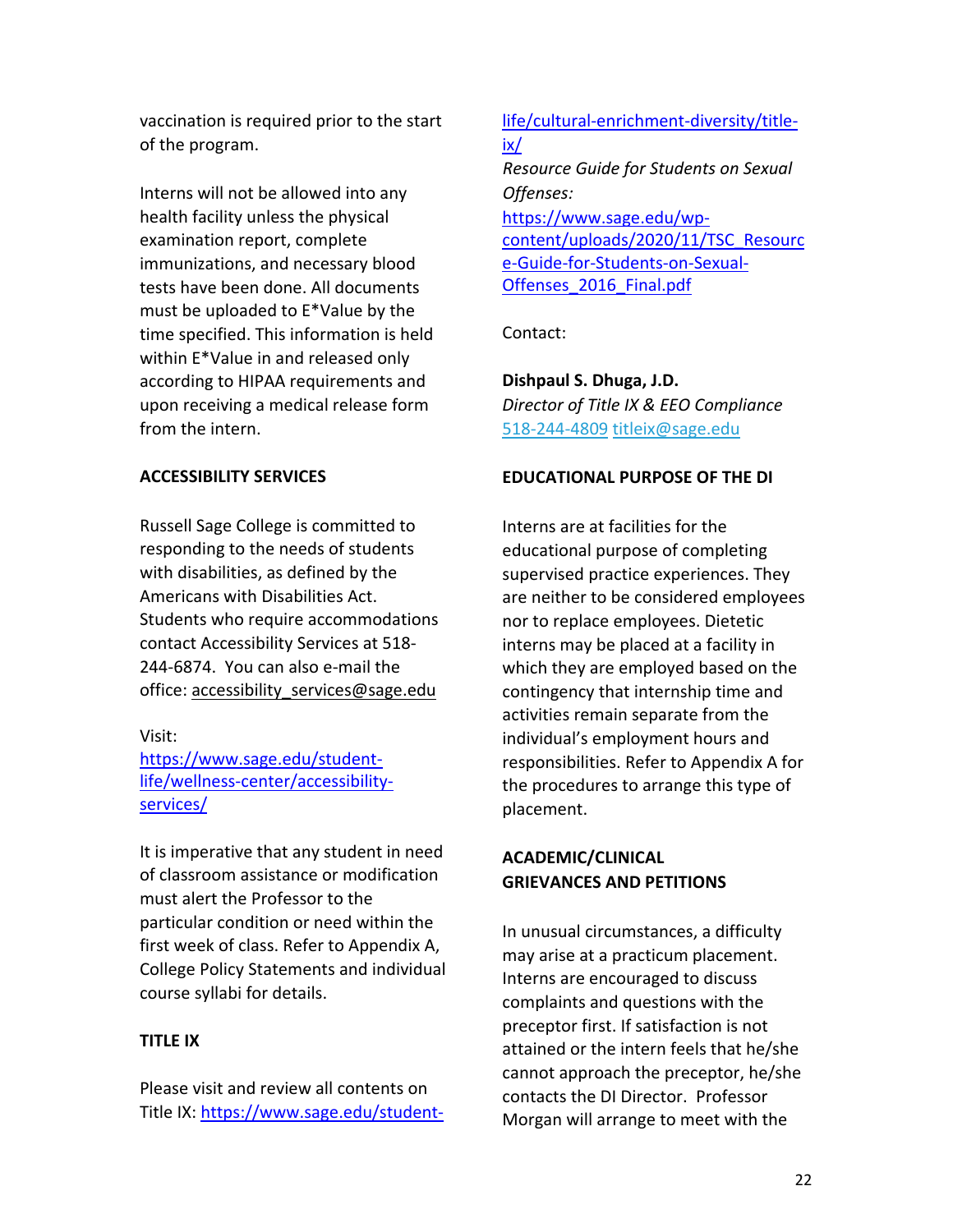intern and preceptor immediately to discuss and resolve the issue(s). If the intern wishes he/she may either initially or further pursue the matter with the Nutrition Science Department Chair (518-244-2048), the Dean of the School of Health Sciences (518-244-2030) and/or the ACEND. For ACEND contact information, refer to the ACEND Grievance/Complaint Procedure in Appendix A.

# **ACCESS TO GRADUATE ACADEMIC POLICIES**

All graduate academic policies can be accessed at the following link. Several of these policies can also be found in Appendix A.

https://www.sage.edu/admission/finan cial-aid/federal-state-aid/graduatesatisfactory-academic-progress-policy/

### **ASSESSMENT OF PRIOR LEARNING**

The DI has an assessment of prior learning process which provides limited waivers in a way that recognizes the learning achievements of interns while conserving their resources of time in the pursuit of the supervised practical experience. Interns accepted into the Russell Sage College DI are encouraged to complete the waiver application as soon as possible after official acceptance into the DI to have prior learning experiences applied towards the 1280 required hours. A minimum experience of 6 months in community nutrition or foodservice management is required before a waiver is considered. Refer to the DI website for all details and policies related to this process:

[https://www.sage.edu/ac](https://www.sage.edu/academics/schools/health-sciences/nutrition-programs/dietetic-internship/dietetic-internship-assessment-of-prior-learning/) [ademics/schools/health](https://www.sage.edu/academics/schools/health-sciences/nutrition-programs/dietetic-internship/dietetic-internship-assessment-of-prior-learning/)[sciences/nutrition](https://www.sage.edu/academics/schools/health-sciences/nutrition-programs/dietetic-internship/dietetic-internship-assessment-of-prior-learning/)[programs/dietetic](https://www.sage.edu/academics/schools/health-sciences/nutrition-programs/dietetic-internship/dietetic-internship-assessment-of-prior-learning/)[internship/dietetic](https://www.sage.edu/academics/schools/health-sciences/nutrition-programs/dietetic-internship/dietetic-internship-assessment-of-prior-learning/)[internship-assessment-of](https://www.sage.edu/academics/schools/health-sciences/nutrition-programs/dietetic-internship/dietetic-internship-assessment-of-prior-learning/)[prior-learning/](https://www.sage.edu/academics/schools/health-sciences/nutrition-programs/dietetic-internship/dietetic-internship-assessment-of-prior-learning/)

# **EVALUATION PROCEDURES, FORMAL ASSESSMENT OF INTERN LEARNING, REMEDIATION & RETENTION**

Interns receive performance evaluations at the midpoint and/or at the end of each rotation depending on rotation length. Each intern is accountable for ensuring their preceptors complete the evaluations on e-Value.

The preceptors and DI Director evaluate the competency achievement of interns. Performance evaluations and assignments are used to assess that all competencies have been attained. Interns must achieve at least competent on all final evaluation of intern performance where competency requirements are assessed. Interns who do not successfully meet the required competencies must either repeat an activity or supervised practice experience (in whole or in part as determined by the DI Director and preceptor) until competency is attained for all CRDNs being evaluated. The DI Director documents and maintains the plan for completing remedial supervised practice experience and/or assignments. Refer to the *Academic Standards Policy in* Appendix A. Evaluation procedures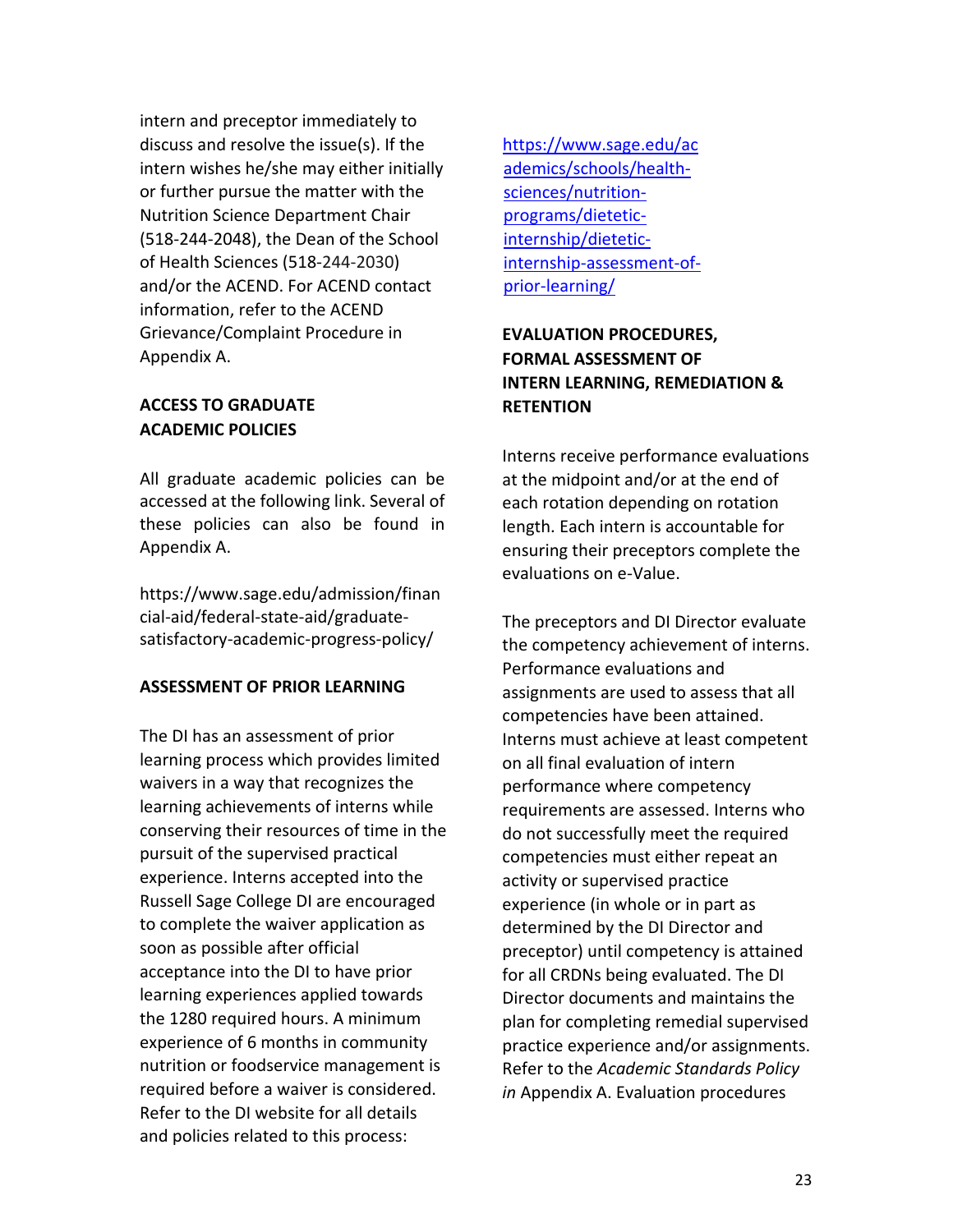are discussed with interns at orientation.

Failure to comply with stated policies and procedures subject the intern to dismissal from the program. The preceptor and/or DI Director shall issue up to three warnings regarding new or repeat violation of policies and procedures at the facility. Upon receipt of three warnings, the intern will be dismissed from the program. *The Warning Notice Policy and Procedure* is in Appendix A.

Please refer to Appendix A, *Academic Standards Policy,* for further elaboration on disciplinary and dismissal actions if academic and professional standards are not met.

The DI Director reserves the right to dismiss an intern from the program if program policies are violated.

# **DISMISSAL AND WITHDRAWAL: TUITION REIMBURSEMENT**

If a student is dismissed from the program, fees will not be refunded or remitted, in whole or in part, and neither Russell Sage College nor any of its officers shall be liable whatsoever for such exclusion. Interns that are dismissed from the program and receiving financial aid must also contact the financial aid office to discuss any financial aid implications.

In the event of withdrawal the intern must follow the following procedures: [https://www.sage.edu/academics/acad](https://www.sage.edu/academics/academic-resources/student-accounts/tuition-liability-policy/#:%7E:text=To%20withdraw%20from%20the%20college,to%20tuition%20or%20room%20charges) [emic-resources/student](https://www.sage.edu/academics/academic-resources/student-accounts/tuition-liability-policy/#:%7E:text=To%20withdraw%20from%20the%20college,to%20tuition%20or%20room%20charges)[accounts/tuition-liability-](https://www.sage.edu/academics/academic-resources/student-accounts/tuition-liability-policy/#:%7E:text=To%20withdraw%20from%20the%20college,to%20tuition%20or%20room%20charges) [policy/#:~:text=To%20withdraw%20fro](https://www.sage.edu/academics/academic-resources/student-accounts/tuition-liability-policy/#:%7E:text=To%20withdraw%20from%20the%20college,to%20tuition%20or%20room%20charges) [m%20the%20college,to%20tuition%20o](https://www.sage.edu/academics/academic-resources/student-accounts/tuition-liability-policy/#:%7E:text=To%20withdraw%20from%20the%20college,to%20tuition%20or%20room%20charges) [r%20room%20charges.](https://www.sage.edu/academics/academic-resources/student-accounts/tuition-liability-policy/#:%7E:text=To%20withdraw%20from%20the%20college,to%20tuition%20or%20room%20charges)

Tuition reimbursement will depend on the time that the withdrawal request occurs. Interns that withdraw from the program must also contact the financial aid office to discuss any financial aid implications.

# **REQUIREMENTS FOR COMPLETION**

The following components must satisfactorily be completed to receive the Verification Statement, which qualifies the intern to sit for the registration examination for dietitians.

- 1. Successfully complete all planned practicum experiences of the DI (clinical, management and community);
- 2. Successfully achieve all competencies by the end of the program.
- 3. Earn an overall average grade of "B" or better in the five required graduate courses; and
- 4. Pass a final comprehensive examination (minimum 75% score).

**DI Program requirements must be completed within two years of the program start date.** 

**CREDENTIALING & VERIFICATION STATEMENT PROCEDURES**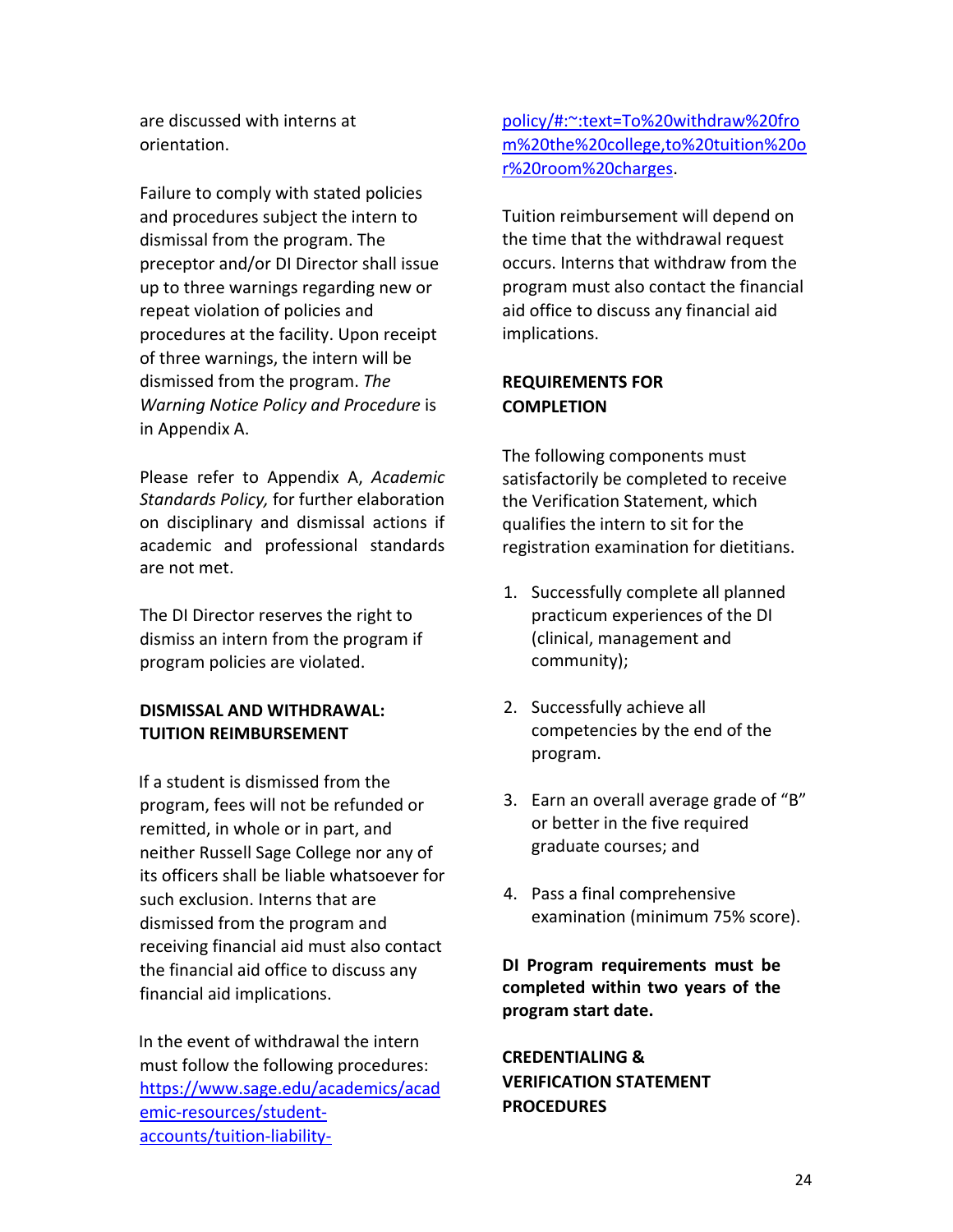Upon successful completion of the practical experiences, all assignments, the final DI comprehensive examination and the academic graduate component, the DI Director signs the Verification Statement substantiating completion of the program and provides each intern with six copies. An original copy is maintained indefinitely by the Nutrition Science Department. Upon program completion, The DI Director completes and submits the registration eligibility application to CDR via the online Registration Eligibility Processing System (REPS). CDR is the credentialing agency for AND and is responsible for establishing and enforcing standards and qualifications for dietetic registration and minimum competency for entry-level practice. As of July 1, 1999, CDR utilizes a computer assisted test (CAT) format. The DI Director provides information and guidance pertaining to the examination as the program progresses. Extensive information is also available at CDR's website, www.cdrnet.org.

CDR Study Guides are purchased for all interns and provided during exit week.

# **CDR GRADUATE DEGREE REQUIREMENT**

Beginning on January 1, 2024 a minimum requirement of a master's degree is required to take the registration examination for dietitians. For more information, please **[visit the](https://www.cdrnet.org/graduatedegree)  [Commission on Dietetic](https://www.cdrnet.org/graduatedegree)  [Registration's](https://www.cdrnet.org/graduatedegree) website.** 

### **New York State Certification of**

#### **Nutritionists/Dietitians**

New York State has a certification for nutritionists/dietitians to become certified with the New York State Education Department as a Certified Dietitian/Nutritionist (CDN). The application process is reviewed at the end of the internship. The nutrition science program at Russell Sage College is registered with the New York State Education Department.

#### **DI CONTACT INFORMATION**

Michelle Morgan, MS, RDN, CDN Director, Dietetic Internship *Office: Ackerman 306 Nutrition Science Department Russell Sage College 65 1st Street Troy, NY 12180 Phone: (518) 244-4598 Fax: (518) 244-4586 E-mail: morgam1@sage.edu* 

Appointments for meetings should be scheduled directly with the DI Director and/or Coordinator.

The DI faculty do not have open office hours. Interns must make appointments in advance. This will allow scheduling of adequate time for advisement.

Any academic, supervised practice completion or personal concerns should be directed to the DI Director.

Questions regarding supervised practice placements, preceptor contact information and associated paperwork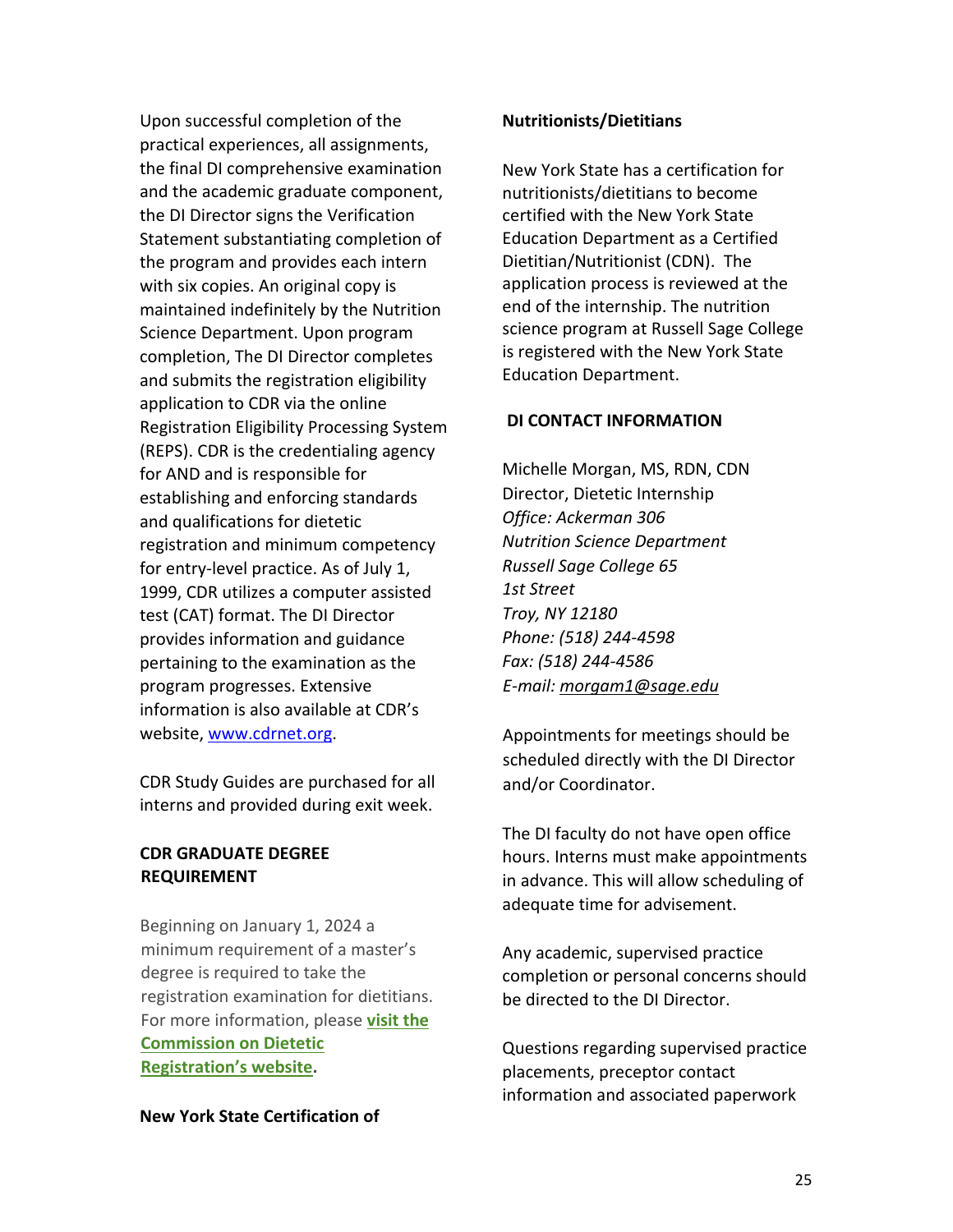should be directed to the DI Coordinator.

In efforts to streamline communication, all general questions regarding the DI that can be generalizable to the group, including but not limited to: practicum assignments, due dates, orientation, etc., should be posted to the associated practicum forum on Moodle.

The student is responsible for reading all DI associated materials. This professional program requires selfreliance and problem solving. Your faculty are here to assist; however, the expectation is that you research your questions by utilizing your resources prior to directing them to the program faculty.

Before emailing a question, please initially look at the materials provided. If unable to locate the answer upon review, please post your questions to the forum on Moodle as indicated above. Do not post personal questions on the forum.

Due to a high volume of emails, phone calls and meetings, please be patient in waiting for our response to a phone call or email. If there is truly an urgent matter at hand, please call and leave a message or e-mail with the subject title: "IMPORTANT or URGENT". This will allow us to respond to your concerns promptly.

When leaving phone messages, be sure to indicate the best number to reach you, the time(s) you are reachable and a brief description of what you need from the faculty.

**As your program faculty, we do not accept any social media requests.** 

# **OTHER RESOURCES**

Russell Sage College Catalog, Calendars and Course Schedules are only available online, in a paperless format. These documents provide the most current information and additional details, college policies and general information. Interns will find policies on Health Services, Losses, Snow Emergencies, Library and Computer Center hours, Graduate Program requirements (other than the DI), Title IX, as well as course descriptions, faculty profiles and campus maps. Interns are required to use online registration and access all information from the colleges' website (www.sage.edu).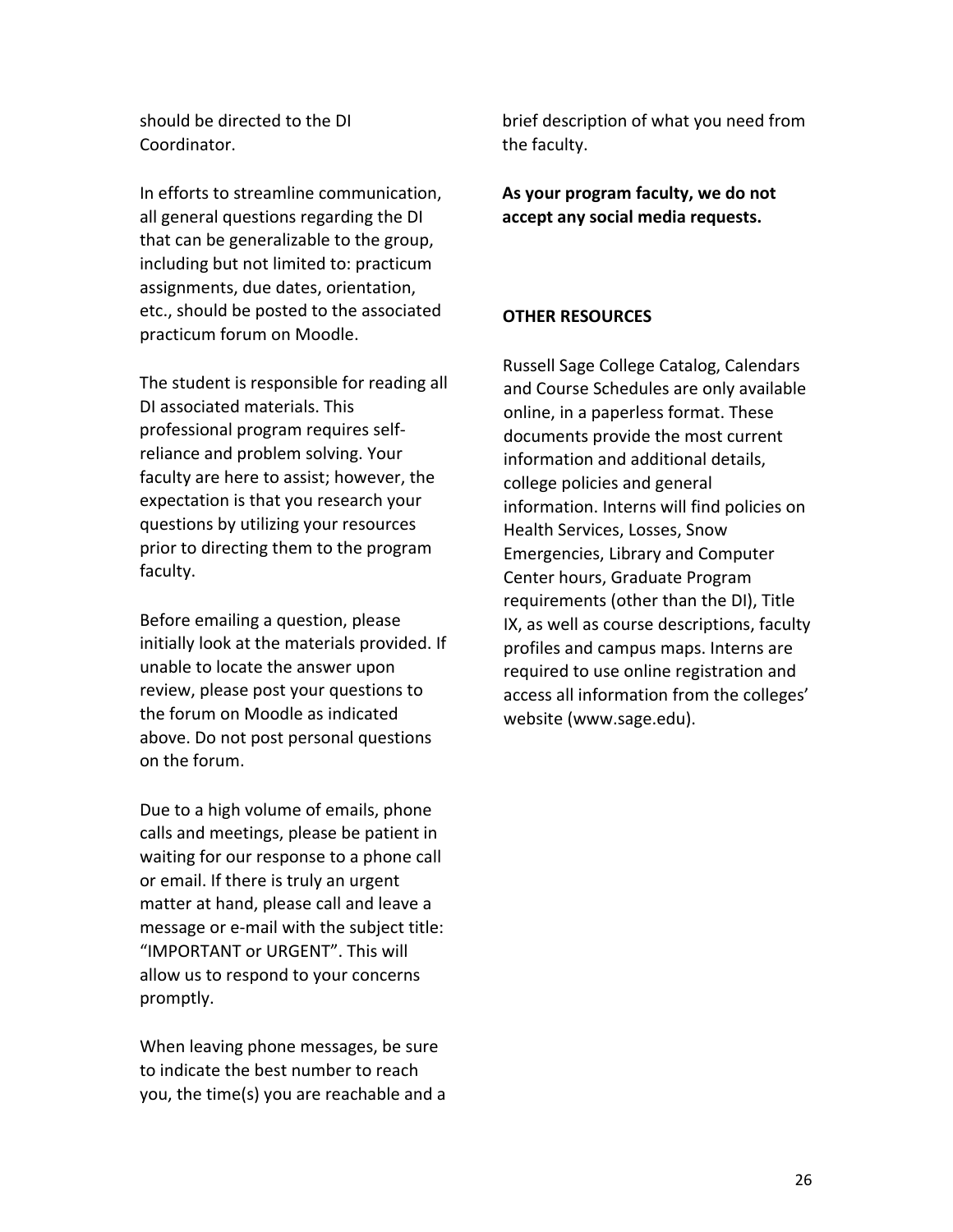**APPENDIX A ACADEMIC RESPONSIBILITIES AND POLICIES**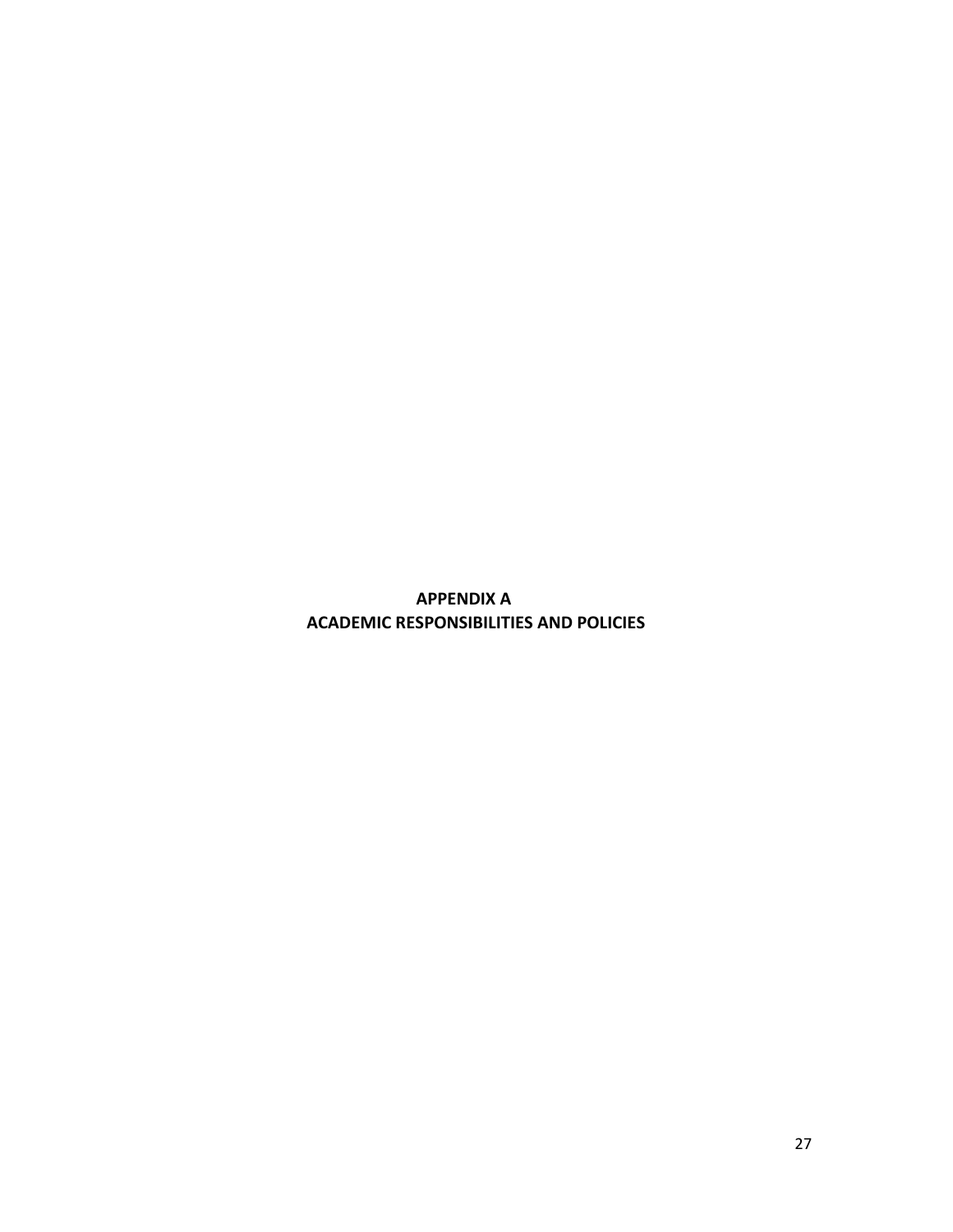# **Accreditation Council for Education in Nutrition and Dietetics (ACEND) Competency Requirements for Dietetic Interns**

**Domain 1. Scientific and Evidence Base of Practice: Integration of scientific information and translation of research into practice. Upon completion of the program, graduates are able to:** 

CRDN 1.1 Select indicators of program quality and/or customer service and measure achievement of objectives.

CRDN 1.2 Apply evidence-based guidelines, systematic reviews and scientific literature. CRDN 1.3 Justify programs, products, services and care using appropriate evidence or data.

CRDN 1.4 Evaluate emerging research for application in nutrition and dietetics practice. CRDN 1.5 Conduct projects using appropriate research methods, ethical procedures and data analysis.

CRDN 1.6 Incorporate critical-thinking skills in overall practice.

# **Domain 2. Professional Practice Expectations: Beliefs, values, attitudes and behaviors for the professional dietitian nutritionist level of practice.**

### **Upon completion of the program, graduates are able to:**

CRDN 2.1 Practice in compliance with current federal regulations and state statutes and rules, as applicable, and in accordance with accreditation standards and the Scope of Nutrition and Dietetics Practice and Code of Ethics for the Profession of Nutrition and Dietetics.

CRDN 2.2 Demonstrate professional writing skills in preparing professional communications.

CRDN 2.3 Demonstrate active participation, teamwork and contributions in group settings.

CRDN 2.4 Function as a member of interprofessional teams.

CRDN 2.5 Assign duties to NDTRs and/or support personnel as appropriate.

CRDN 2.6 Refer clients and patients to other professionals and services when needs are beyond individual scope of practice.

CRDN 2.7 Apply leadership skills to achieve desired outcomes.

CRDN 2.8 Demonstrate negotiation skills.

CRDN 2.9 Participate in professional and community organizations.

CRDN 2.10 Demonstrate professional attributes in all areas of practice.

CRDN 2.11 Show cultural competence/sensitivity in interactions with clients, colleagues and staff.

CRDN 2.12 Perform self-assessment and develop goals for self-improvement throughout the program.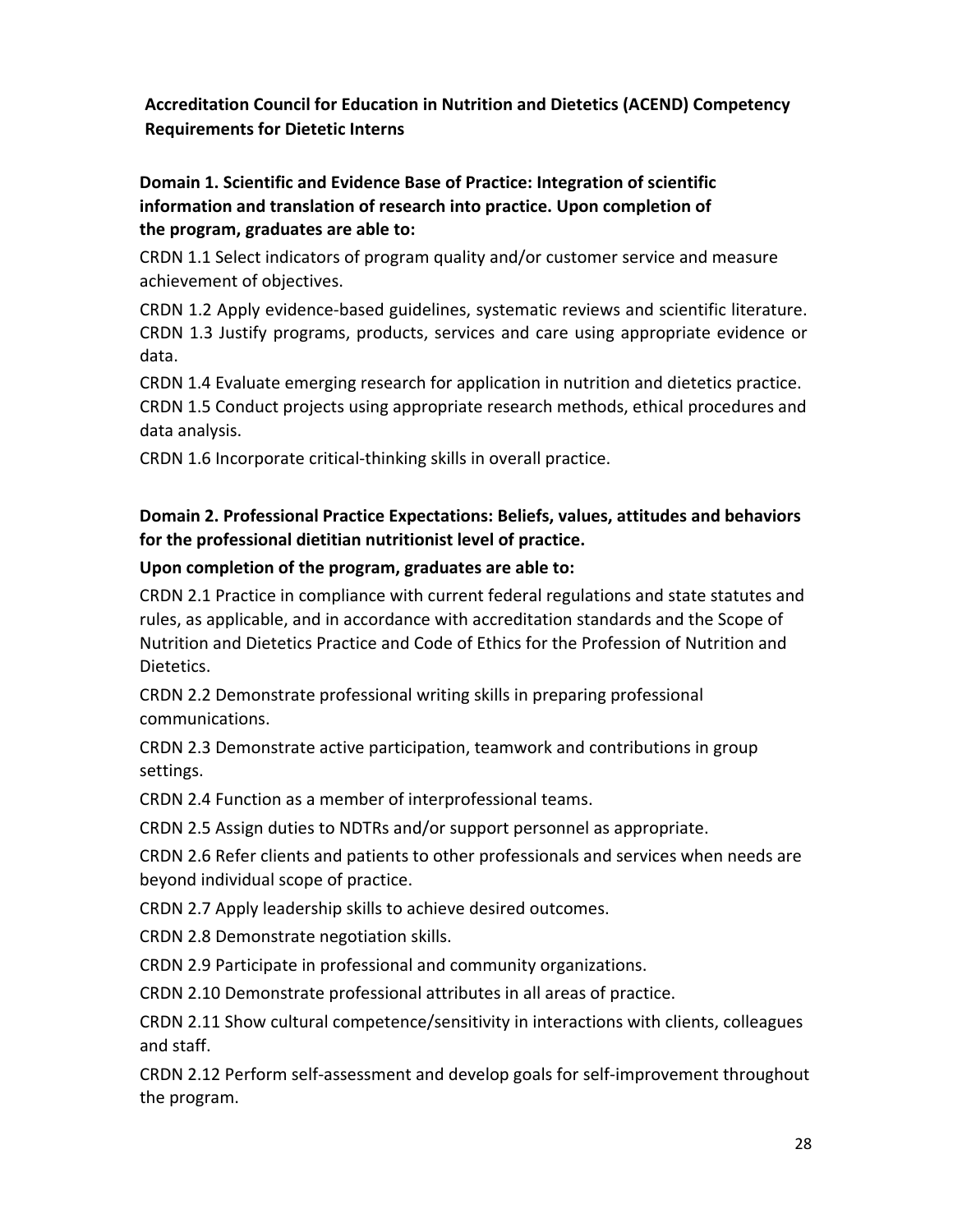CRDN 2.13 Prepare a plan for professional development according to Commission on Dietetic Registration guidelines.

CRDN 2.14 Demonstrate advocacy on local, state or national legislative and regulatory issues or policies impacting the nutrition and dietetics profession. CRDN 2.15 Practice and/or role play mentoring and precepting others.

# **Domain 3. Clinical and Customer Services: Development and delivery of information, products and services to individuals, groups and populations.**

# **Upon completion of the program, graduates are able to:**

CRDN 3.1 Perform the Nutrition Care Process and use standardized nutrition language for individuals, groups and populations of differing ages and health status, in a variety of settings.

CRDN 3.2 Conduct nutrition focused physical exams.

CRDN 3.3 Demonstrate effective communication skills for clinical and customer services in a variety of formats and settings.

CRDN 3.4 Design, implement and evaluate presentations to a target audience. CRDN 3.5 Develop nutrition education materials that are culturally and age appropriate and designed for the literacy level of the audience.

CRDN 3.6 Use effective education and counseling skills to facilitate behavior change.

CRDN 3.7 Develop and deliver products, programs or services that promote consumer health, wellness and lifestyle management.

CRDN 3.8 Deliver respectful, science-based answers to client questions concerning emerging trends.

CRDN 3.9 Coordinate procurement, production, distribution and service of goods and services, demonstrating and promoting responsible use of resources.

CRDN 3.10 Develop and evaluate recipes, formulas and menus for acceptability and affordability that accommodate the cultural diversity and health needs of various populations groups and individuals.

# **Domain 4. Practice Management and Use of Resources: Strategic application of management and systems in the provision of services to individuals and organizations.**

# **Upon completion of the program, graduates are able to:**

CRDN 4.1 Participate in management of human resources.

CRDN 4.2 Perform management functions related to safety, security and sanitation that affect employees, customers, patients, facilities and food.

CRDN 4.3 Conduct clinical and customer service quality management activities. CRDN 4.4 Apply current nutrition informatics to develop, store, retrieve and disseminate information and data.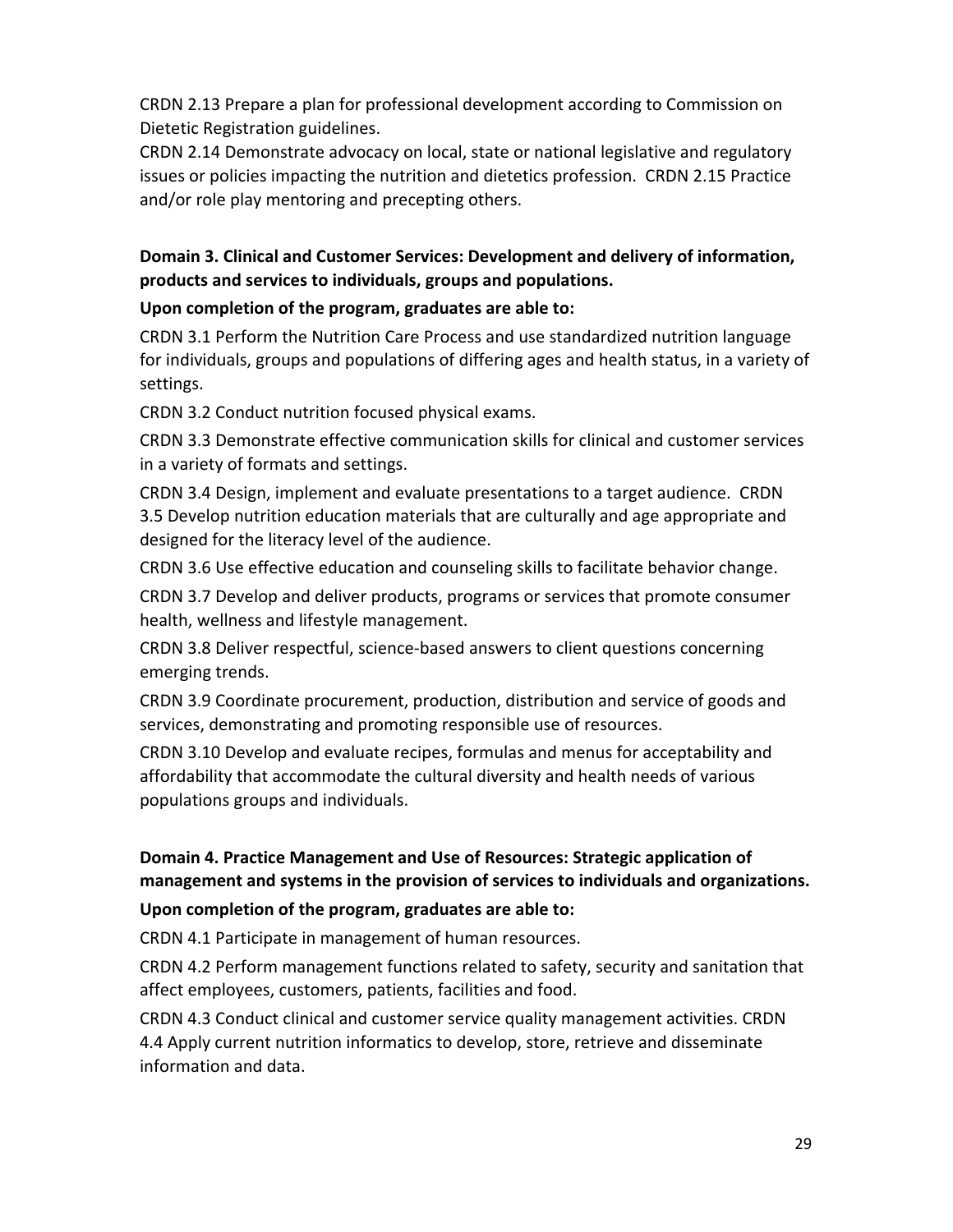CRDN 4.5 Analyze quality, financial and productivity data for use in planning. CRDN 4.6 Propose and use procedures as appropriate to the practice setting to promote sustainability, reduce waste and protect the environment.

CRDN 4.7 Conduct feasibility studies for products, programs or services with consideration of cost and benefits.

CRDN 4.8 Develop a plan to provide or develop a product, program or service that includes a budget, staffing needs, equipment and supplies.

CRDN 4.9 Explain the process for coding and billing for nutrition and dietetics services to obtain reimbursement from public or private payers, fee-for-service and value-based payment systems.

CRDN 4.10 Analyze risk in nutrition and dietetics practice.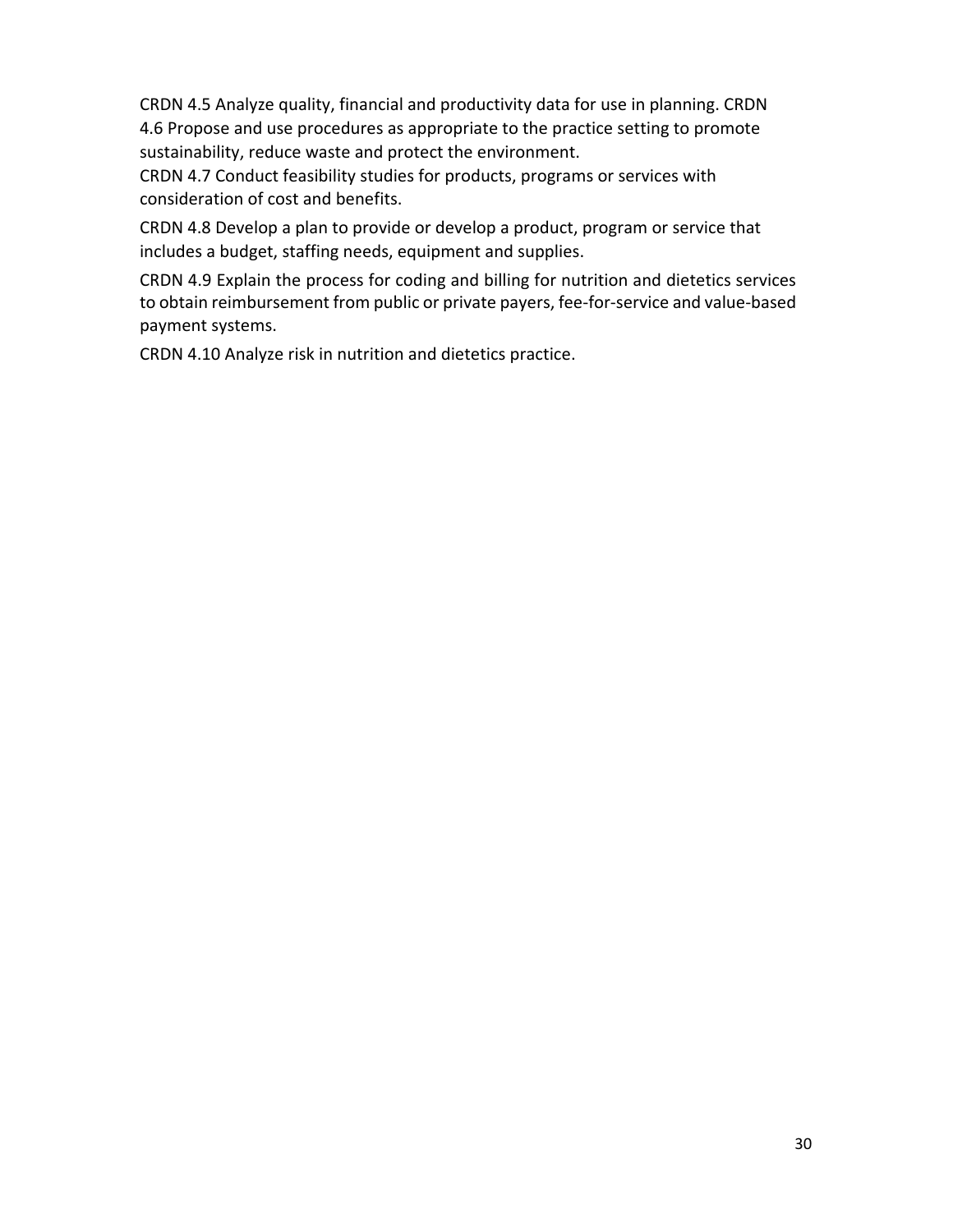#### **ACEND COMPLAINT POLICIES AND PROCEDURES**

#### **COMPLAINTS AGAINST PROGRAMS**

The Accreditation Council for Education in Nutrition and Dietetics (ACEND) has established a process for reviewing complaints against accredited programs in order to fulfill its public responsibility for assuring the quality and integrity of the educational programs that it accredits. Any individual, for example, student, faculty, dietetics practitioner and/or member of the public may submit a complaint against any accredited or approved program to ACEND. However, the ACEND board does not intervene on behalf of individuals or act as a court of appeal for individuals in matters of admissions, appointment, promotion or dismissal of faculty or students. It acts only upon a signed allegation that the program may not be in compliance with the accreditation standards or policies. The complaint must be signed by the complainant. Anonymous complaints are not considered.

- 1. ACEND staff forwards all written complaints to the ACEND chair within three weeks of receipt of the complaint. If the complainant requests to remain anonymous to the program, the complainant must also provide a written copy of the complaint where identifying information is blocked out.
- 2. If the ACEND chair determines that the complaint does not relate to the accreditation standards or policies, the complainant is notified in writing within two weeks of the Chair's review that no further action will be taken.
- 3. If the ACEND chair determines that the complaint may relate to the accreditation standards or policies, the complaint is acknowledged in writing within two weeks of the chair's review and the complainant is provided a copy of the process for handling the complaint.
- 4. At the same time as the complainant is notified, the complaint is forwarded to the program by express mail second day delivery for tracking purposes. The administrative officers of the institution or organization sponsoring the program, currently on file with ACEND, receive copies of the correspondence by first class mail.
- 5. The ACEND chair requests the program to conduct a preliminary investigation and submit a report addressing the relevant accreditation standards or policies postmarked no more than 30 calendar days from receipt of the notification, as documented by the record of second day delivery.
- 6. The ACEND chair may also request further information or materials relating to the complaint from the complainant, the institution or other sources.
- 7. The ACEND chair appoints a review committee to consider the complaint, along with all relevant information. The review committee recommends appropriate action to the ACEND board at its next scheduled meeting.
- 8. In determining the appropriate action, the ACEND board considers the complaint, materials relating to the complaint, the review committee's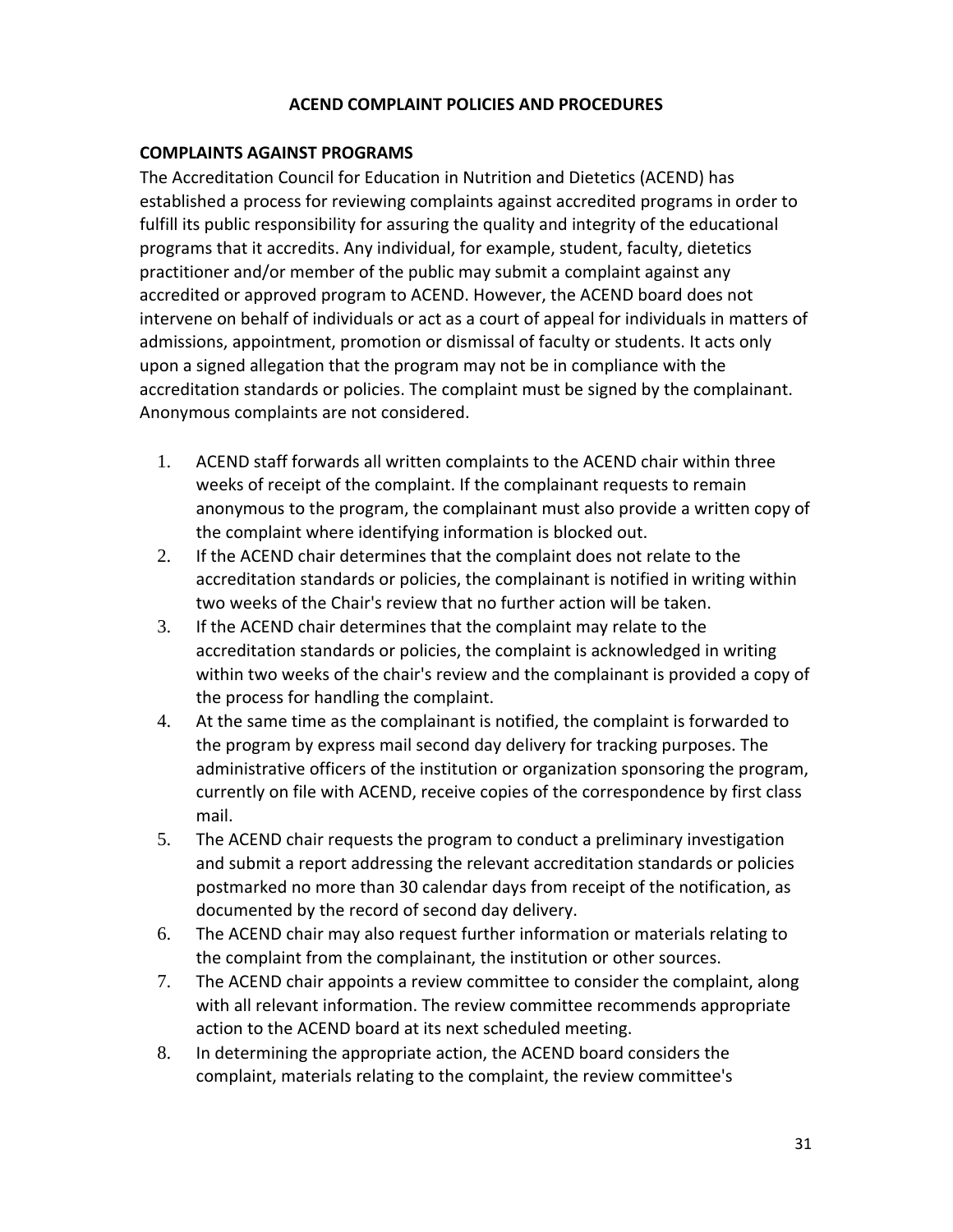recommendation, if any, and additional evidence provided by the program, if any.

- 9. The ACEND board or the ACEND chair may determine that legal counsel is needed to address the complaint. Staff works with the ACEND board and legal counsel to identify a plan to address the complaint.
- 10. If the complaint is determined to be unsubstantiated or not related to the accreditation standards or policies, no action is taken.
- 11. If the complaint is substantiated and indicates that the program may not be in compliance with the accreditation standards or policies, appropriate action is taken, which may include, but is not limited to, scheduling an on-site visit of the program. If the complaint is substantiated and the ACEND board determines that the program is not in compliance with the accreditation standards or policies, the ACEND board may place the program on probation or withdraw accreditation or approval.
- 12. The program director and administration of the sponsoring institution are notified of the ACEND board's decision and action in writing within two weeks of the decision. The complainant is notified of the final decision and action when the reconsideration and appeals process expires.
- 13. The program has the right to request the ACEND board to reconsider a decision to withdraw accreditation or approval.

# **Complaint form can be accessed: https://www.eatrightpro.org/acend/public-noticesand-announcements/filing-acomplaint-with-acend**

# **COMPLAINTS ABOUT ACEND**

An individual, for example, student, faculty, dietetics practitioner, and/or member of the public, may submit a complaint about the standards, policies, procedures, or conduct of ACEND. The complaint must be signed by the complainant. Anonymous complaints will not be considered. The following procedure will be used in the investigation of a complaint.

- 1. ACEND staff will forward all written complaints to the ACEND chair and a public member within three weeks of receipt of the complaint.
- 2. If the ACEND chair and the public member determine that the complaint does not relate to the standards, policies, procedures, or conduct of ACEND, the complainant will be notified within two weeks of their review that no further action will be taken.
- 3. The ACEND chair will appoint a review committee that will consider the complaint, along with all relevant information, and recommended appropriate action to ACEND.
- 4. ACEND or the ACEND chair may determine that legal counsel is needed to address the complaint. The AND staff will work with ACEND and legal counsel to identify a plan to address the complaint.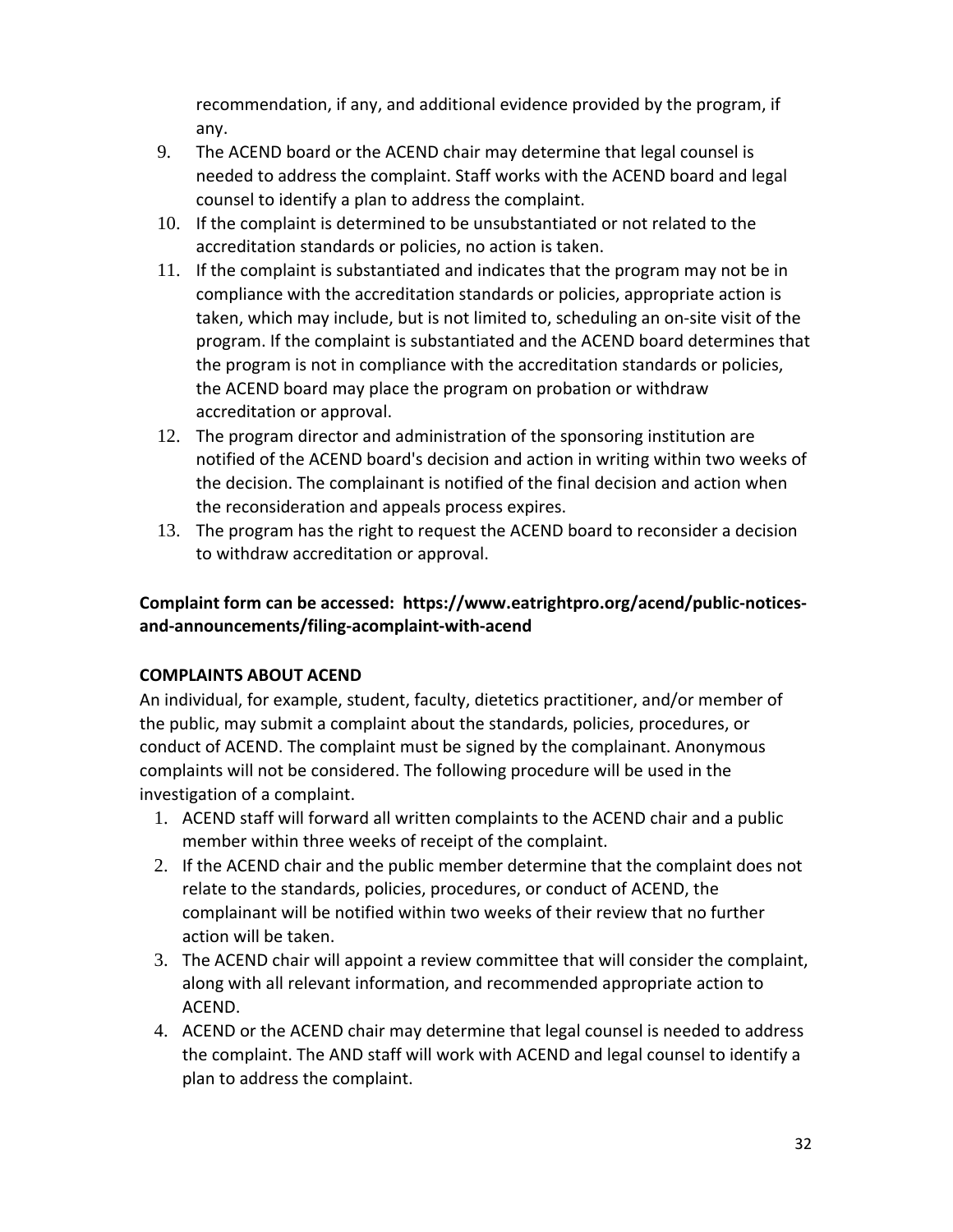- 5. ACEND will consider the review committee's recommendation as its next scheduled meeting. If the complaint is determined to be unsubstantiated or not related to the standards, policies, procedures, or conduct of ACEND, no action will be taken. If the complaint is substantiated, appropriate action will be taken.
- 6. The complainant will be notified of ACEND's decision and action in writing within two weeks of the decision.

# **COLLEGE POLICY STATEMENTS**

### **The Spirit of Learning: Statement on Appropriate Conduct on Campus**

All members of Russell Sage College community are expected to conduct themselves in a way which respects the learning environment. Thus, Sage has the right to remove any student from a classroom, other academic area, or program at any time if the student's behavior is contrary to the spirit of learning or hinders the operation of the program in any way. Violent, disruptive, harassing or intimidating behavior is not tolerated in the classroom or any other place on campus. Any student whose conduct disrupts a class or other learning environment may be required to leave the premises immediately and be subjected to disciplinary and/or legal action.

### **Student Handbook**

Students share responsibility with the faculty and administration for establishing and maintaining standards of behavior that enhance learning and growth for the entire community. Students are expected to become familiar with the content of the Student Handbook and review the Student Conduct Code, available online for Russell Sage and Sage College of Albany, as well as in the Dean of Students offices on both campuses. The handbooks for each College contain additional information regarding student life, extracurricular activities, and academic policies.

### **Internship, Practicum, Student Teaching, Clinical Placement**

The specific number of required hours per credit awarded varies depending on the discipline and/or the requirements set by the program's accrediting body. All require a minimum of 40 supervised clock hours per 1.0 credit awarded.

### **Religious Policy Statement**

Russell Sage College - the value of participation in and observance of religious obligations and practices by individual students. No student will be denied admission or suspended because a religious observance prevents participation in any examination, study, or work requirement. A student who intends to be absent from classes for a religious observance must notify each instructor in advance and make arrangements to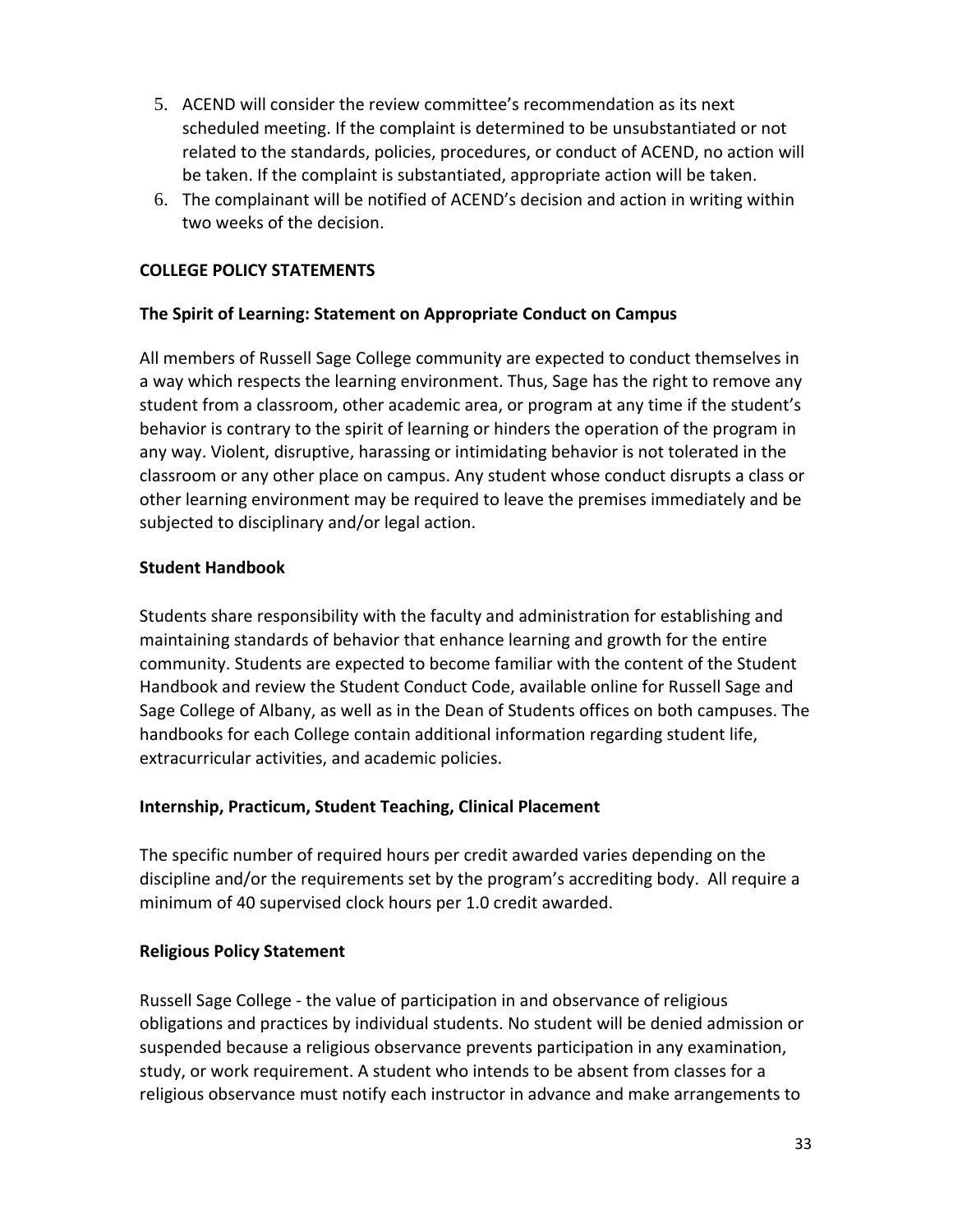complete the examination, study, or work missed. An opportunity will be provided for each student to make up any examination, study, or work requirement for an absence due to religious observance.

# **Grading Policy**

Written coursework that does not conform to the fundamentals of good English usage will be returned to the student for revision or adversely graded at the discretion of the instructor.

At the end of each term, the standing of a student in each of his/her courses is reported by the instructor to the Registrar and is entered on the student's permanent record. Standing is expressed according to proficiency using a grading system with plus and minus designations, which is also used to determine quality points for calculating grade point averages. At Sage Graduate Schools, the grades of A+ and D are NOT used. Sage uses the following grading systems:

# **Sage Graduate Schools Grades**

- A = Distinguished Work
- B = Average Work
- C = Below Average Work
- F = Failure

# **Student Responsibility**

The ultimate responsibility for fulfilling graduation requirements rests with the individual student. At the time of admission, in consultation with his/her advisor, each student reviews his/her academic program to make certain that requirements for the degree are being met satisfactorily. In addition to the requirements listed here, programs may have additional requirements. Each student is responsible for communicating with program advisors to ensure that all prerequisite and required coursework and associated activities such as internships, theses, and portfolios are identified, scheduled, and completed. Any requests for exceptions not specifically addressed by stated policies and procedures can be made to the appropriate graduate school dean.

# **Official E-mail Communication**

Sage considers MySage the exclusive vehicle for official college e-mail communication. As such, *username*@sage.edu will be considered the official e-mail address for writing and forwarding electronic correspondence. All users are expected to regularly check their Sage e-mail account (on MySage) and to acknowledge messages in a timely manner. In addition to general College notices, faculty members frequently use the College's e-mail system to notify and correspond with members of their classes. It is recommended that students frequently access their College assigned e-mail account for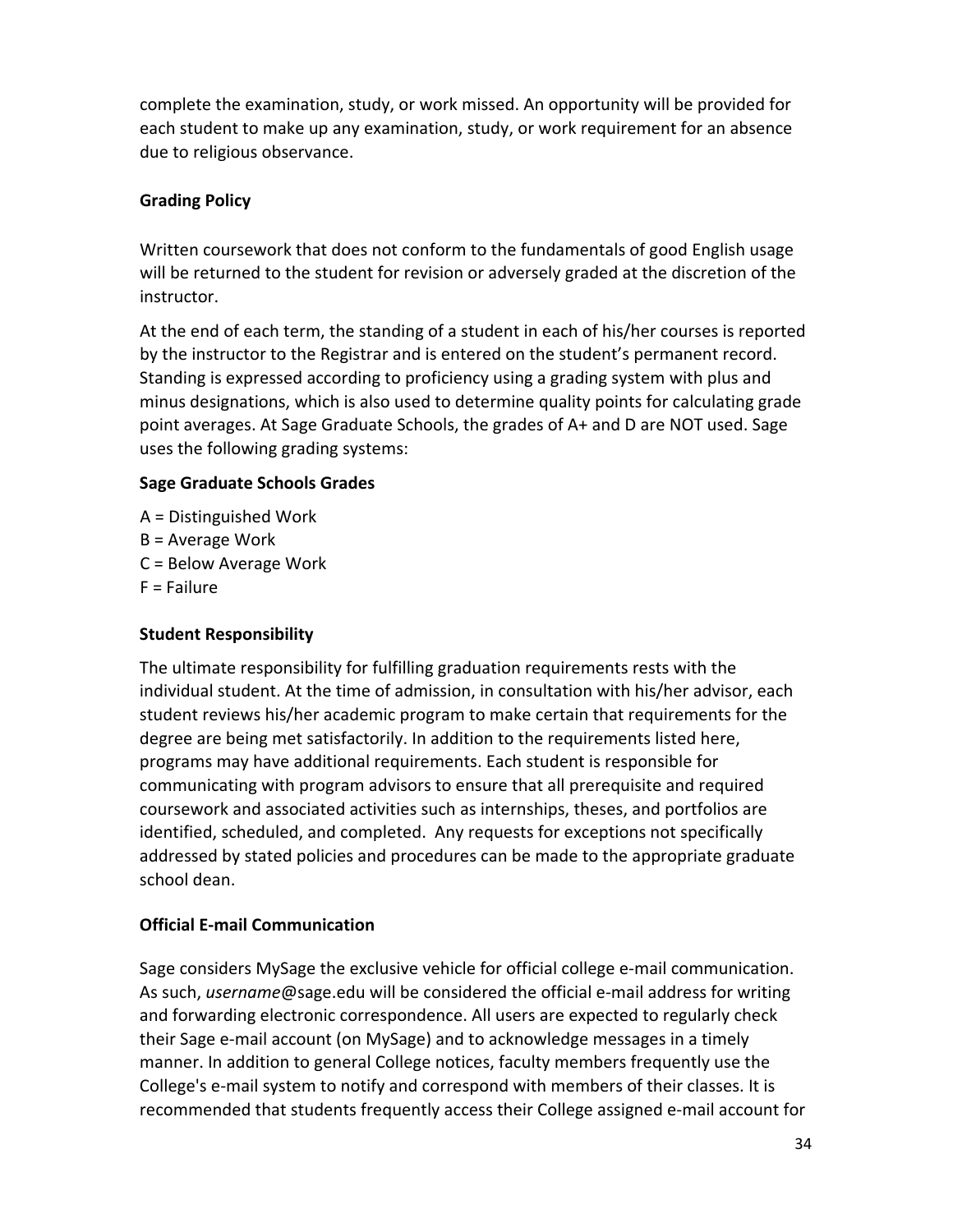information. All students are responsible for managing their disk quota such that there is room for new mail to arrive. Any electronic business conducted with the College must be done via a sage.edu account.

### **Services for Students with Disabilities**

Russell Sage College promotes self-advocacy for students with disabilities and facilitates a positive and adaptive learning environment for such students. Students seeking accommodations are required to present a recent (within the past three years of the current date or as prevailing scientific knowledge warrants) evaluation of their disability conducted by a licensed professional. It is imperative that upon admission, students requesting accommodations contact the Director of Disabilities Services in the Academic Support Center, with offices in Hart Hall in Troy (244-2208) and The Library in Albany (292-1764). Following is the complete College policy and a review of Section 504 of the Rehabilitation Act and the Americans with Disabilities Act.

### **Policy on Academic Honesty**

Academic dishonesty in any of its forms, including cheating, plagiarism, misuse of SageNet, and failure to comply with guidelines for the conduct of human research, will not be tolerated at Russell Sage College. A full statement of the policy on Academic Honesty can be found as an appendix to the Student Conduct Code on Russell Sage College web site. A hard copy can be requested from the Dean of Students in Albany Kahl Campus Center 145 (518) 292-1753 or in Troy Cowee Hall 2<sup>nd</sup> Floor 244-2207.

For guidance in proper referencing of sources, as well as how to avoid plagiarism, consult the most recent editions of the following works, which are available in the reference section of the libraries on the Troy and Albany campus.

# **Copyright Issues**

The U.S. Copyright laws, 17 U.S.C. 102(a)(1982) give protection to authors of works, whether or not actually published. If a work is copyrighted, it ordinarily cannot be reproduced without the permission of the copyright holder, which may include paying a royalty or purchasing the work.

The "fair use" exception allows for limited copying of copyrighted works without incurring penalties for violation of the law. "Fair use" clearly allows, for example, the making of a single copy of an article for one's personal use, or to place on reserve in the Library. Beyond this example, fair use has been determined on a case-by-case basis.

Factors included in the law when considering whether a "fair use" exception is present include:

1) the purpose and character of use, including whether such use is of a commercial nature or is for nonprofit educational purposes;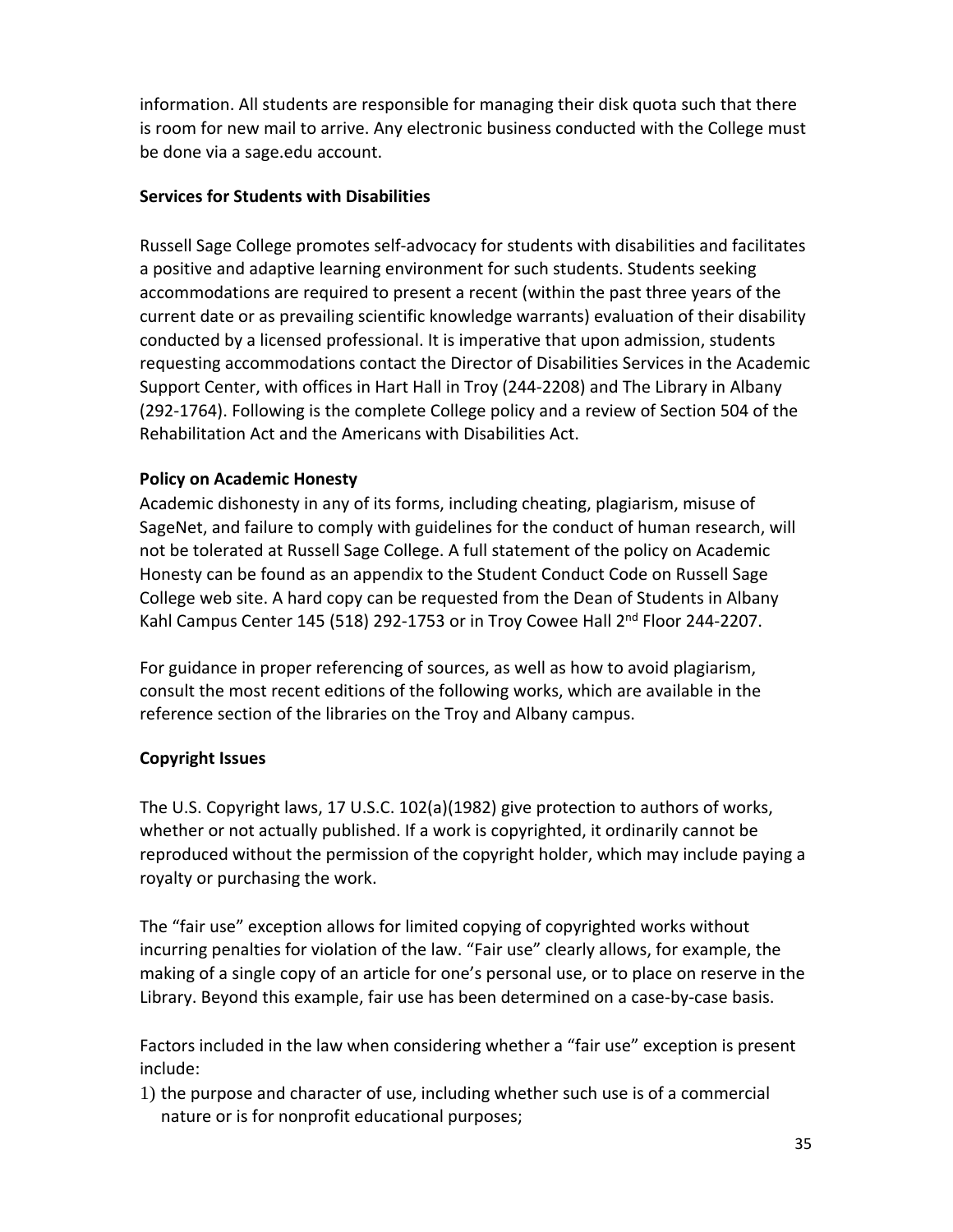- 2) the nature of the copyrighted work;
- 3) the amount and substantiality of the portion used in relation to the copyrighted work as a whole; and
- 4) the effect of the use upon the potential market for or value of the copyrighted work. (17 U.S.C. sec. 107)

When the copyright law was last amended, in 1976, considerable discussion was held in Congress about the role of photocopying, particularly of book chapters, articles, etc., for classroom use. During the hearings for the law, an Agreement on Guidelines for Classroom Copying was made part of the legislative history of the bill [91975 U.S. Code Cong. and Ad. News 5682, discussed in Basic Books, Inc., v. Kinko's Graphics Corp., 758 F. Supp. 1522 (S.D.N.Y. 1991)]. The guidelines emphasize that copying for classroom use must be spontaneous, brief, and limited and that each copy must include a copyright notice. The Agreement went on to give examples of each of these characteristics. Spontaneous means that the decision to copy a work is made too late to obtain the necessary permission. Brief means an article of less than 2500 words, or an excerpt of not more than 1000 words or 10 percent of the article, whichever is less. Limited in effect means that there are no more than 9 instances of multiple copying for one course during one class term; limited to one course (i.e., one time) only; and not more than one piece of work per author.

Other restrictions include: copying cannot create, replace, or substitute for an anthology; cannot substitute for the purchase of books, reprints, or periodicals; and students cannot be charged more than the actual cost of the photocopying.

New areas of copyright law concern the copying of computer software; the use of copyrighted materials (text, graphs, images, etc.) for multimedia classroom presentations; and downloading and uploading material on the Internet. Similar principles seem to be applying to these new uses for copyrighted materials.

While most of the litigation around the copyrighted law has concerned for-profit operations like Kinko's, lack of profit, or no charge to students, is not enough to exempt a potential violator. The law provides for statutory damages, regardless of actual proven monetary losses, of up to \$20,000 per infringement, plus attorney's fees.

The safest rule of thumb is that if you are unsure whether making more than one copy of a copyrighted work is a violation of the law, it probably is!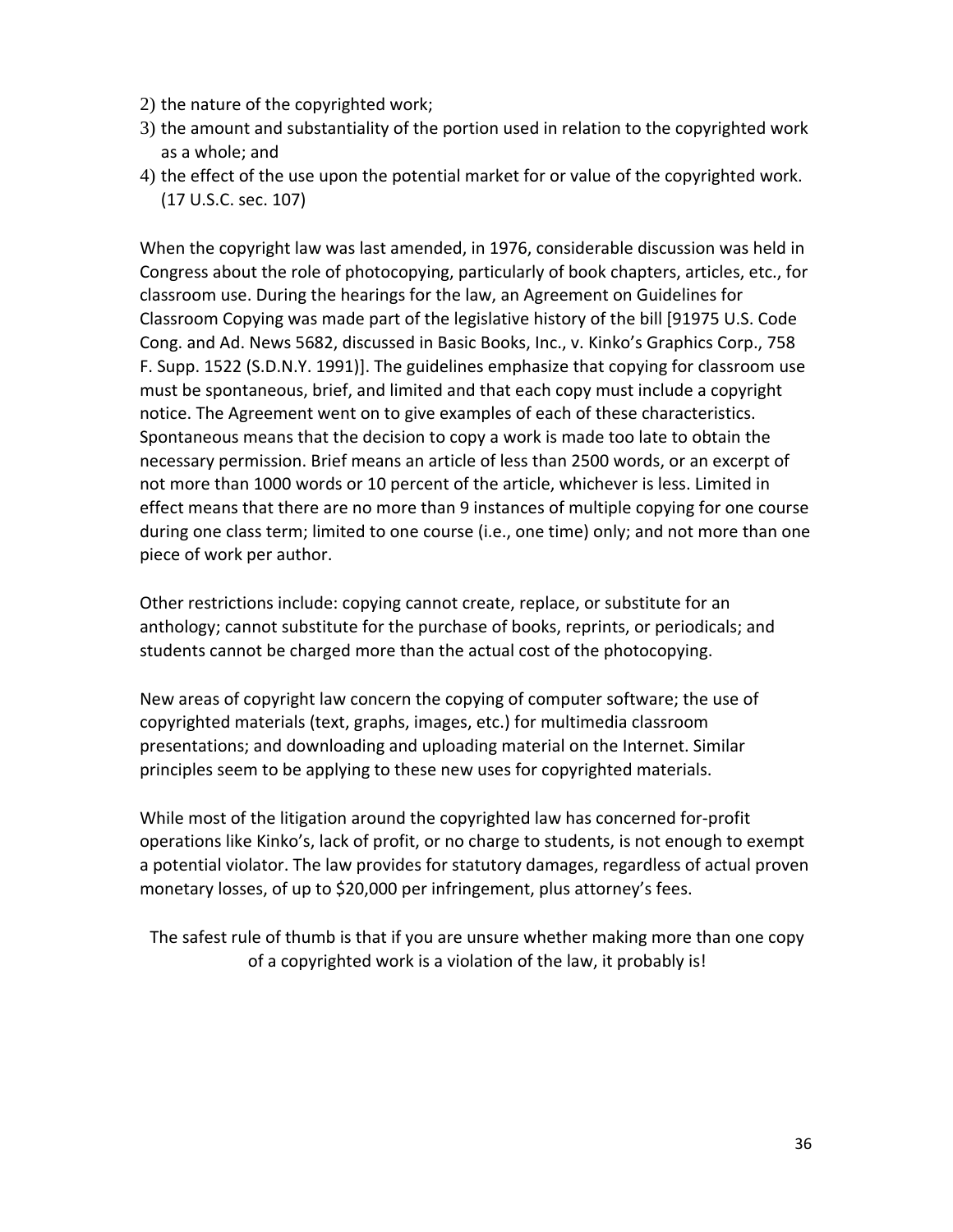# **SAGE GRADUATE SCHOOLS STATEMENT OF POLICY CHARACTERISTICS OF GRADUATE COURSES**

# **Characteristics of Graduate Study**

The Sage Graduate Schools Curriculum Committee requires that graduate courses exhibit the following characteristics categorized by content, role of the instructor, and role of the student.

### **Content**

- An emphasis on theory and the translation of theory into practice.
- A greater reliance on the development of critical evaluation skills through analysis of research literature.
- The range of content covered addresses the depth and complexity of recent developments in the field at a substantial, professional level.

### **Role of the Instructor**

- The role of the instructor goes beyond that of a conveyor of information.
- The instructor of a graduate course develops a learning environment that allows students to construct their own knowledge and understanding.
- Graduate courses rely on interactive, collaborative problem solving to a greater extent, allowing students the opportunity to integrate and apply what is learned to relevant and current situations.

# **Role of the Student**

- Graduate students are expected to assume responsibility for their own learning.
- Graduate students are presumed to have knowledge based in the discipline that prepares them for independent pursuit of knowledge, expertise and skills.
- Graduate students are expected to be proficient in written and spoken communication*.*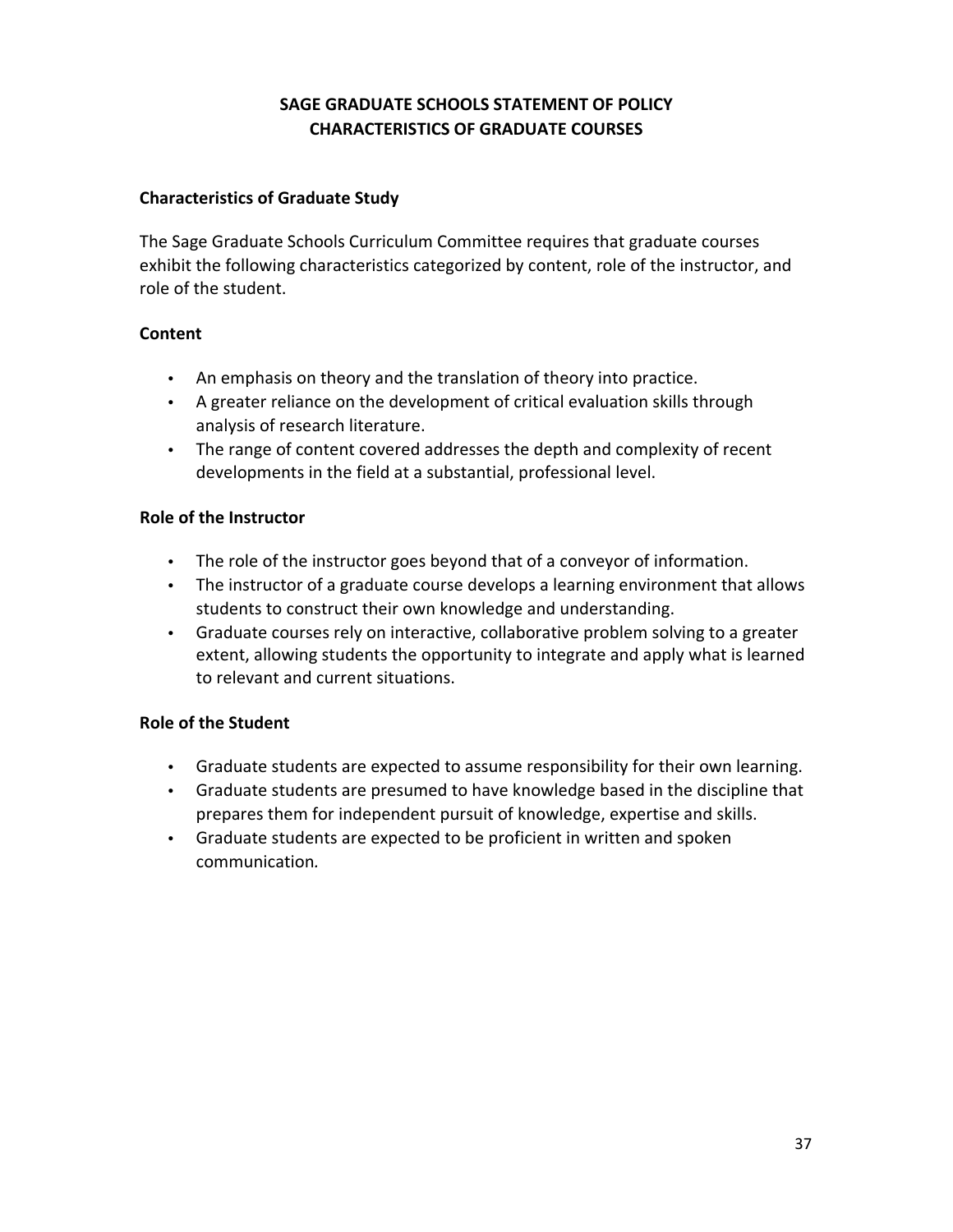# **Russell Sage College Dietetic Internship Program Social Medial Etiquette Policy**

In order to safeguard against potential Health Insurance Portability and Accountability Act (HIPAA) violations and the privacy and legal concerns with social media, no intern shall post information regarding their practicum facilities on any social media sites. This includes, but is not limited: tagging yourself at a specific location, identifying facility names or patient information, on any social media sites (Twitter, Facebook, Linkedin, etc.). Posting anything about your practicum site or place of employment puts you at risk, and you may innocently disclose sensitive information that infringes upon a patient's privacy and puts you in danger of serious consequences. Any and all patient information is private, regardless of the way, shape or form it is shared.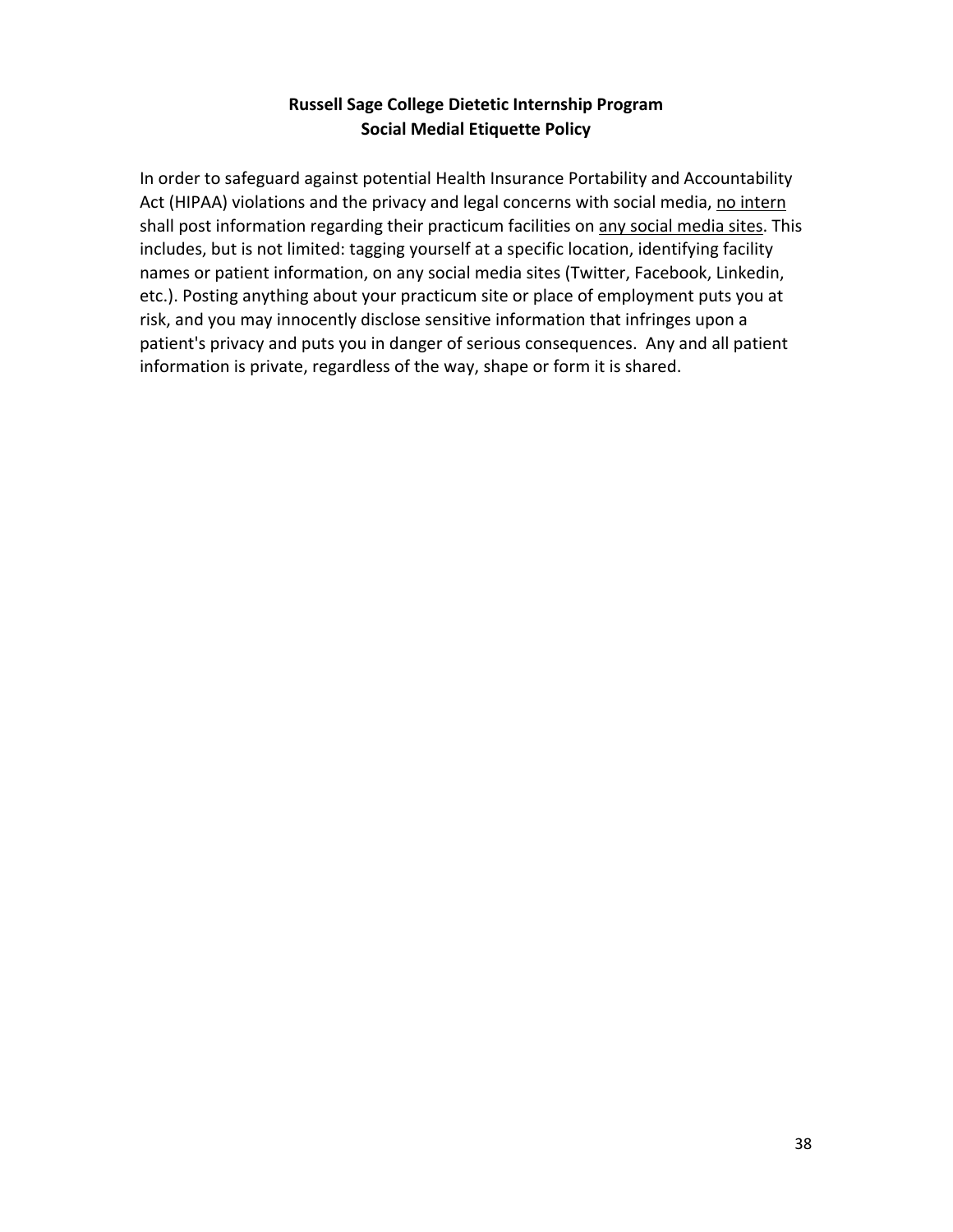# **Russell Sage College Dietetic Internship Program Warning Notice Policy and Procedure**

- Policy: The preceptor and/or program director will document, via e-mail and/or letterhead, any incident whereby an intern fails to comply with the policies and procedures of the affiliating organization and/or the SGS DI while completing their planned experience.
- Purpose: To provide documentation of an incident which may lead to suspension or dismissal from the program
- Procedure: 1. Interns are expected to abide by policies and procedures of the affiliating organizations, the DI and Russell Sage College while completing their planned experiences.

2. The facility mentor and/or DI Director documents an incident contrary to facility policies and procedures or the DI policies and procedures, and identifies the required corrective action(s). The DI Director may be consulted to determine what, if any, action is to be taken.

3. The documentation of policy violation, which is known as a warning notice, is given to the intern in a timely fashion, i.e., within hours of the unacceptable action. The warning notice is discussed with the intern.

4. The DI Director is notified immediately by the preceptor of actions that warrant a suspension.

5. The DI Director receives a copy of the warning notice from the facility preceptor. The copy is maintained in the intern's file for the duration of the program.

6. Receipt of three warning notices will lead to dismissal from the program.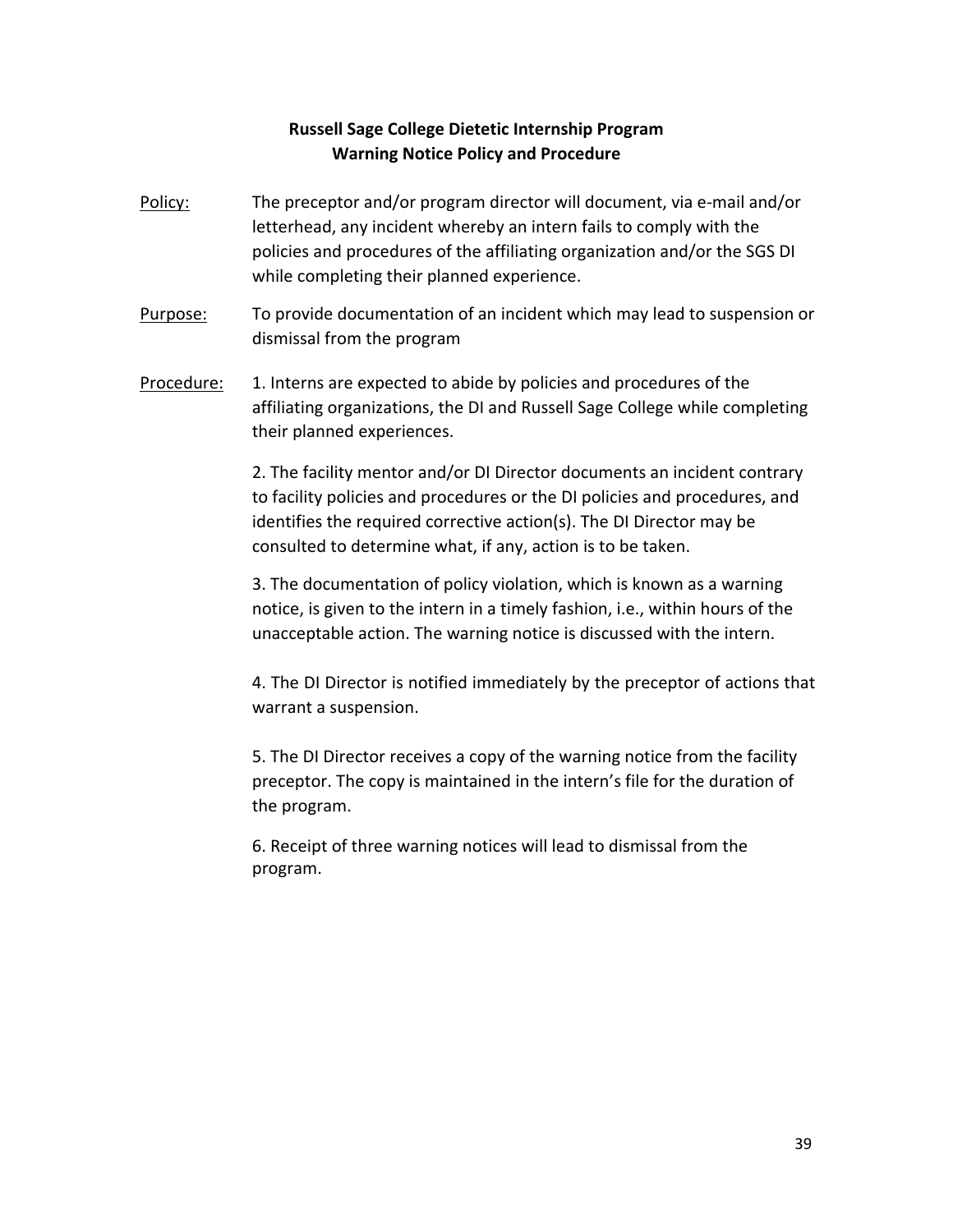# **Russell Sage College Dietetic Internship Program Academic Standards Policy**

# **Effective: 8/2016 Revised by: DI Director Michelle Morgan, MS, RDN, CDN Revision Dates: 8/2016, 8/2017, 6/2020, 6/2021**

### **Policy:**

In accordance with the Russell Sage College Graduate Schools Academic Standards Policy Dietetic Interns must maintain acceptable academic standing by meeting the following criteria:

- An average of B or above (GPA of 3.0 or above on a 4.0 scale)
- Completion of program within the specified time limits 15 months for full-time interns, 33 months for PT interns
- No more than two Incomplete or RP grades on the transcript
- A ratio of Attempted to Completed credits, excluding credits in the current semester, of .75 or better
- An acceptable level of professional behavior

# **Grade Point Average**

- A 3.0 must be maintained in Dietetic Internship Practicum (NTR 530-532) & Related Coursework (NTR-525 & NTR-555) each semester.
- A GPA below 3.0 will result in probation the following semester.
- If the semester GPA is below 3.0 for two consecutive semesters, the intern will not be allowed to pursue their next planned supervised practice experience until remediation takes place and academic standing is improved.
- The program director also reserves the right to suspend the intern for one year if the interns' GPA is <3.0.

# **Program Completion**

• Intern must maintain a minimum GPA of 3.0, achieve competency in all CRDNs and receive a 75% on their comprehensive final exam to complete the program.

# **Failure of Dietetic Internship Practicum and/or Related Coursework**

• If a grade of "F" is obtained in Dietetic Internship Practicum (NTR 530-532) student will be suspended from the program for a year. NTR 530-532 are sequential practicums; failure of any practicum course makes you ineligible to continue on to NTR 531 and/or NTR 532 until the failed practicum course is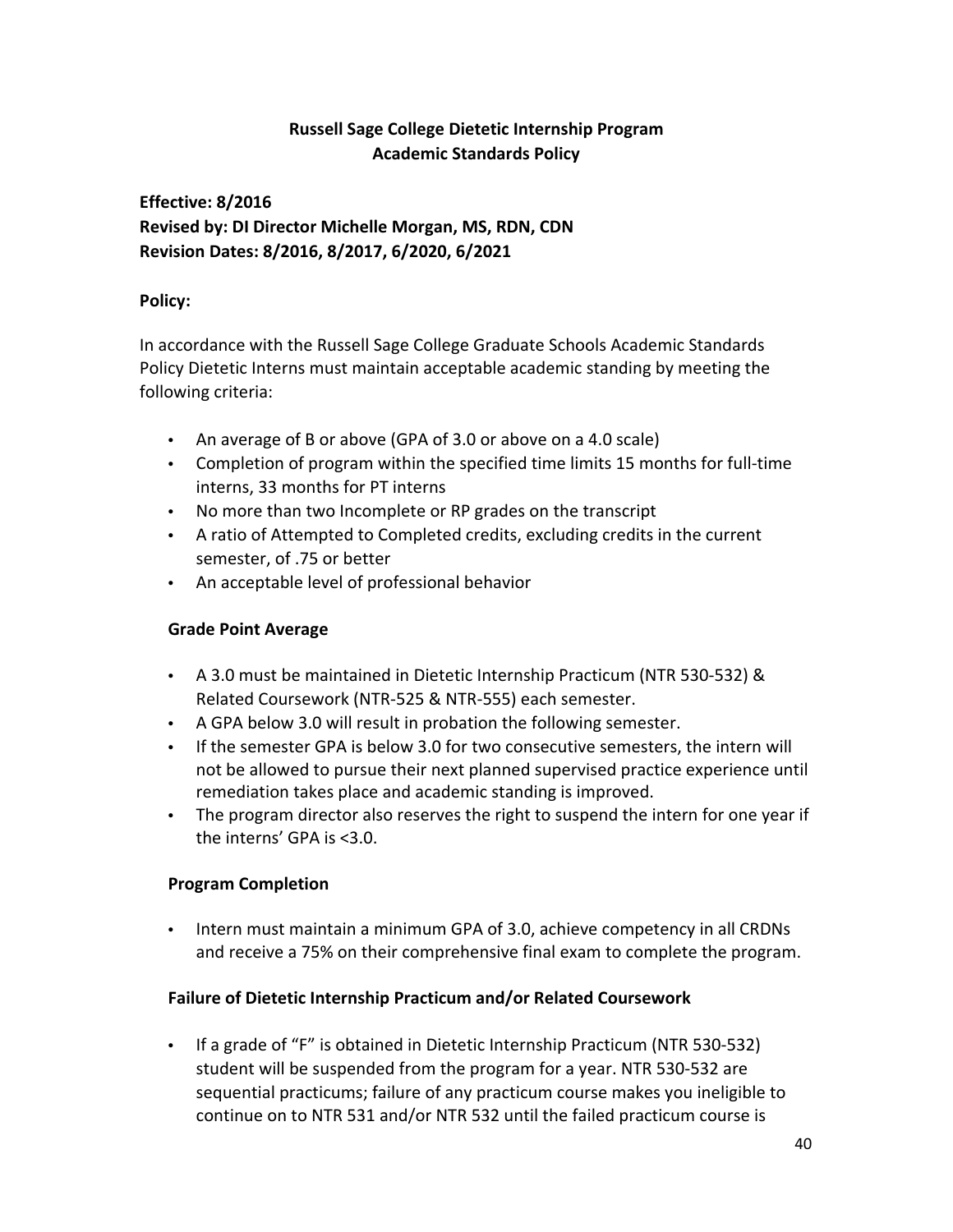completed successfully. Interns must achieve a minimum grade of a "B-" upon retaking practicum course. NTR 530-532 may only be repeated once. A second unsuccessful course attempt will result in dismissal from the program. The intern will also be dismissed from the program if a grade of "F" is obtained in two practicum courses.

- If a grade of "F" is obtained in NTR-525 and/or NTR-555 the student will be placed on probation and must repeat the course the following semester and achieve a minimum grade of a "B-". NTR-525 and NTR-555 may only be repeated once. A second unsuccessful course attempt will result in dismissal from the program.
- Failure of a rotation based on the preceptor's assessment will result in remediation or failure of the associated practicum course. A meeting will be held with the program director, preceptor and intern to determine whether additional time and/or remedial work is needed in order to attain competence in specified areas.
- Should the program director grant the intern remediation in place of suspension (Practicum Courses (NTR 530, 531, 532)): the intern must redo any unsatisfactory practicum course assignments specified by the program director. The highest-grade achievable grade for assignments that have been resubmitted is a B (85%).

# **Completion of Supervised Practice Portion of Dietetic Internship (Acute Care, Community and Food Service Management Rotations)**

Interns must achieve at least competent on all final evaluation of intern performance where competency requirements are assessed. Interns who do not successfully meet the required competencies must either repeat an activity or supervised practice experience (in whole or in part as determined by the program director and preceptor) until competency is attained for all CRDNs being evaluated.

# **Professional Behavior (Coursework and Practicum/Supervised Practice)**

Interns who demonstrate unprofessional behavior will be subject to failure of a practicum course, leading to suspension or dismissal upon review from DI Director, Nutrition Science Department Chair and preceptors.

Unprofessional behavior includes but is not limited to the following:

- Violation of RSC, DI or supervised practice facility policies and procedures
- Any actions deemed to be insubordinate by program director or preceptors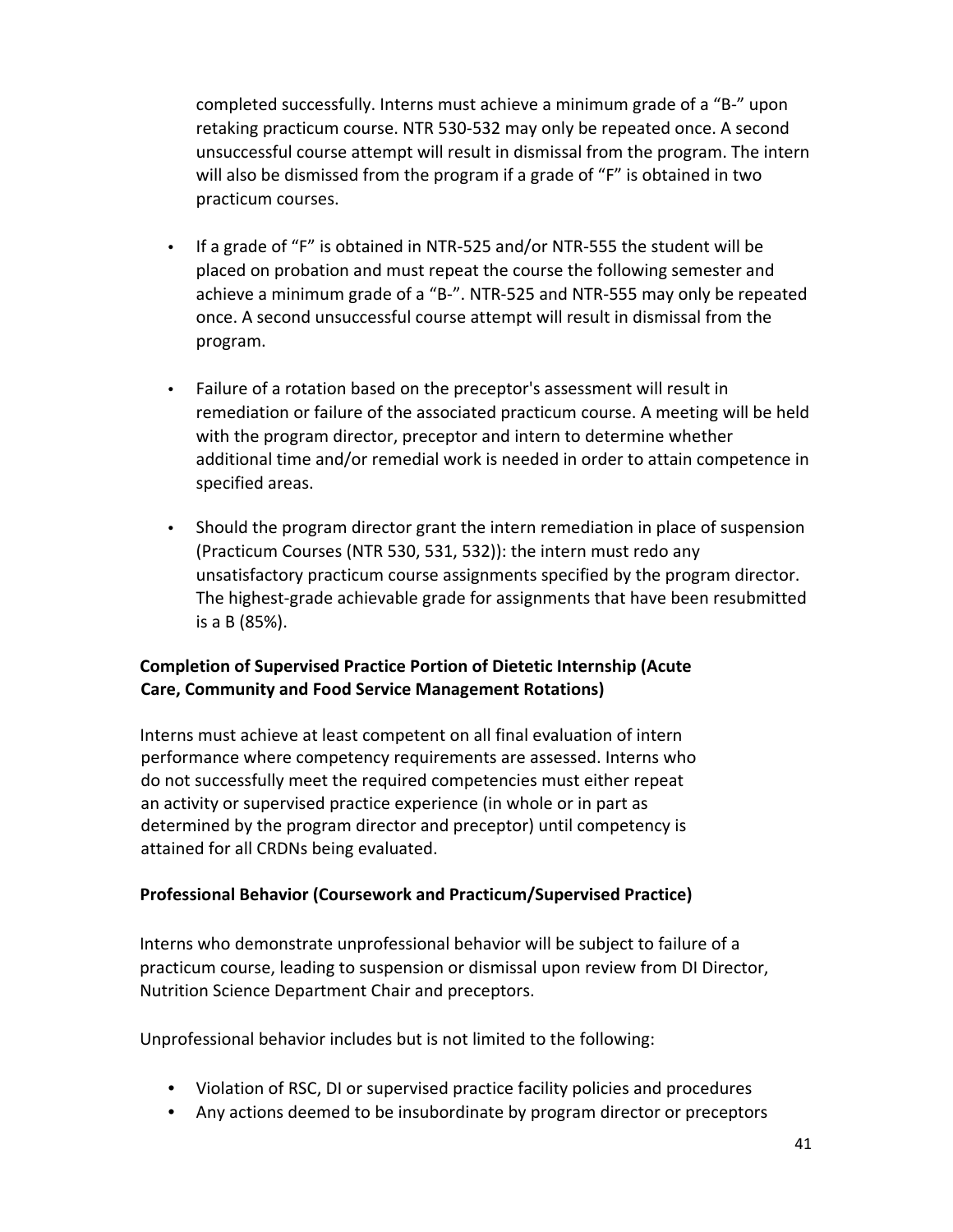• Misconduct including but not limited to plagiarism, misbehavior, repeat tardiness and/or absence etc.

### **Documented Warning Notices**

**The DI Director and supervised practice preceptor will document any violation of program or supervised practice facility's policies and procedures as a warning.**  *Please note that interns may be dismissed from their practicum site at any time should they fail to comply with the facility's policy and procedures.* 

Intern will be dismissed from program upon receipt of three warning notices. See warning letter policy on page 32.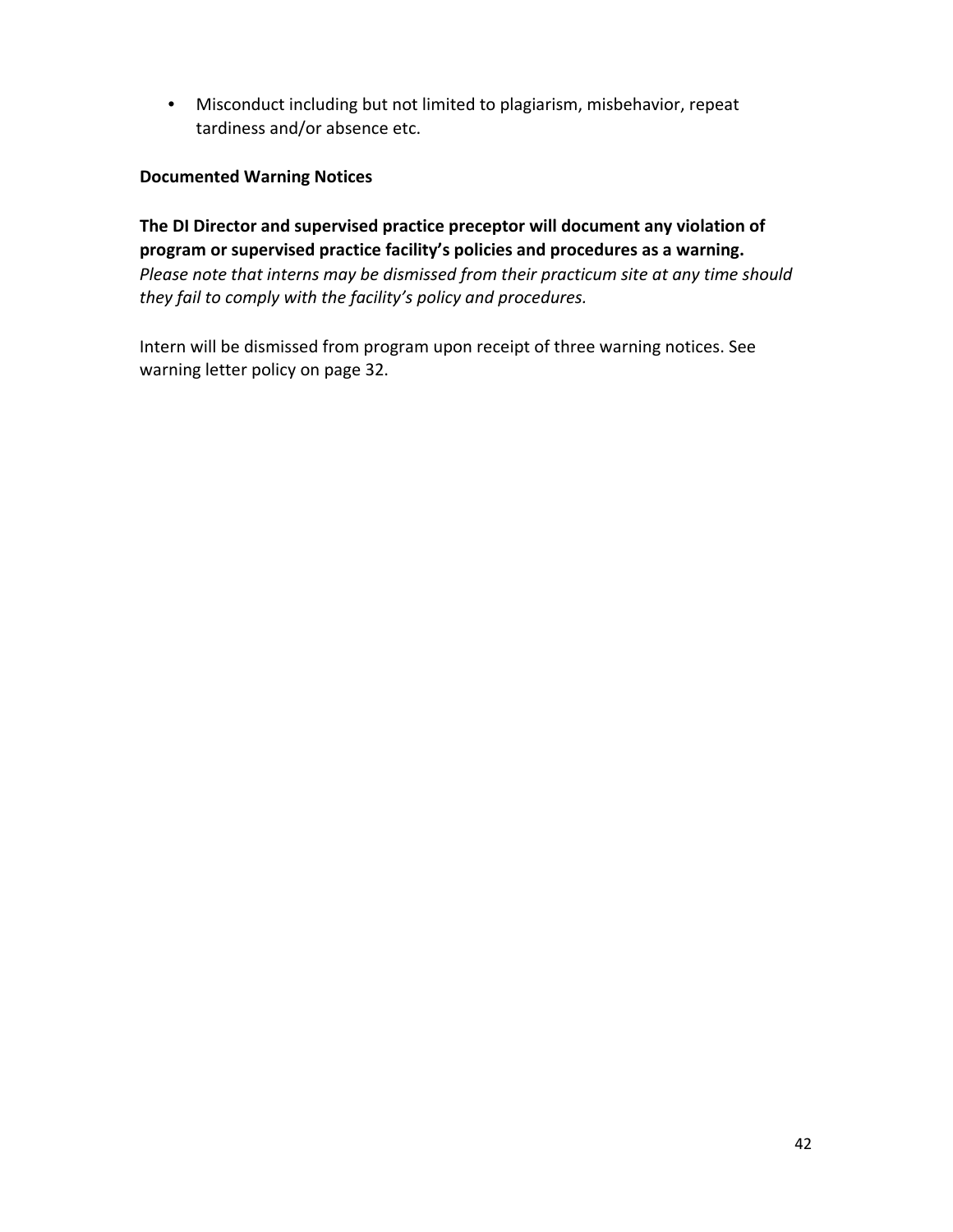# **Russell Sage College Dietetic Internship Program Academic and Professional Standards Statement**

*Instructions: Complete and Return to Dietetic Internship Director*

To: Dietetic Internship Director:

### Didactic Coursework:

I Letter and the criteria I must meet in order to a metal of the criteria I must meet in order to maintain my status as a dietetic intern and to be able to be eligible for continuation in the supervised practice component of the program. I understand I must achieve an average of B or above (GPA of 3.0 or above on a 4.0 scale) in all program related courses (NTR 530, 531, 532, 525 & 555). I understand I must successfully complete all practicum assignments and hours, oral presentations, final comprehensive exam while demonstrating effective professional behavior; including interpersonal communication skills and judgment, necessary for the application of didactic educational experiences and professional practice.

### Competency achievement:

I must meet competence or above on all competencies being assessed by the end of my supervised practice experience in acute care clinical, food service management and community. For competencies being fulfilled by other activities, these must be achieved by achieving an 80% or higher on the assignment or activity completion on a scale of met vs. not met.

Should I achieve an overall average grade of B- or lower (<3.0) in the dietetic internship program, I will be subject to probation, suspension or dismissal from the program. I agree to maintain the standards outlined above and understand that failure to meet these standards may result in my dismissal from the professional program.

I understand I must be continually enrolled in the program. In the event a leave of absence is required, this must be requested by the student and approved by the program director to maintain a place in the program and eventually be eligible to receive a Verification Statement.

I understand that upon completion of the dietetic internship I am expected to successfully pass the registration examination for dietitians and serve as a preceptor once dietetics employment is secured. I have read and agree to the Russell Sage College Dietetic Internship Academic Standards Policy.

| Signature<br>$\sim$ |  |
|---------------------|--|
|---------------------|--|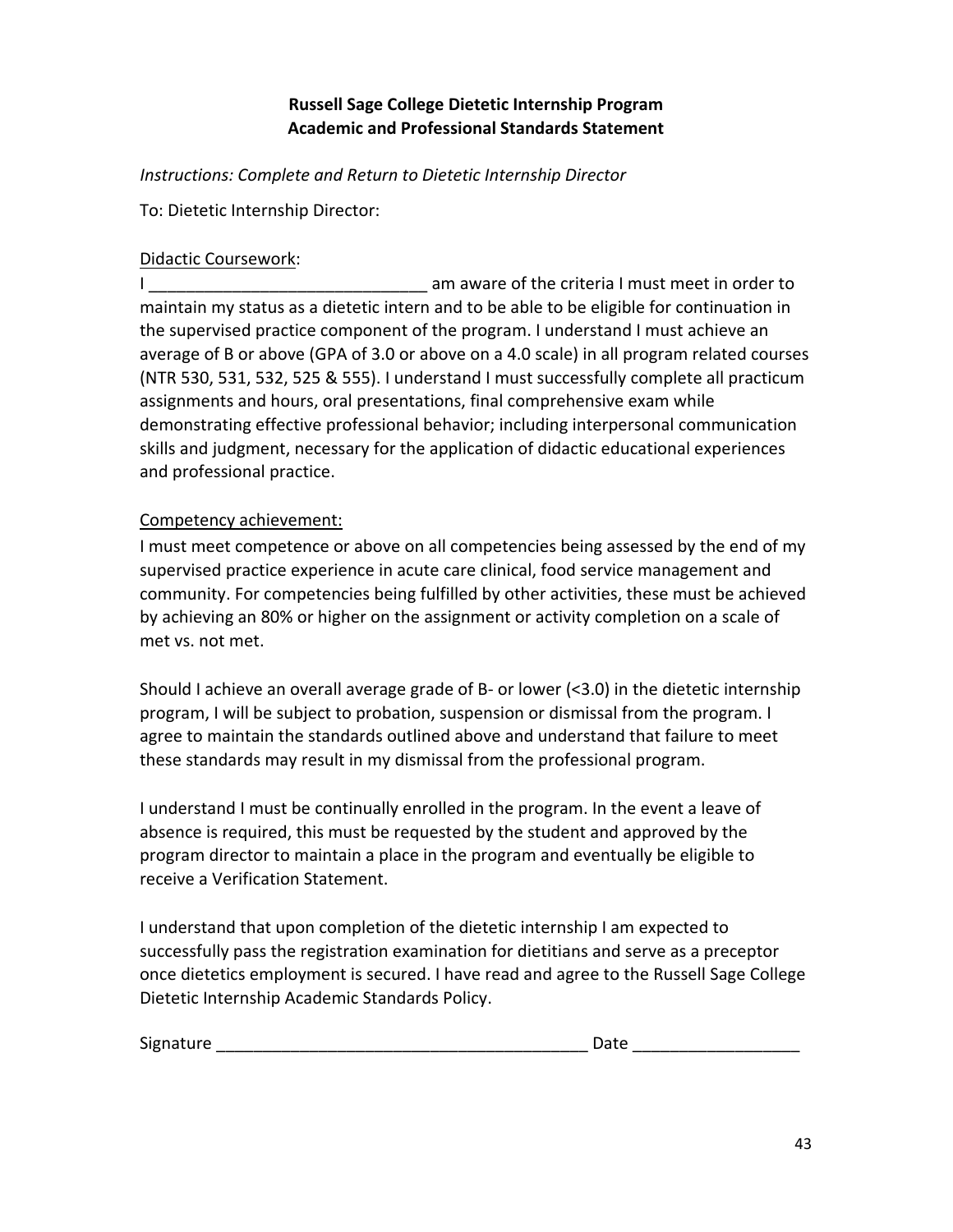# **Russell Sage College Dietetic Internship Program Employment at a DI Practicum Facility**

### **POLICY:**

Dietetic interns may be placed at a facility in which they are employed based on the contingency that internship time and activities remain separate from the individual's employment hours and responsibilities. If an intern is getting paid during a supervised practice rotation, it should be clear that they are not replacing other employees and are there to complete specific program requirements as specified by the DI Director.

### **PROCEDURES:**

- 1. It is the intern's responsibility to notify the DI Director of their anticipated employment situation while completing the dietetic internship.
- 2. The DI Director discusses with the intern their employment status, responsibilities, hours etc.
- 3. If an intern desires to complete a portion of the DI practicum at their place of employment, the Dietetic Intern shares information about the DI with their supervisor, manager, etc., to determine the feasibility of completing a portion of the DI at the respective facility. Key items to discuss include, yet are not limited to: DI hour requirements, learning activities required for the practicum, Affiliation Agreement requirements, and benefits for the facility.
- 4. When the facility determines that either they will consider having the employee complete some of the DI practicum at the facility or they decide an employee may complete some of the DI practicum activities while being employed at the facility, the DI Director meets with the facility to review program requirements and clarify any concerns regarding conflict of interest, schedule, etc.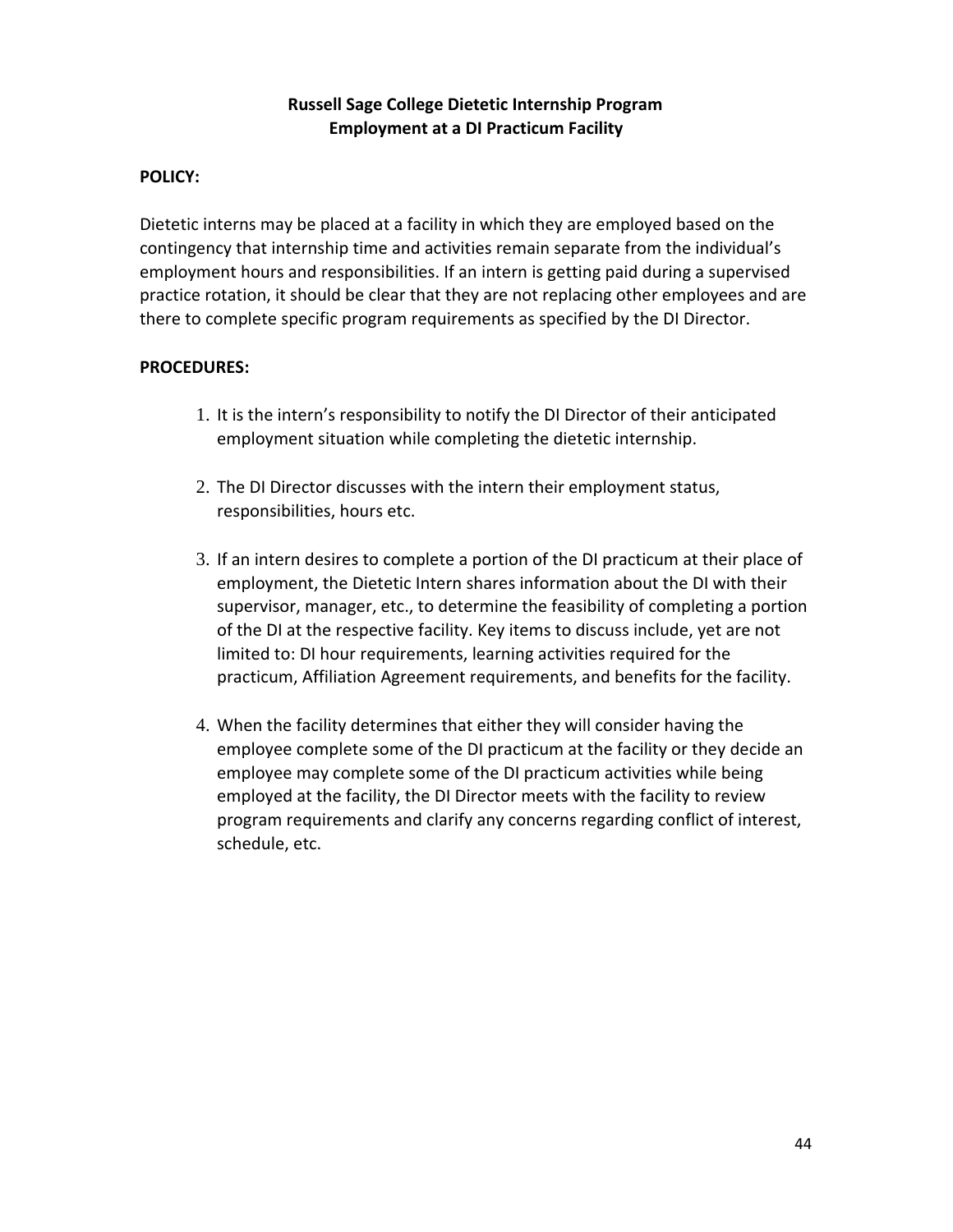**Russell Sage College Dietetic Internship Program Policy: Selection, Evaluation and Affiliation Agreement Requirements for Supervised Practice Sites Written by: Michelle Morgan, MS, RDN, CDN, Dietetic Internship Director Approved by: Kathleen Kelly, PhD, MPH, MS, FNP, Dean, School of Health Sciences**

### Selection of Supervised Practice Sites and Preceptor

Supervised practice sites in the areas of acute care, outpatient and long-term care must have at least 1 registered dietitian nutritionist (RDN), adequate staffing, space and support to host a dietetic intern for any rotation experiences. Achievement of competence must be evaluated by an RDN. Ideally, the RDN has been working for at least one-year in their specified area of practice. On rare occasions under specific circumstances, a new RDN may serve as a preceptor. The program director will closely monitor interns under the supervision of a new RDN. Food service management and community preceptors do not need to hold the RDN credential, however, they should be competent and adequately experienced in their area of practice.

All preceptors must complete training requirements as designated by the program director to include an application, resume and their CDR credentialing card prior to hosting a dietetic intern. In addition, they must complete the Dietetics Preceptor Training prior to hosting a dietetic intern and every 3 years.

### Evaluation of Supervised Practice Sites and Preceptors

Supervised practice Sites and Preceptors will be evaluated annually based on intern feedback and program director site visits and/or meetings with preceptors. The program director reserves the right to discontinue the use of supervised practice sites if staffing is not adequate to support the needs of an intern, the environment is not conducive to learning and/or ongoing complaints, or confirmed negative intern feedback regarding the site or preceptor(s).

# Affiliation Agreement Requirements:

A fully executed affiliation agreement must be in effect prior to a dietetic intern fulfilling any supervised practice requirements. Affiliation agreements may be department or facility specific depending upon the site. If affiliation agreements from a department or facility need to be modified they must be approved by the RSC *VP for Finance & Administration.* The dietetic internship program director (or their designee) are responsible for ensuring all affiliation agreements are fully executed and active prior to an intern beginning supervised practice. For agreements that do not have auto renewal terms, the program will initiate renewals no less than 90 days prior to an agreement's expiration date.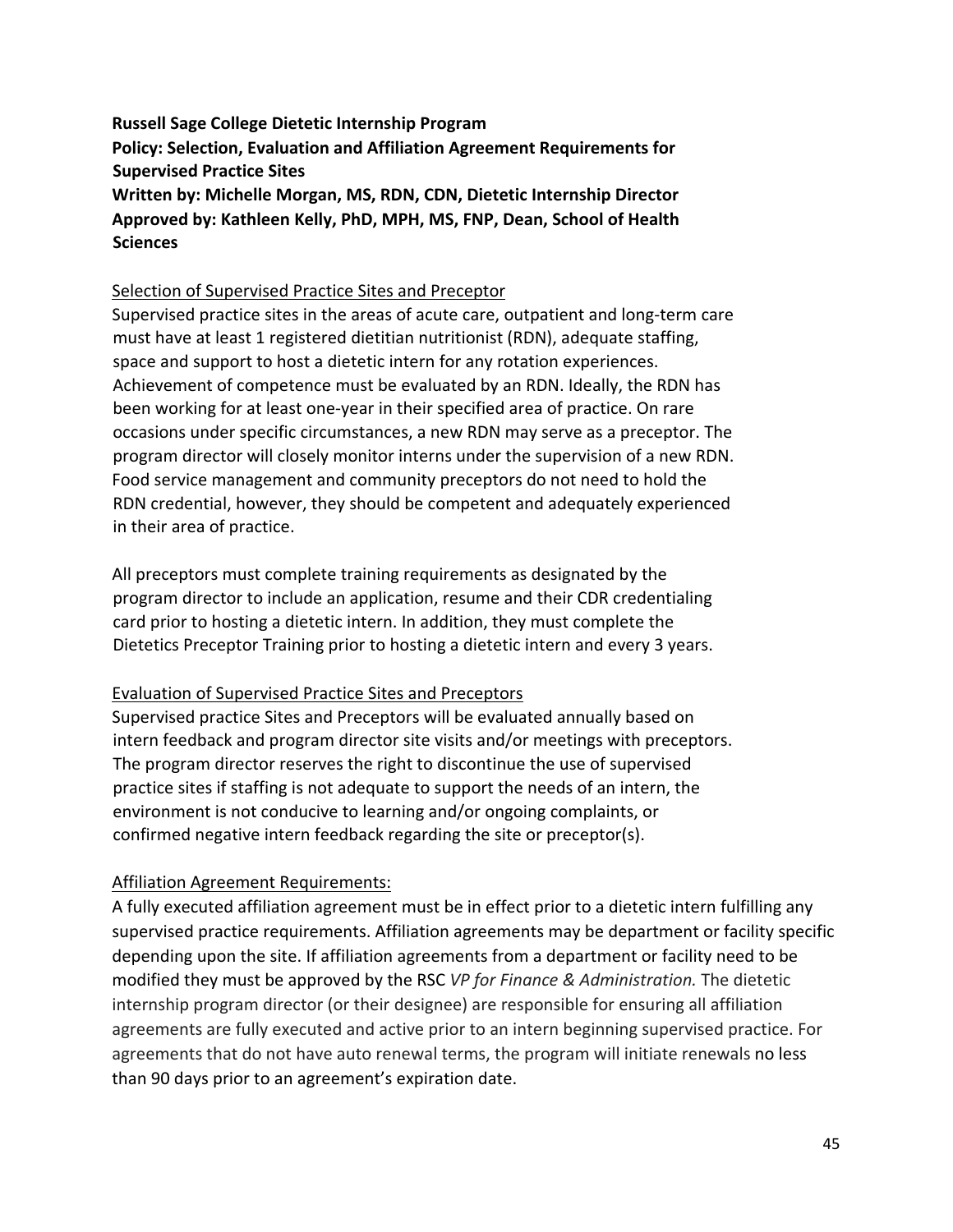# **APPENDIX B PROFESSIONAL RESPONSIBILITIES**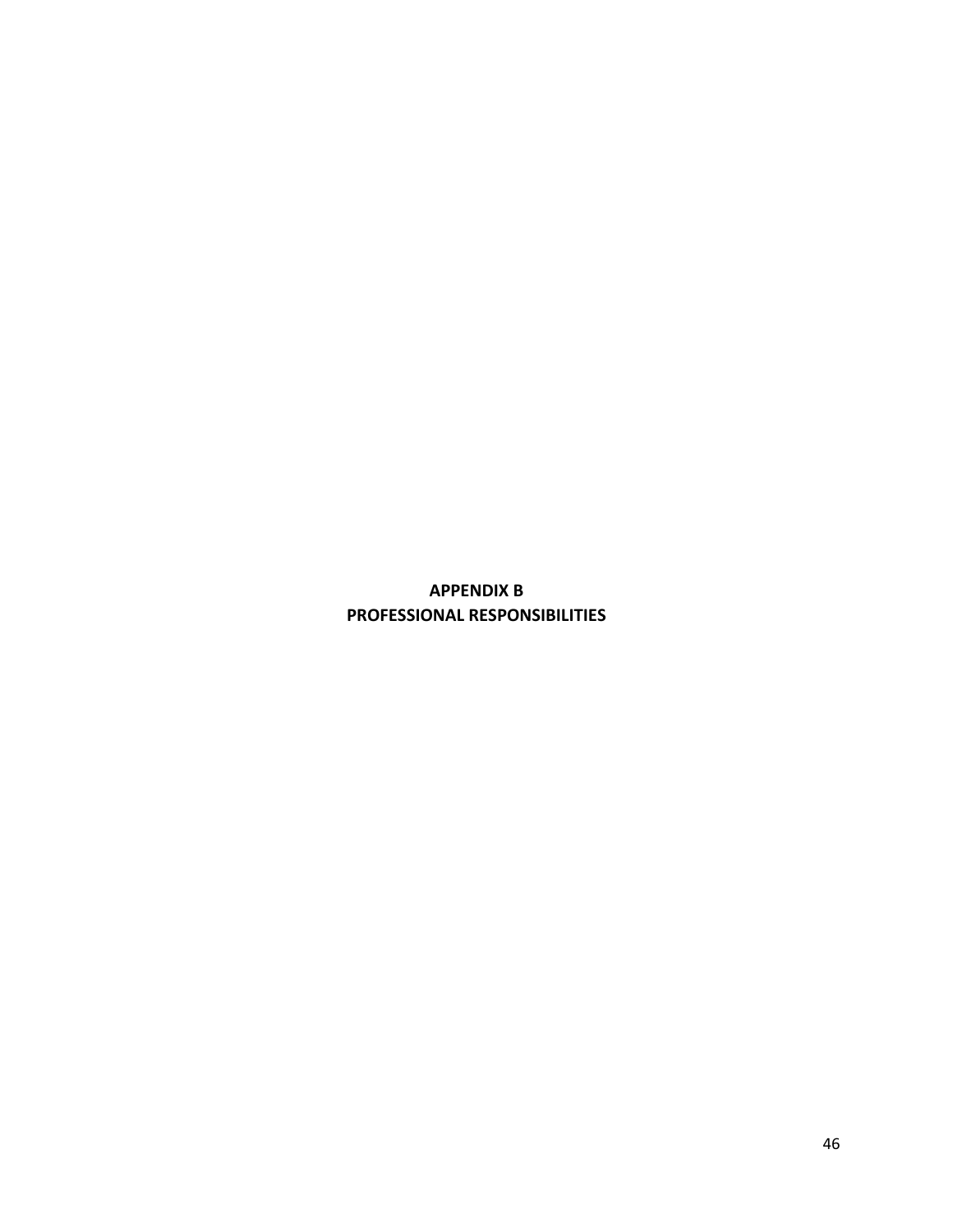### **OSHA REGULATIONS – DEFINITIONS**

**Blood Borne Pathogens** mean pathogenic microorganisms that are present in human blood and can cause disease in humans. These pathogens include, but are not limited to, hepatitis B virus (HBV) and human immunodeficiency virus (HIV).

**Contaminated** means the presence or the reasonably anticipated presence of blood or other potentially infectious materials on an item or surface.

**Exposure Incident** means a specific eye, mouth, other mucous membrane, non-intact skin, or parenteral contact with blood or other potentially infectious materials that result from the performance of an employee's duties.

**Other Potentially Infectious Materials** (1) The following human body fluids: semen, vaginal secretions, cerebrospinal fluid, synovial fluid, pleural fluid, amniotic fluid, saliva in dental procedures, and body fluid that is visibly contaminated with blood, and all body fluids in situations where it is difficult or impossible to differentiate between body fluids; (2) Any unfixed tissue or organ (other than intact skin) from a human (living or dead); and (3) HIVcontaining cell or tissue cultures, organ cultures and HIV or HBV contaminating culture medium or other solutions; and blood, organs or other tissues from experimental animals infected with HIV or HBV.

**Personal Protective Equipment** is specialized clothing or equipment worn by an employee for protection against a hazard. General work clothes (e.g. uniforms, pants, shirts, or blouses) not intended to function as protection against a hazard is not considered to be personal protective equipment.

**Regulated Waste** means liquid or semi-liquid blood or other potentially infectious materials; contaminated items that would release blood or other potentially infectious materials in a liquid or semi-liquid state if compressed; items that are caked with dried blood or other potentially infectious materials and are capable of releasing these materials during handling; contaminated sharps; and pathological and microbiological wastes containing blood or other potentially infectious materials.

**Universal Precautions** is an approach to infection control. According to the concept of Universal Precautions, all human blood and certain human body fluids are treated as if known to be infectious for HIV, HBV, and other blood borne pathogens.

**Right to Know** – employees (interns) have the right to know about all types of chemical hazards. Information concerning chemical hazards is transmitted by container labeling, material safety data sheets (MSDS), and employee training.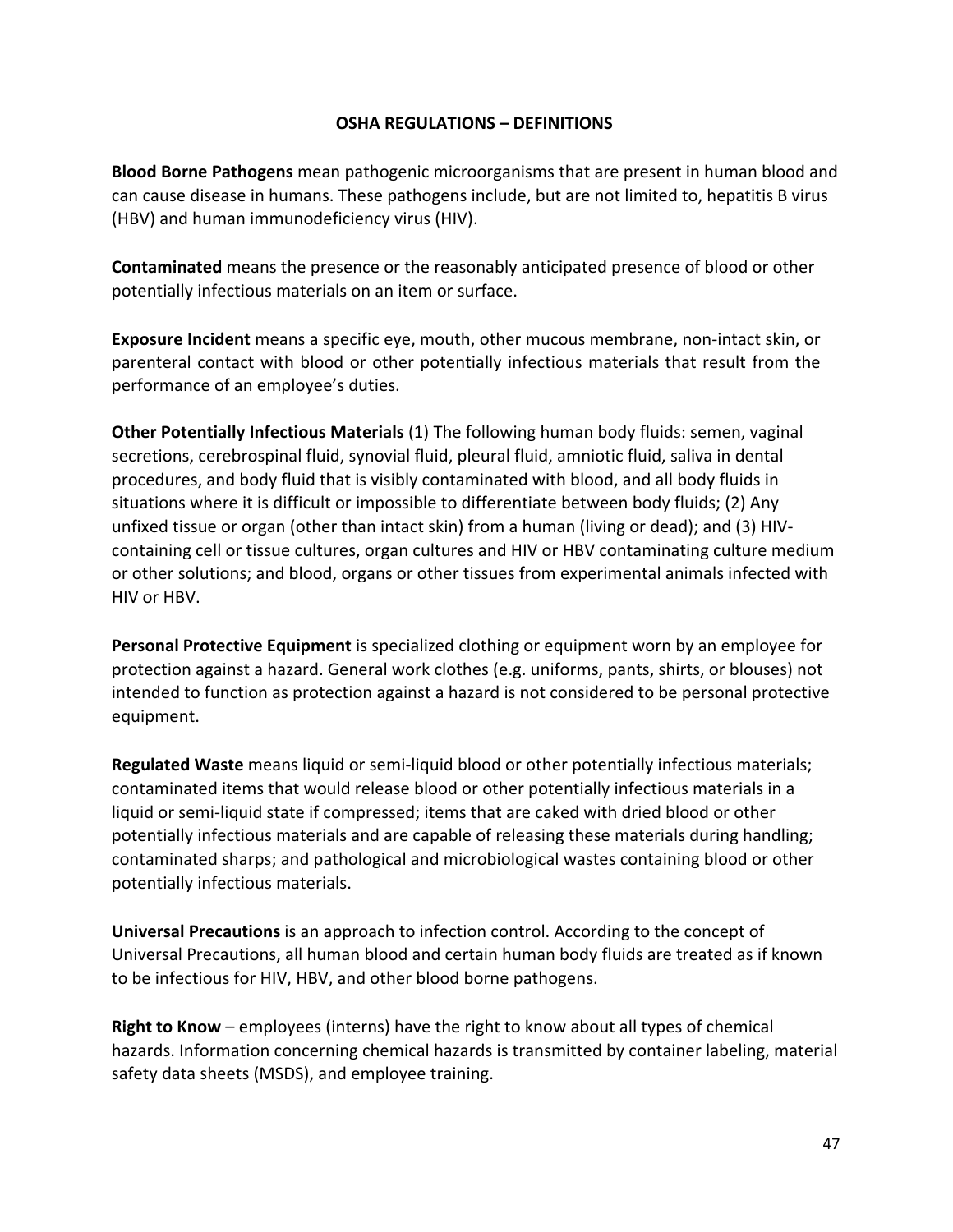# **INFECTION CONTROL**

Universal Blood and Body Fluid Precautions (Universal Precautions)

#### **General Information**

The following information is a summary of key points for the Infection Control of Universal Blood and Body Fluid Precautions (UP). Detailed guidelines vary by facility. Consult a Mentor as needed.

- 1. Universal precautions are designed to protect the health care worker from exposure to potentially infectious agents through the use of barriers such as gloves, gowns, masks, and protective eyewear. The universal blood body fluid precautions are used with all patients and patient care equipment. Traditional isolation precautions are still used, but are only implemented when the patient is known or suspected of have a specific communicable disease
- 2. All health care workers must routinely use the appropriate barrier(s) (i.e. gowns, gloves, masks, eye protection) to prevent skin and mucous membrane exposure when in direct contact with blood or body fluids.
- 3. Unsterile latex or vinyl examination gloves are not the most common barrier worn for touching blood and body fluids, mucous membranes or non-intact skin of all patients, and for handling items or surfaces soiled with blood or body fluids. Gloves must be changed after contact with each patient followed by hand washing. NOTE: Sterile gloves are worn for procedures involving contact with normally sterile areas of the body.
- 4. Masks and protective eyewear or face shields must be worn during procedures that are likely to generate droplets or aerosolization of blood in order to prevent exposure to mucous membranes of the mouth, nose and eyes.
- 5. Moisture resistant gowns or aprons should be worn during procedures that are likely to generate splashes of blood or other body fluids.
- 6. Never recap used needles. Always discard into locked sharps containers. Never bend or break needles by hand.
- 7. Discard all sharps (razor/scalpel blades, suture needles and syringes) into locked sharps containers.
- 8. Emergency mouth-to-mouth resuscitation devices should be readily available in all areas where resuscitation is predictable.
- 9. Gloves must be worn when cleaning up all blood spills. Rubber utility work gloves are available for all cleaning procedures.
- 10. Any health care worker who has contact with blood or sharps in their day-to-day activities should consider receiving the Hepatitis B Vaccine. Contact Employee Health Clinic for more information.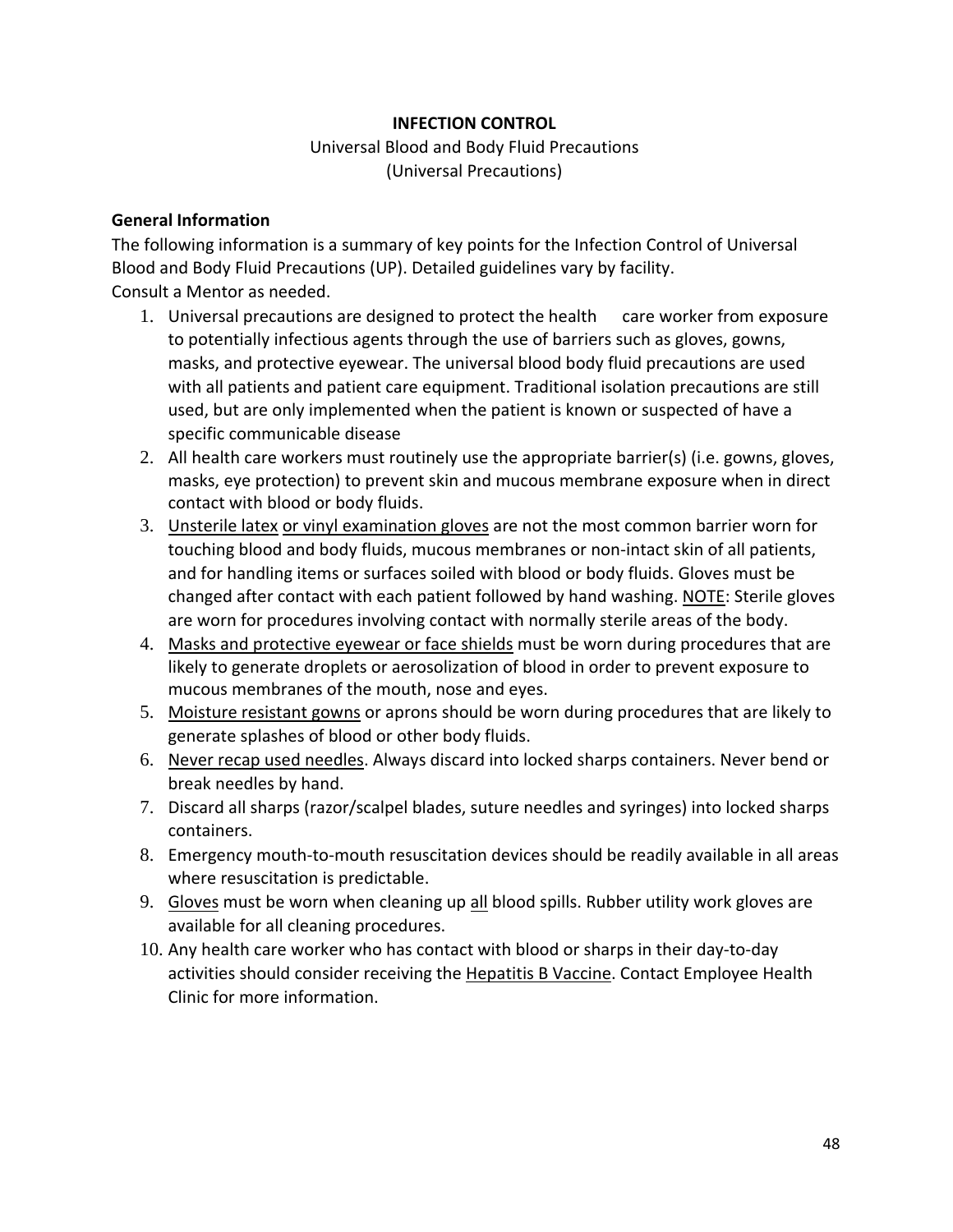# **INFECTION CONTROL – GENERAL CONSIDERATIONS**

"Hospitals should do the sick no harm" (Florence Nightingale, 1856)

- 1. The infection control program is implemented for the development of systems within a healthcare facility in order to provide a high level of patient care through the surveillance, prevention and control of nosocomial (hospital acquired) infections.
- 2. Hand washing is the single most effective way of preventing the spread of infection to both patients and employees.
- 3. Each facility has an Infection Control Policy Manual, which contains infection control policies and procedures. These provide guidelines and standards to prevent infections to both employees and patients/residents. Consult a mentor as needed for a specific facility's policy.
- 4. The two main goals of the Infection Control Program are to
	- 1) Prevent patients from acquiring infections while they are hospitalized (nosocomial), and
	- 2) Prevent employees from being unnecessarily exposed to communicable or infectious diseases.
- 5. All employees must have documented an infection control in-service annually. Education is an important aspect in preventing infections.
- 6. The employee's understanding of the infection control program is one of the key elements to controlling and reducing infections
- 7. All needle sticks or cuts from contaminated sources should be reported by completing the facility's Incident Report form. Splashing of body fluids into eyes, mouth or onto non-intact skin should also be reported on the Incident Form. When the source (the patient) is known, ALWAYS identify them on the Incident Form.
- 8. Employee Health Clinic is responsible for all follow-ups related to contaminated needles sticks and bloody mucous membrane exposures. Notify your mentor for immediate treatment procedures.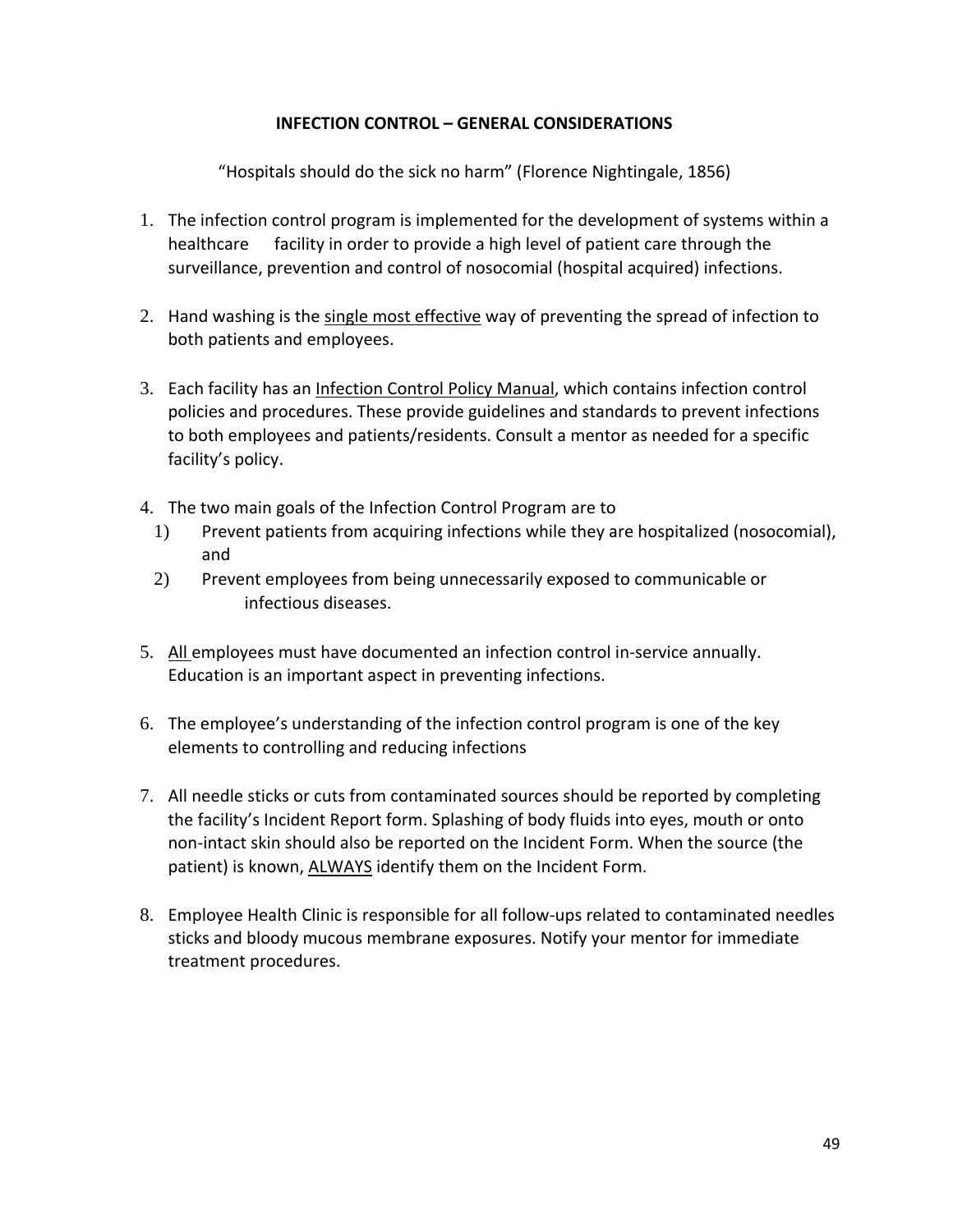# **LONG TERM CARE FACILITIES - RESIDENT RIGHTS**

As a nursing home resident, you have the right to:

- Dignity, respect and a comfortable living environment
- Quality of care and treatment without discrimination
- Freedom of choice to make your own, independent decisions
- The safeguard of your property and money
- Safeguards in admission, transfer and discharge
- Privacy in communications
- Participate in organizations and activities of your choice
- An easy to use and responsive complaint procedure
- Exercise all of your rights without fear of reprisals

### **DIGNITY AND RESPECT**

### You have the right to:

- be treated with dignity, respect and consideration at all times;
- privacy in the treatment and care of your personal needs;
- choose activities, schedules and health care consistent with your interests and plan of care;
- communicate with and have access to people and services inside and outside the facility;
- be consulted when the facility sets policies about your rights and responsibilities and about aspects of your life in the facility;
- staff assistance in the interpretation of your rights.

### **Facility Responsibility**

The facility must:

- Ensure that you are treated as an individual and encourage you to participate in programs and services of your choice;
- Provide you with safe, clean and comfortable rooms and surroundings;
- Protect you from any kind of harsh and abusive treatment;
- Provide you privacy in communicating and associating with people of your choice.

# **HOSPITALS - PATIENT'S BILL OF RIGHTS**

As a patient in a hospital in New York State, you have the right consistent with law, to:

1. Understand and use these rights. If for any reason you do not understand or you need help, the hospital MUST provide assistance, including an interpreter.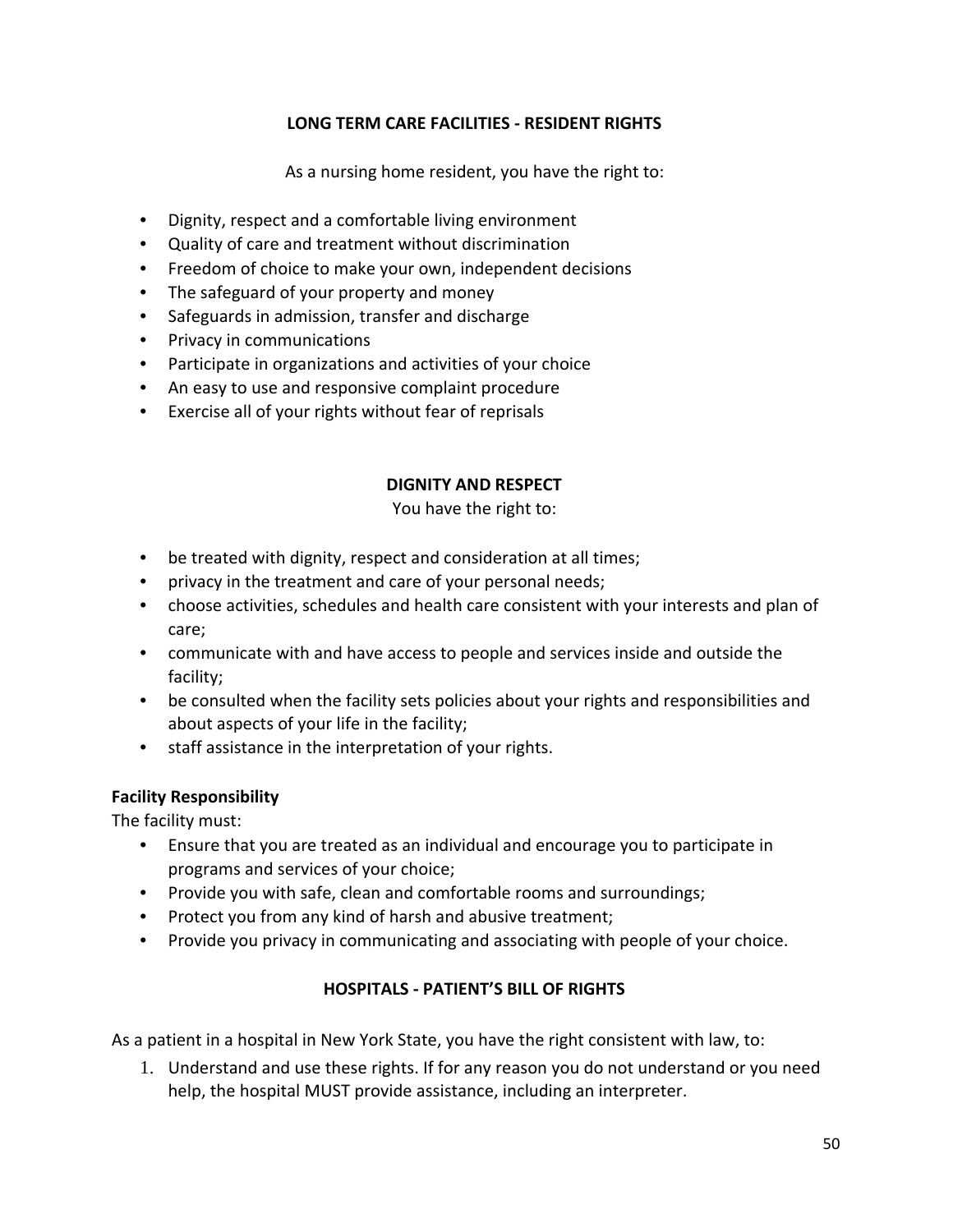- 2. Receive treatment without discrimination as to race, color, religion, sex, national origin, disability, sexual orientation or source of payment.
- 3. Receive considerate and respectful care in a clean and safe environment free of unnecessary restraints.
- 4. Receive emergency care if you need it.
- 5. Be informed of the name and position of the doctor who will be in charge of your care in the hospital.
- 6. Know the names, positions and functions of any hospital staff involved in your care and refuse their treatment, examination or observation.
- 7. A no smoking room.
- 8. Receive complete information about your diagnosis, treatment and prognosis.
- 9. Receive all the information that you need to give informed consent for any proposed procedure or treatment. This information shall include the possible risks and benefits of the procedure or treatment.
- 10. Receive all the information that you need to give informed consent for an order not to resuscitate. You also have the right to designate an individual to give this consent for you if you are too ill to do so. If you would like additional information, please ask for a copy of the pamphlet "Do Not Resuscitate Orders – A Guide for Patients and Families."
- 11. Refuse treatment and be told what effect this may have on your health.
- 12. Refuse to take part in research. In deciding whether or not to participate, you have the right to a full explanation.
- 13. Privacy while in the hospital and confidentiality of all information and records regarding your care.
- 14. Participate in all decisions about your treatment and discharge from the hospital. The hospital must provide you with a written discharge plan and written description of how you can appeal your discharge.
- 15. Review your medical record without charge and obtain a copy of your medical record for which the hospital can charge a reasonable fee. You cannot be denied a copy solely because you cannot afford to pay.
- 16. Receive an itemized bill and explanations of all charges.
- 17. Complain without fear of reprisals about the care and services you are receiving and to have the hospital respond to you and if you request it, a written response. If you are not satisfied with the hospital's response, you can complain to the New York State Health Department. The hospital must provide you with the Health Department telephone Number.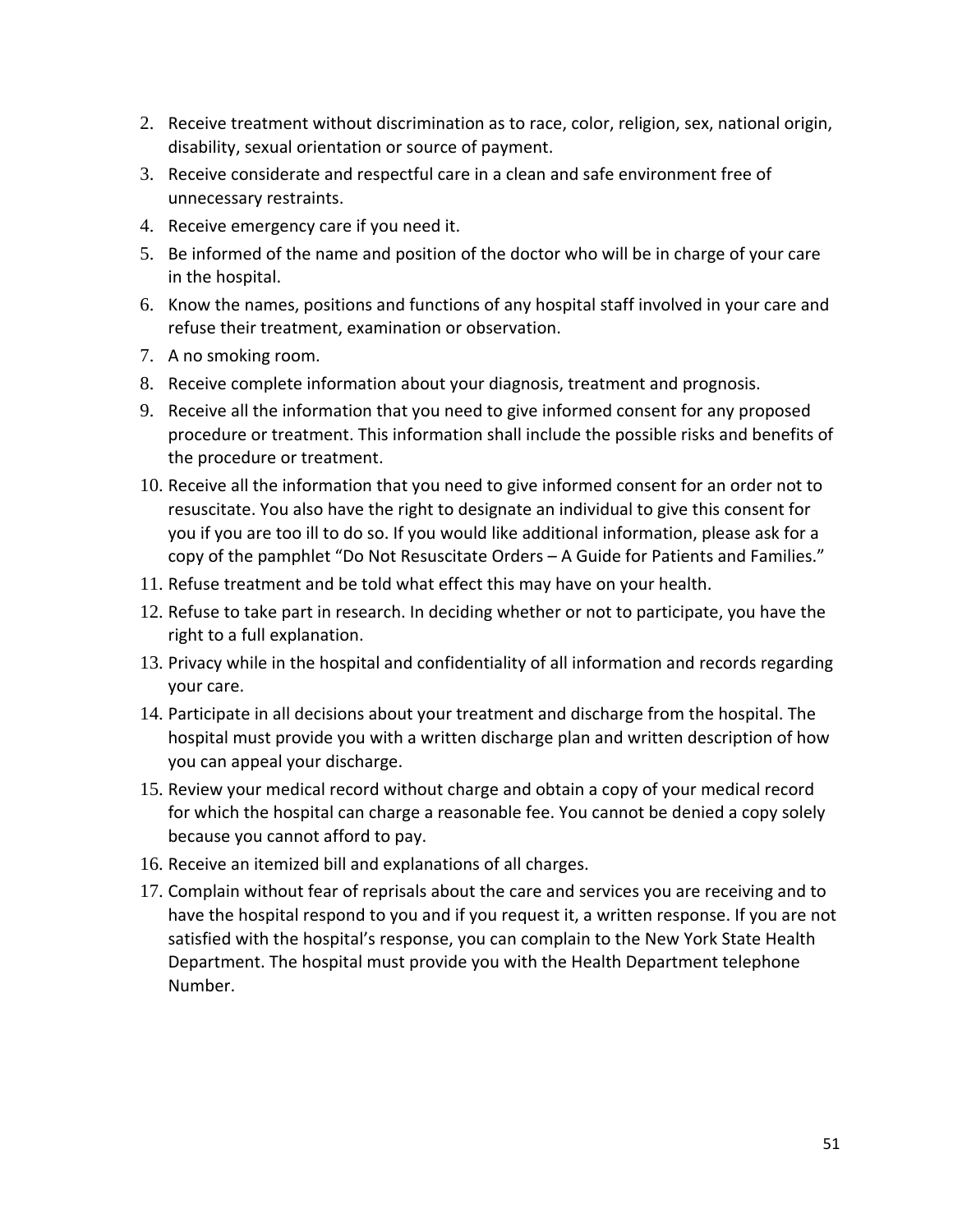#### **CONFIDENTIALITY OF HIV RELATED INFORMATION**

Public health law – Article 27-F Part 63 Sub-Chapter G in 10 NYCRR

"This information has been disclosed to you from confidential records which are protected by state law. State law prohibits you from making any further disclosure of this information without the specific written consent of the person to whom it pertains, or as otherwise permitted by law. Any unauthorized further disclosure in violation of state law may result in a fine or jail sentence or both. A general authorization for the release of medical or other information is not sufficient authorization for further disclosure. Disclosure of confidential HIV information that occurs as the result of a general authorization for the release of medical or other information will be in violation of the state law and may result in a fine or a jail sentence or both."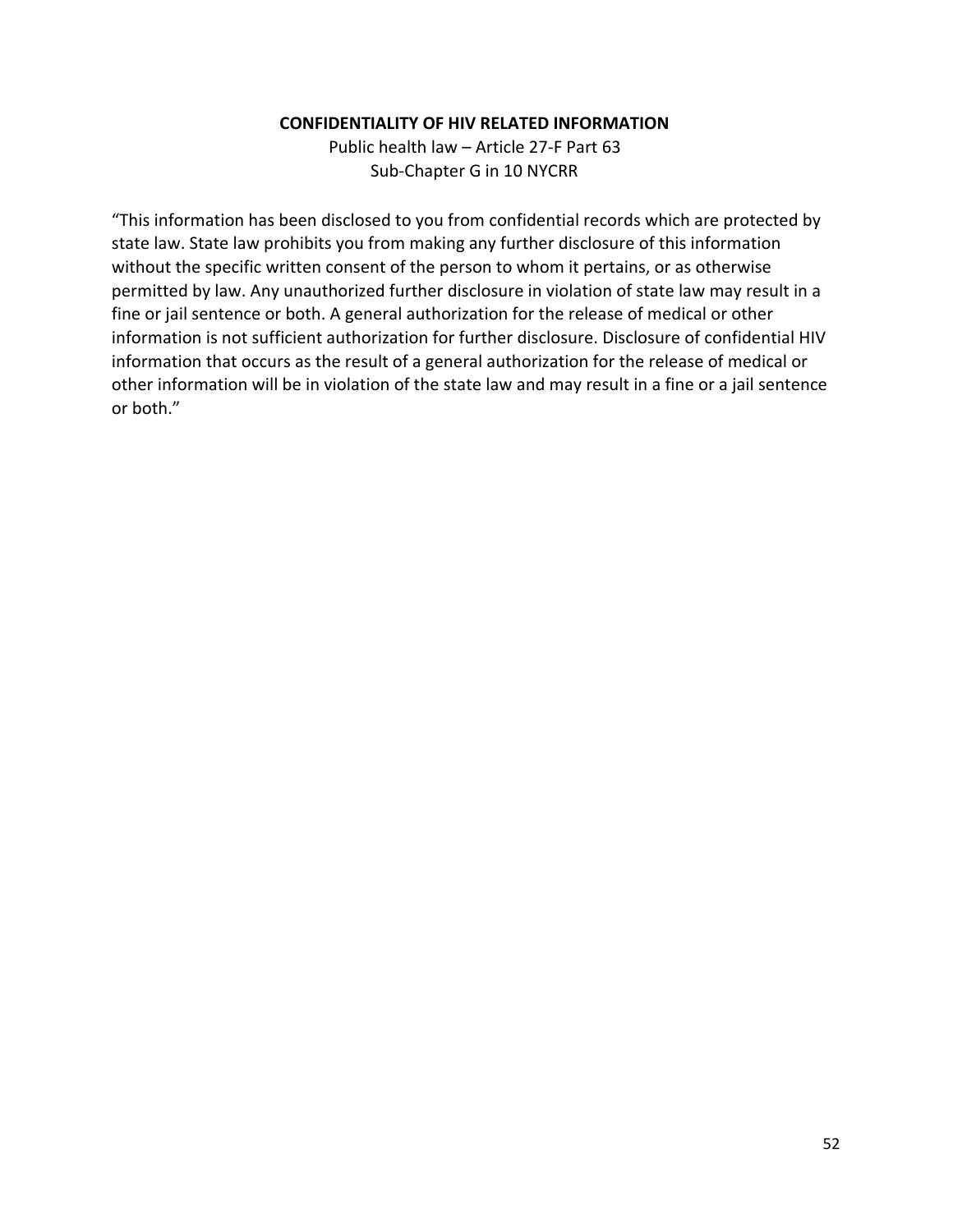### **GENERAL INCIDENT REPORTING SYSTEM**

# **Definition**

 An *Incident* is any unexpected event, including yet not limited to an injury or illness while in a facility for supervised practice, involving a patient, visitor, employee, physician, volunteer, student or piece of equipment.

### **Purpose**

- Rapid identification of all situations with liability potential so they can be investigated immediately and action can be taken to reduce losses and prevent a recurrence.
- Identification of situations, which present a risk to patients or staff so that corrective action can be taken to prevent injuries.
- Review of all incidents for problems or opportunities to improve care/service so action can be taken to correct the problem or improve the care/service.
- Identification of educational topics to promote facility-wide safety and reduce liability and losses.

### **Procedures**

- Refer to the facility's Incident Reporting Policy for details.
- Complete an incident report when an unexpected event is identified.
- The person discovering the incident completes the form no later than the end of that shift.
- Notify your preceptor of all incidents and give them the completed incident report.
- If unsure if an event is an "incident," ask your preceptor.
- New York State requires that certain types of incidents with injury be reported to the Department of Health. The details of this process and what types of incidents are reported will be provided to those interns involved in identifying State reportable incidents.
- If you become ill or have an accident at a facility, they are required to provide immediate medical care. However, depending on the nature of the situation, you may be billed for services rendered.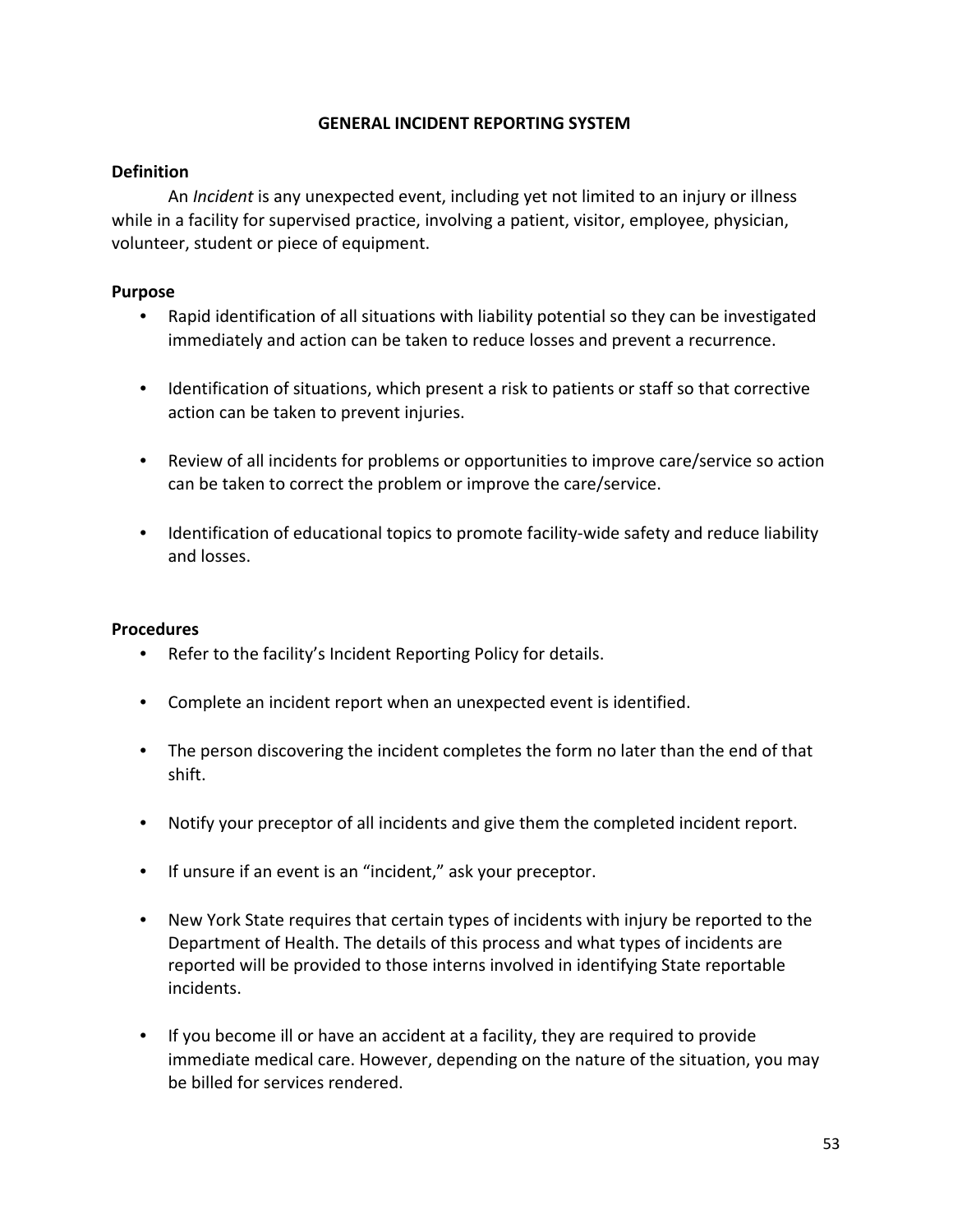### **GENERAL SAFETY PRECAUTIONS**

### **Intern will:**

- Report all conditions considered unsafe to the Mentor/Department Head if they cannot correct the problem themselves.
- Use caution when operating or closing doors to avoid injury to others close by.
- Make a practice of picking up any waste, refuse, fruit skins, or other items that may cause someone to slip, fall or trip.
- Not place disposable items or equipment in the laundry.
- Remove or turn down nails which stick out wherever found, especially in crating or containers.
- Be sure to keep supplies and materials properly labeled and stacked or arranged securely in bins or racks
- Use ladders to reach overhead work. Chairs, boxes, tables, shelves, or other makeshift supports may result in a serious fall.
- Not remove guards from electric or other power drive equipment while in operation. Do not operate without guards. If repairs have to be made, guards must be replaced before the equipment is used again.
- Not attempt to touch or operate electrical equipment unless trained in its operation.
- Walk going up or down stairs, not run, and use handrails.
- When lifting a heavy object, be sure to have good footing, bend at the knees to grasp the weight, keep the center of gravity of the object close to the body, get a firm hold, and keep arms and back as straight as possible.
- Make sure that wet or slippery floors are properly designated.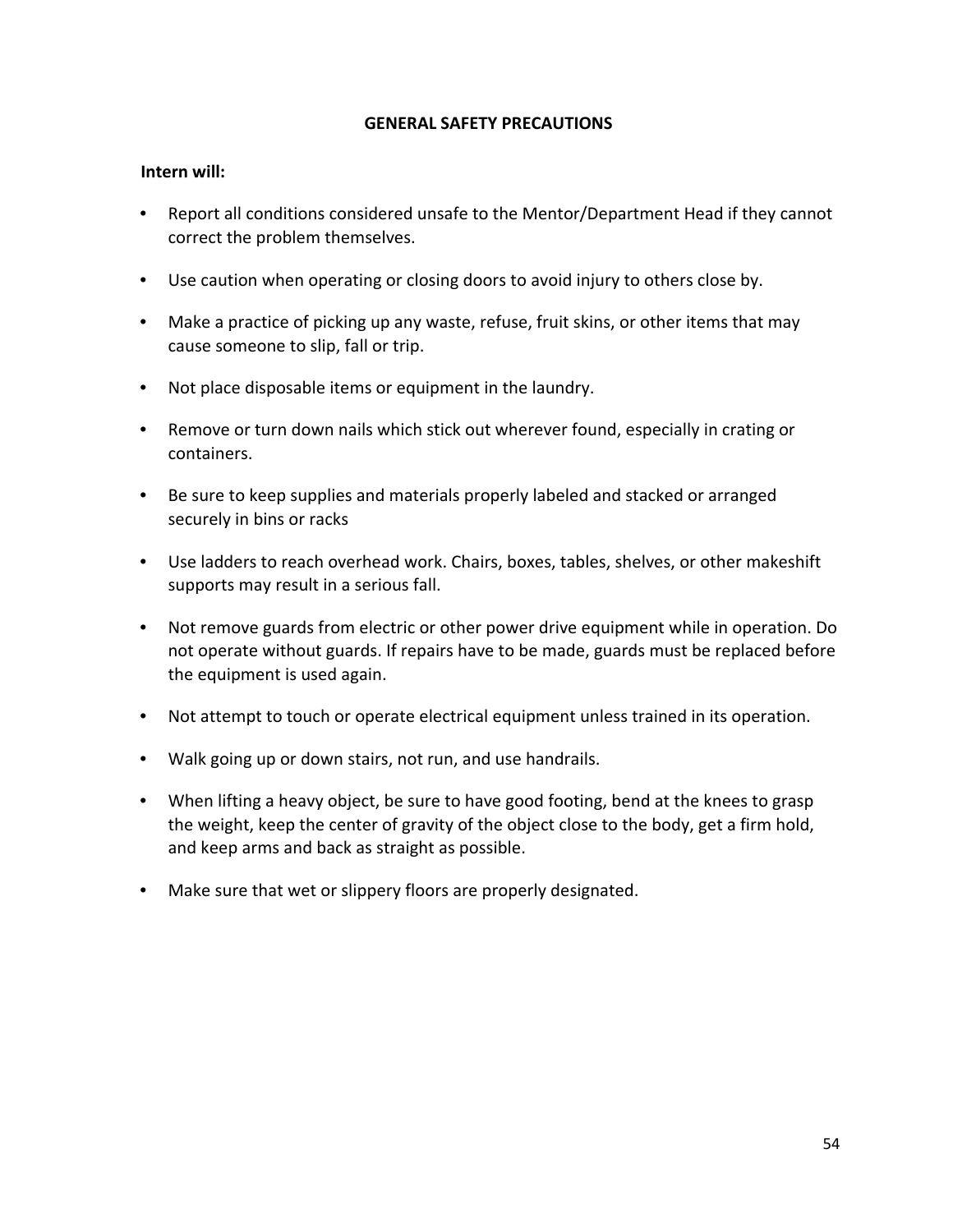# **RUSSELL SAGE COLLEGE DIETETIC INTERNSHIP PROGRAM PROFESSIONAL IMAGE STANDARDS**

- POLICY: All dietetic interns are to wear professional attire during all internship planned experiences.
- PURPOSE: To properly represent the DI and affiliate Nutrition Departments as professional health care workers; to comply with standards of professional responsibility in the day-to-day work environment; and to promote self-development**.**

### PROCEDURE:

- 1. Dress code for interns is to match professional standards of the facilities responsible for planned experiences.
- 2. Dress code is business casual at most facilities. No denim, leggings, miniskirts, sweatshirts/sweatpants, plunging necklines (cleavage is unacceptable), halter tops, sandals/open toed shoes or sneakers. Avoid excessive jewelry (can pose as a hazard). Please adhere to facility policy on piercing and tattoo policies. Nail polish and synthetic nails are often not accepted in food service operations.
- 3. A lab coat is to be worn at all times during planned clinical experiences, unless stated otherwise by individual practicum placement facilities.
- 4. An intern who arrives in non-professional attire for a planned experience receives a *Warning Notice* and is requested to change their attire prior to beginning the workday. This may require the intern to leave the facility.
- 5. Facility mentor is to issue a warning notice to the intern regarding lack of compliance with facility policy. Refer to the Warning Notice Policy in Appendix A for details.
- 6. Any time lost from the planned experience due to improper attire is to be made up at the convenience of the facility.
- 7. Interns who are to be involved in physical activity or casual work environment are to verify acceptable attire with the facility preceptor.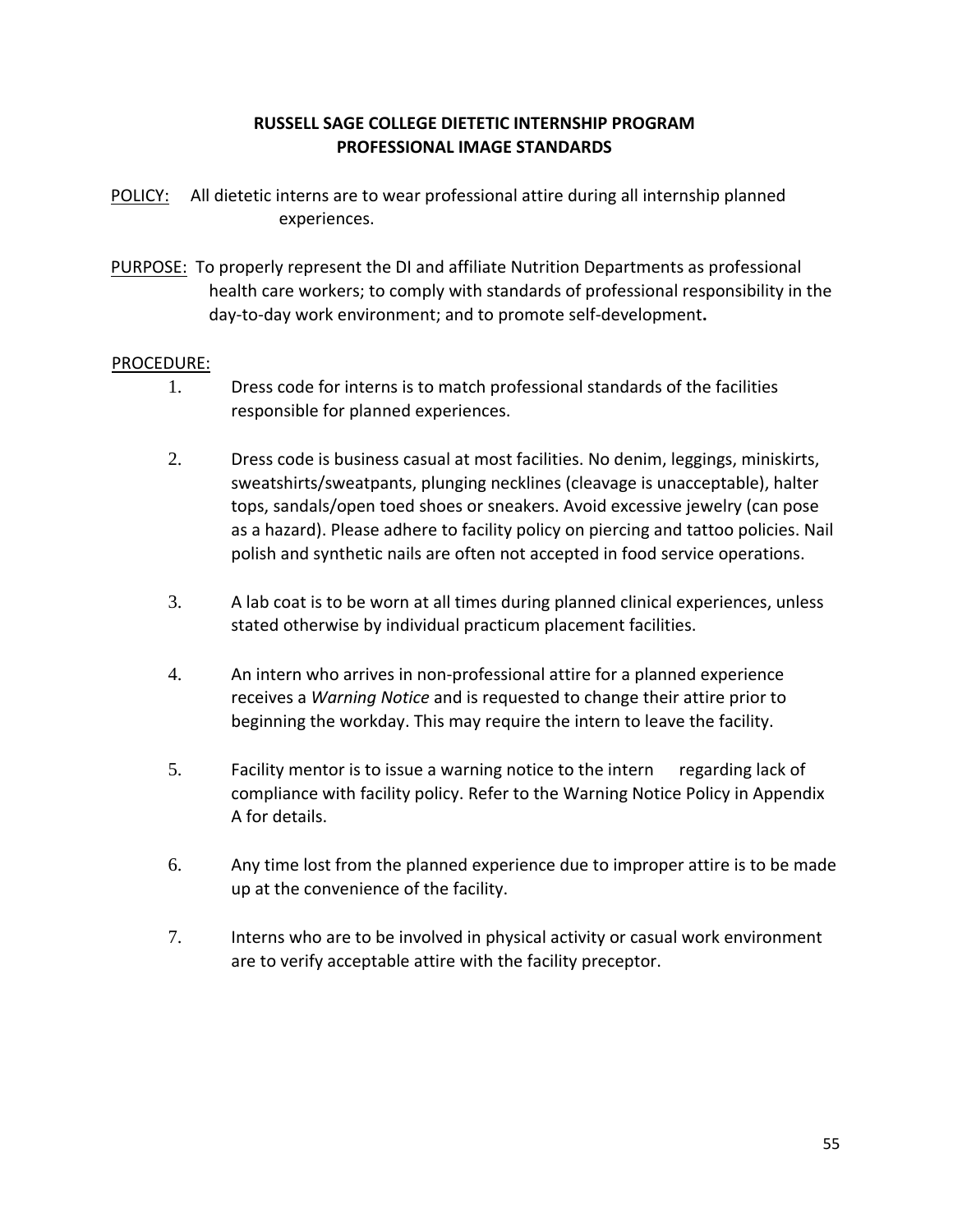**APPENDIX C RUSSELL SAGE COLLEGE DIETETIC INTERNSHIP PROGRAM INTERN ACKNOWLEDGEMENT**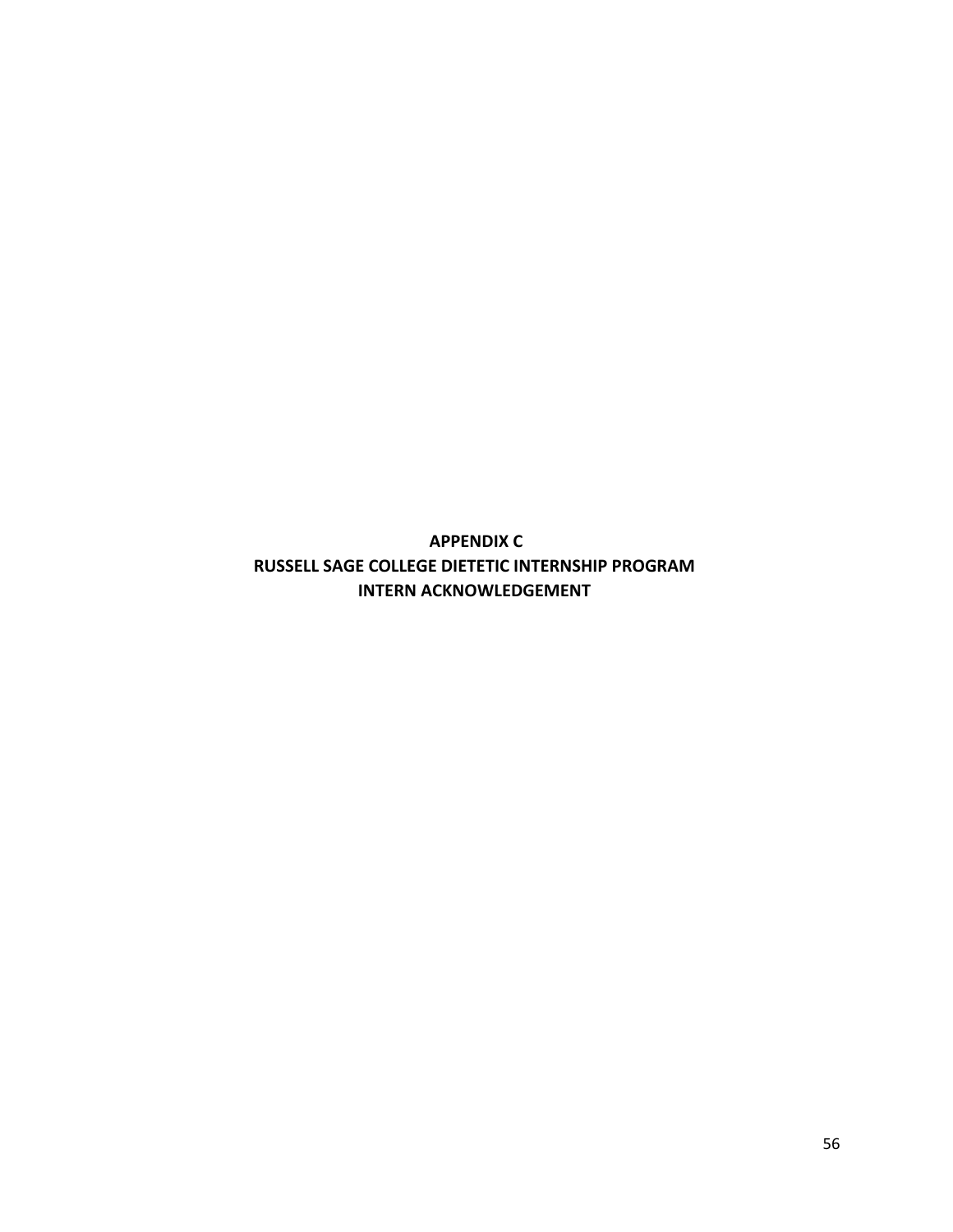# **INTERN ORIENTATION CHECKLIST**

Policy: all interns shall be required to attend orientation on the subject matter listed below.

- Nutrition Science Department Mission & Vision
- Dietetic Internship Mission
- Accreditation Status
- Program Goals & Outcomes
- Program Concentration
- Dietetic Internship Program Competencies
- Program Format
- Credit Hour Policy
- Practicum Placements
- Attendance
- Absences
- Weather
- Rotation Changes
- Tuition and Anticipated Costs 2021-2022
- Housing
- **Transportation**
- Intern Roles and Responsibility
- Dietetic Internship Graduate Testing Policy
- Identification
- Professional Image Standards
- Cellphone Use
- Academic and Professional Standards
- Protection of Privacy Information
- Access to Personal Files
- Student Support Services
- Library Services and Requirements
- Academic Computer Centers
- MySage
- E\*Value
- Online Identity Verification
- E-mail Etiquette
- Software/Hardware Requirements
- Career Planning
- Insurance Requirements
- Drug Testing & Criminal Background Checks
- Immunization and Health Requirements
- Accessibility Services
- Title IX